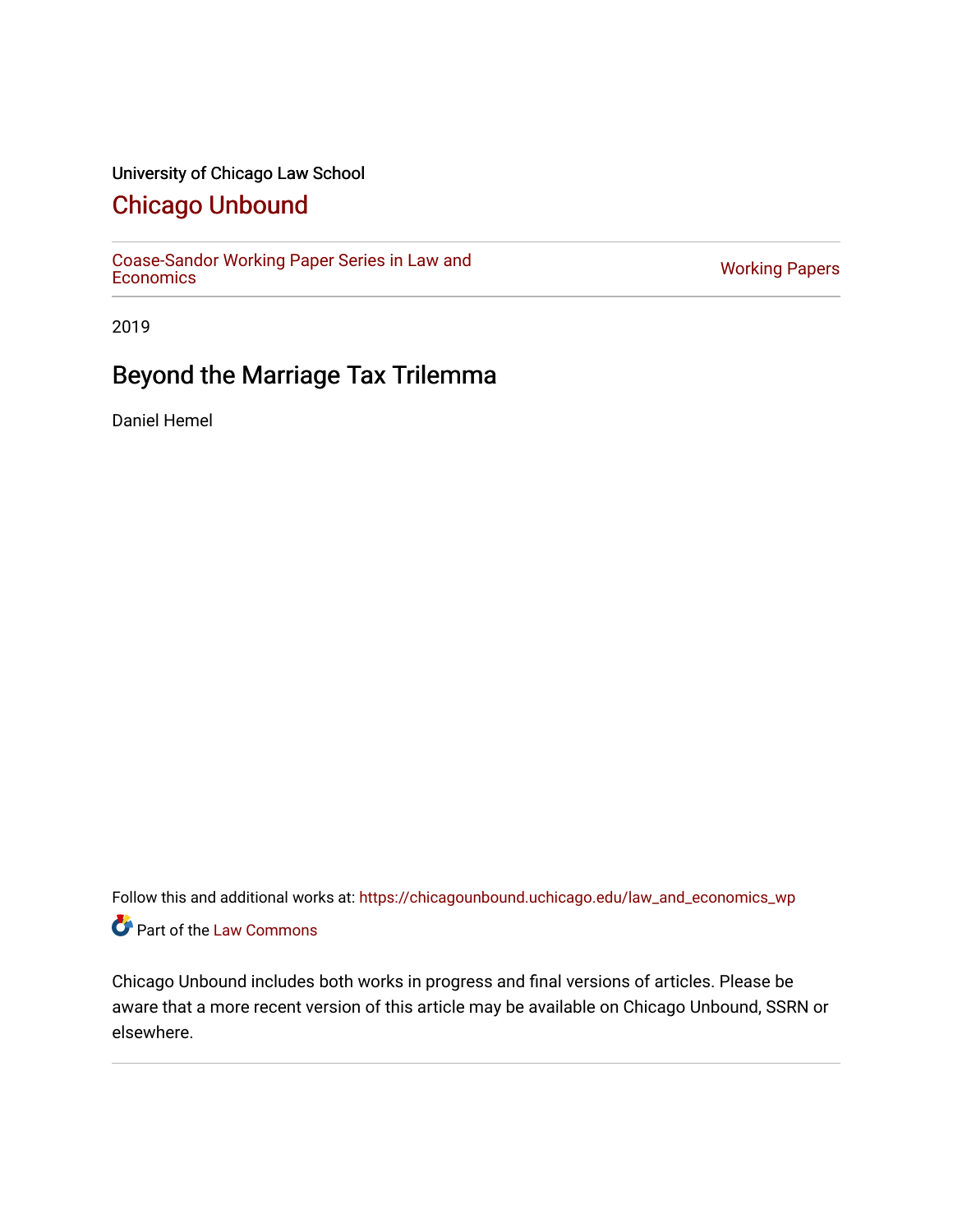### BEYOND THE MARRIAGE TAX TRILEMMA

#### *Daniel Hemel*\*

*For decades, the well-known "marriage tax trilemma" has played a central role in discussions of the tax treatment of the family unit. The "trilemma" refers to the mathematical impossibility of constructing a tax system that imposes the same tax liability across all married couples with the same income (couples neutrality), neither encourages nor penalizes marriage (marriage neutrality), and taxes higher income individuals at higher rates (progressivity). Numerous articles have proposed responses to the trilemma that choose two of the legs over a third or that seek to split the difference among the competing neutrality norms that the trilemma casts as desirable. Most casebooks, meanwhile, use the trilemma to introduce students to the policy debate over the taxation of marriage and the household.*

*The overwhelming emphasis on the trilemma is surprising once one recognizes that there is in fact no trilemma at all: we need not choose among couples neutrality, marriage neutrality, and progressivity because we can have all three. The solution—which several scholars have noted, but the tax policy debate has largely ignored—lies in a flat tax rate combined with a refundable per-person tax credit (or "demogrant"), which could be constructed so as to yield a highly progressive average rate structure while maintaining couples neutrality and marriage neutrality. Whatever the merits of the flat tax plus demogrant as a policy matter, it plays a useful role as a thought experiment: If we achieved progressivity through a flat tax and a demogrant, such that we could have couples neutrality and marriage neutrality simultaneously, would we want to deviate from these neutrality norms anyway? If so—if we would want to violate the couples neutrality and marriage neutrality norms even if* 

101

<sup>\*</sup> Assistant Professor of Law and Ronald H. Coase Research Scholar, University of Chicago Law School; Visiting Professor, Harvard Law School. For helpful comments, the author thanks Ellen Aprill, Joseph Bankman, Thomas Brennan, Thomas Cain, Charlotte Crane, Dhammika Dharmapala, Sarah Lawsky, Katie Pratt, Ted Seto, David Weisbach, the editors of the *Wake Forest Law Review*, and participants at workshops at Loyola (Los Angeles) Law School, Northwestern Pritzker School of Law, and the University of Chicago Law School.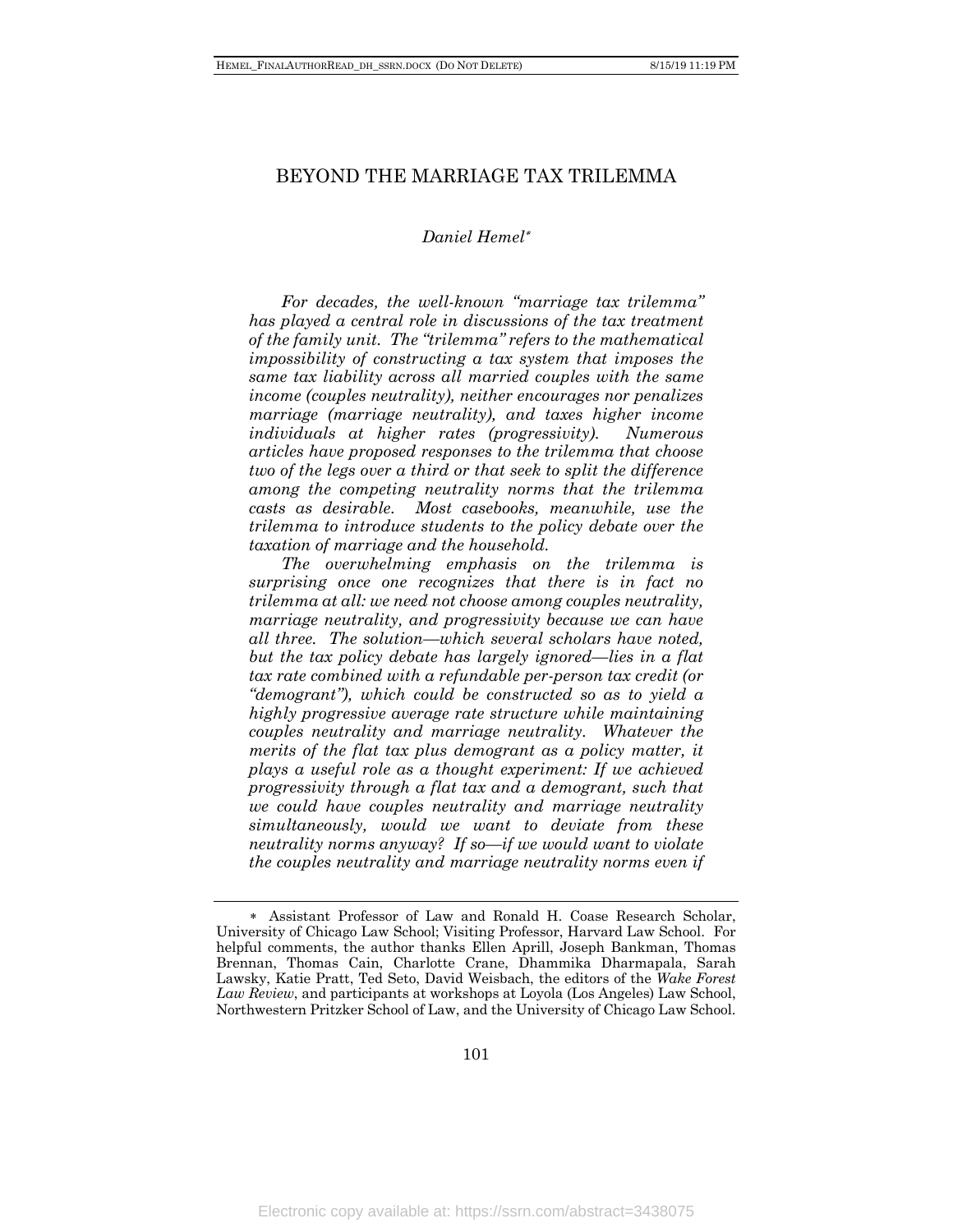*they were compatible with a progressive tax structure—then the trilemma is not the central challenge in the taxation of singles and couples.*

*This Essay examines the arguments for couples neutrality and marriage neutrality, concluding that neither norm is an appropriate objective for tax policy. Couples neutrality sacrifices the potential efficiency gains from taxing secondary earners at reduced rates. Marriage neutrality relinquishes the distributive benefits of targeted transfers to single parents. To be sure, deviations from couples neutrality may lead to inefficient reallocations of labor within the household, and a single parent bonus necessarily entails a marriage penalty. These tradeoffs—unlike the soluble marriage tax trilemma—are the deep quandaries in the taxation of marriage that scholars and policymakers must confront.*

*The Essay concludes with implications for research, policy, and pedagogy. The analysis underscores the importance of studying the welfare effects of "marginal marriages"—the unions that modest tax penalties might deter—rather than basing policy analysis on data drawn from marriages that are distant from the margin. It also casts a somewhat more favorable light on the marriage penalties embedded in the earned income tax credit and the head of household filing status under the current tax code. Finally, it suggests that teachers of tax law should reorient class materials and discussions away from a trilemma that we know how to (but should not want to) solve and toward the genuine dilemmas in the tax treatment of marriage.*

#### I. INTRODUCTION

A fundamental issue in the formulation of an income tax system is the treatment of marital status. For the past several decades, debates about the taxation of marriage in the United States have revolved around the so-called "marriage tax trilemma."1 The three legs of the trilemma are (1) couples neutrality, (2) marriage neutrality, and (3) progressivity.2 It is mathematically impossible to devise a system that imposes the same tax liability across all married couples with the same income (couples neutrality3), neither

<sup>1.</sup> Yair Listokin, *Taxation and Marriage: A Reappraisal*, 67 TAX L. REV. 185, 185 (2014).

<sup>2.</sup> *Id.*

<sup>3.</sup> The terms "couples neutrality" and "couples equity" are used interchangeably in the tax law literature. *See, e.g.*, *id.* at 192; Victoria J. Haneman, *The Collision of Student Loan Debt and Joint Marital Taxation*, 35 VA. TAX REV. 223, 239 (2016). The former term, though perhaps less descriptive,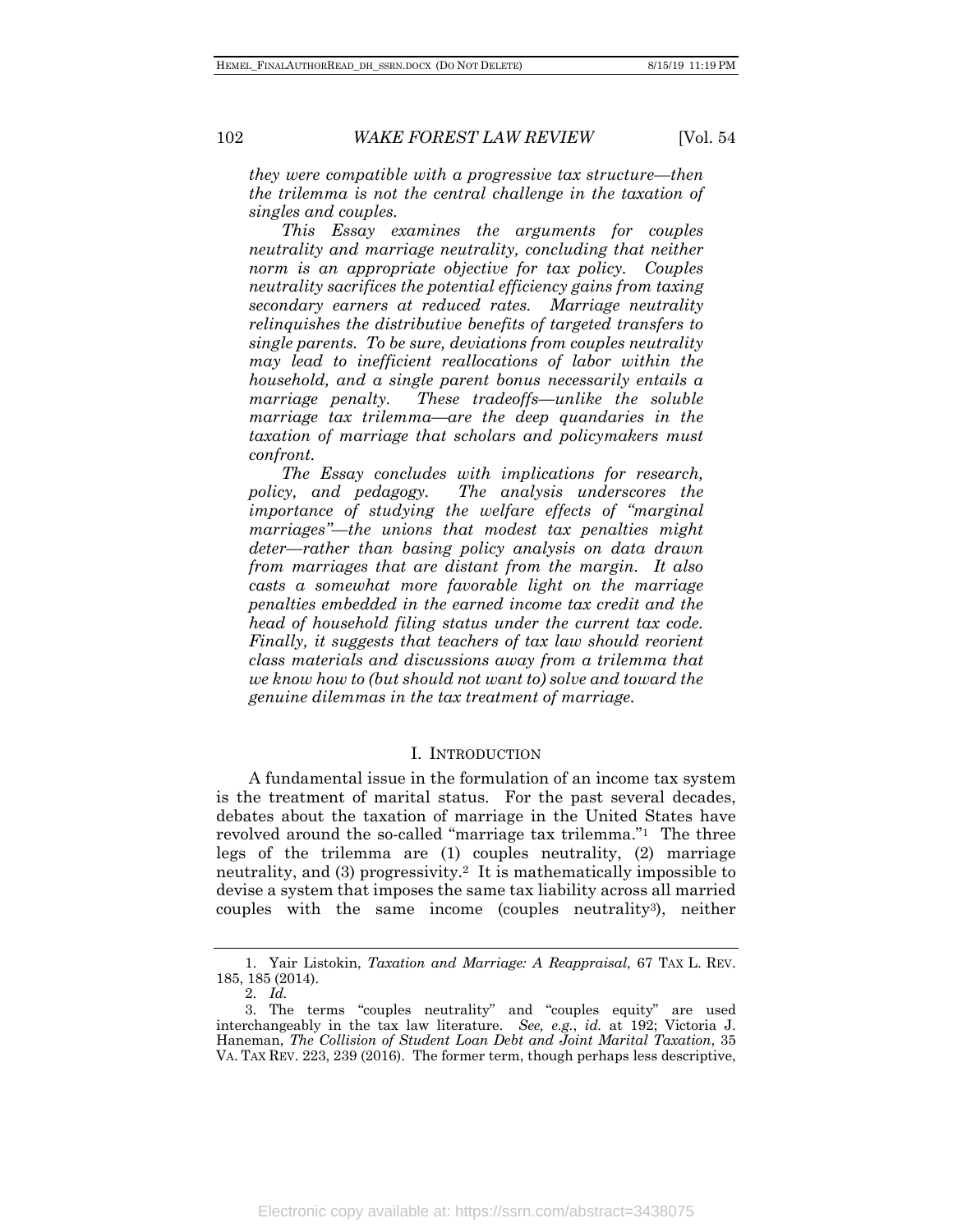encourages nor penalizes marriage (marriage neutrality), and taxes higher income individuals at higher rates (progressivity).<sup>4</sup> An income tax system can incorporate any two of these three features, but it cannot have all three.5

Much of the legal scholarship on the tax treatment of marriage since the early 1970s has focused on—and grappled with—this trilemma. Boris Bittker, who was among the first tax law scholars to identify the problem, concluded that "there can be no peace in this area, only an uneasy truce."6 Several authors have argued that the trilemma should be solved by prioritizing marriage neutrality and progressivity over couples neutrality.7 Lawrence Zelenak recently suggested a system of couples neutrality and progressive rates that would roughly equalize the maximum marriage penalty and marriage bonus at each income level.8 Yair Listokin has proposed a progressive rate structure that tries to strike a balance between couples neutrality and marriage neutrality by deviating slightly from each, based on the assumption that "violating two principles a little is better than violating one principle a lot."9 All of these authors respond to the marriage tax trilemma either by choosing two of the three principles to vindicate or by trying to find a workable compromise among all three.

Not only does the trilemma idea shape scholarship on the tax treatment of marriage, but it also suffuses the materials that we as tax law professors use to teach our students. As Anne Alstott observes, "most casebooks and law teachers use [the trilemma] to

8. *See* Lawrence Zelenak, *For Better or Worse: The Differing Income Tax Treatments of Marriage at Different Income Levels*, 93 N.C. L. REV. 783, 816 (2015).

9. Listokin, *supra* note 1, at 186.

is much more common (as of this writing, forty usages in the Westlaw "Law Reviews & Journals" database versus six for "couples equity"). This follows the crowd.

<sup>4.</sup> Listokin, *supra* note 1, at 192.

<sup>5.</sup> *Id.* at 195.

<sup>6.</sup> Boris I. Bittker, *Federal Income Taxation and the Family*, 27 STAN. L. REV. 1389, 1443 (1975). The trilemma was previously mentioned by Edwin Cohen, the Assistant Secretary of the Treasury for Tax Policy under President Nixon, in testimony before the House Ways and Means Committee three years earlier. *See The Tax Treatment of Single Persons and Married Persons Where Both Spouses Are Working: Hearing Before the H. Comm. on Ways and Means*, 92nd Cong. 78 (1972) [hereinafter Cohen Testimony] (statement of Edwin S. Cohen).

<sup>7.</sup> *See, e.g.*, Pamela B. Gann, *Abandoning Marital Status as a Factor in Allocating Income Tax Burdens*, 59 TEX. L. REV. 1, 3 (1980); Anthony C. Infanti, *Decentralizing Family: An Inclusive Proposal for Individual Tax Filing in the United States*, 2010 UTAH L. REV. 605, 610 (2010); Marjorie E. Kornhauser, *Love, Money, and the IRS: Family, Income-Sharing, and the Joint Income Tax Return*, 45 HASTINGS L.J. 63, 65 (1993); Jeannette Anderson Winn & Marshall Winn, *Till Death Do We Split: Married Couples and Single Persons Under the Individual Income Tax*, 34 S.C. L. REV. 829, 869 (1983).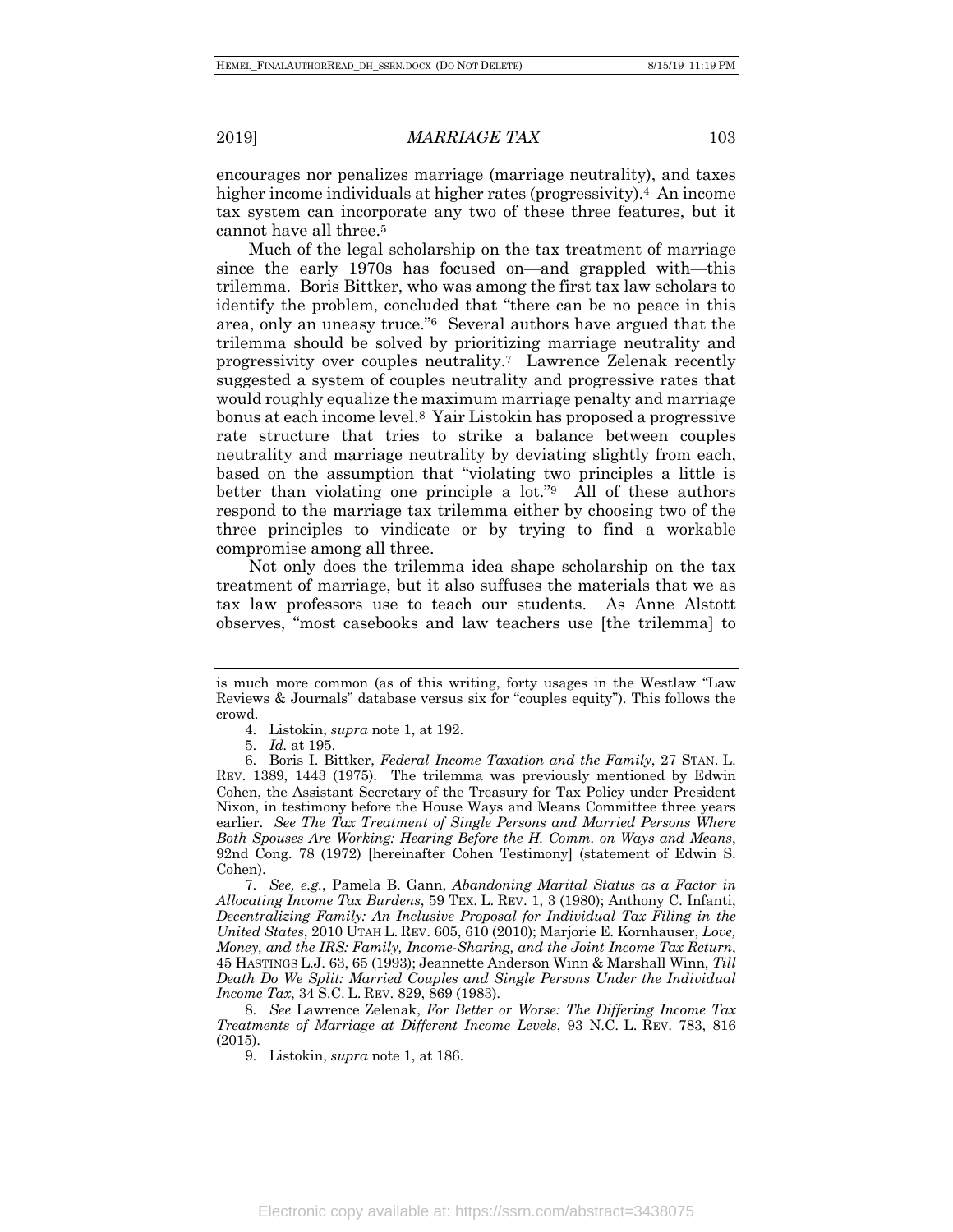structure classes on the taxation of the family."10 The most recent edition of Alstott's own coauthored casebook begins its section on the taxation of the family with an extended discussion of the trilemma.11 The late Paul McDaniel and his coauthors introduce couples neutrality, marriage neutrality, and progressivity as "competing and conflicting policy objectives" in the taxation of marriage.12 Richard Schmalbeck and Lawrence Zelenak use the trilemma to orient their casebook's discussion of the tax treatment of families, noting that marriage non-neutrality is an "unfortunate" byproduct of "the basic policy decisions to have (1) a progressive rate structure and (2) joint returns for married taxpayers."13 Virtually every other introductory income tax casebook places the trilemma front and center in its discussion of tax policy toward marriage.14 Perhaps most vividly, hornbook authors Daniel Posin and Donald Tobin—after laying out the trilemma and demonstrating its insolubility—conclude: "Dispirited as we are by this conundrum, we are relegated to just sitting in a corner and eating our Christmas pie."15

The overwhelming scholarly and pedagogical focus on the marriage tax trilemma is puzzling once one recognizes that, in fact, there is no trilemma at all: we do not need to choose among couples neutrality, marriage neutrality, and progressivity because we can have all three. The straightforward solution lies in a flat tax rate with a refundable per capita credit (or "demogrant,") which would achieve progressivity while also imposing equal taxes on all equal-

<sup>10.</sup> Anne L. Alstott, *Updating the Welfare State: Marriage, the Income Tax, and Social Security in the Age of Individualism*, 66 TAX L. REV. 695, 698 (2013). Alstott suggests that "[o]nce we recognize that marriage is no longer the organizing institution for work and family life" we face the "new trilemma" in constructing a tax code with progressive marginal rates that "assesses equal taxes on *households* with equal earnings" and does not distort decisions regarding household formation. *Id.* at 729 (emphasis added).

<sup>11.</sup> MICHAEL J. GRAETZ, DEBORAH H. SCHENK & ANNE L. ALSTOTT, FEDERAL INCOME TAXATION: PRINCIPLES AND POLICIES 496–501 (8th ed. 2018).

<sup>12.</sup> PAUL R. MCDANIEL ET AL., FEDERAL INCOME TAXATION: CASES AND MATERIALS 1310 (6th ed. 2008).

<sup>13.</sup> RICHARD SCHMALBECK & LAWRENCE ZELENAK, FEDERAL INCOME TAXATION 778–79 (2d ed. 2007).

<sup>14.</sup> *See, e.g.*, JOSEPH M. DODGE ET AL., FEDERAL INCOME TAX: DOCTRINE, STRUCTURE, AND POLICY—TEXT, CASES, PROBLEMS 96 (4th ed. 2012); ALAN GUNN & LARRY D. WARD, CASES, TEXT AND PROBLEMS ON FEDERAL INCOME TAXATION 473 (6th ed. 2006) (listing progressivity, marriage neutrality, and couples neutrality as the "[c]onflicting policy goals" in the taxation of marriage); PAUL R. MCDANIEL ET AL., FEDERAL INCOME TAXATION: CASES AND MATERIALS 1310 (6th ed. 2008) (progressivity, marriage neutrality, and couples neutrality are the "[c]ompeting and conflicting policy objectives" in the taxation of marriage). An important exception is JOSEPH BANKMAN ET AL., FEDERAL INCOME TAXATION 395–96 (17th ed. 2017), which notes the possibility of using flat rates with a demogrant. *See also* SCHMALBECK & ZELENAK, *supra* note 13, at 779 (noting the possibility of a flat tax plus demogrant but dismissing it as politically infeasible).

<sup>15.</sup> DANIEL Q. POSIN & DONALD B. TOBIN, PRINCIPLES OF FEDERAL INCOME TAXATION 455 (6th ed. 2003).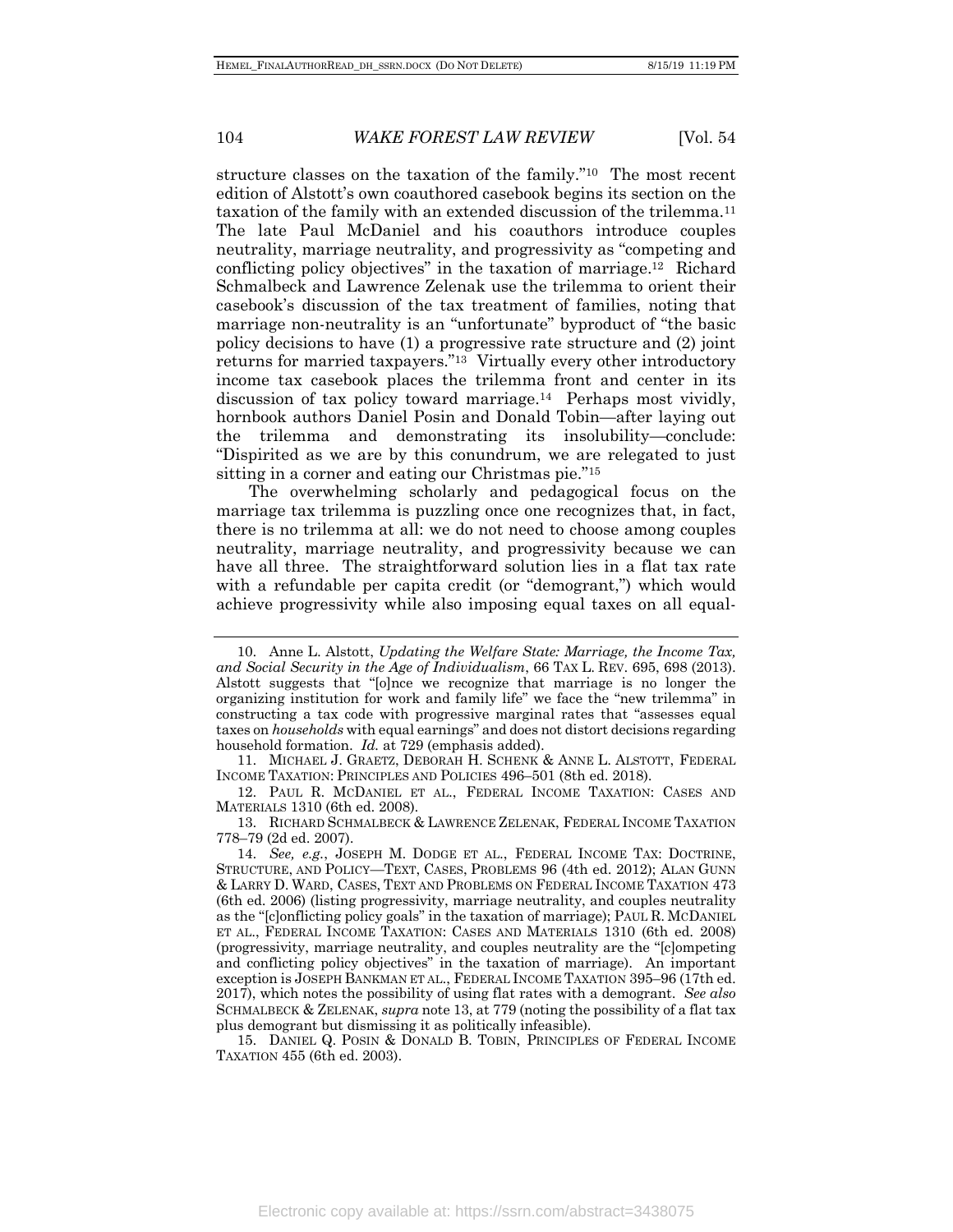income couples and neither subsidizing nor penalizing marriage. The solution, moreover, has existed in plain view for some time: Jane Fraser, a scholar of industrial engineering and operations research, demonstrated the point formally in a 1986 article in the journal *Management Science*.16 A handful of tax law scholars have made the same observation in the decades since—sometimes crediting Fraser,<sup>17</sup> sometimes not.18

The primary objective of this Essay is *not* to demonstrate that a flat tax plus a demogrant resolves the marriage tax trilemma. That point—as noted—is one Fraser made with admirable clarity more than three decades ago.19 Nor is my argument that we *ought* to adopt a flat tax plus demogrant; others—including Joseph Bankman and Thomas Griffith—have explored the virtues of this arrangement with nuance and in depth.<sup>20</sup> But whether or not it is a wise policy, a flat tax plus a demogrant provides a useful thought experiment that allows us to reevaluate the scholarly and pedagogical emphasis on the marriage tax trilemma. If we were to achieve progressivity through a flat tax plus a demogrant such that it would be possible to maintain couples neutrality and marriage neutrality, would we want to deviate from those principles? If yes—if we would want to depart from couples neutrality and marriage neutrality even if both were compatible with progressivity (as they are)—then the trilemma cannot be the central challenge in the taxation of the family unit.

This Essay argues that neither couples neutrality nor marriage neutrality ought to be a desideratum of tax policy. Put more starkly: even if we can resolve the marriage tax trilemma (and we can), we should not. We can make the tax system more efficient and more equitable by imposing different tax burdens on couples with the same combined income (thus violating couples neutrality), and we can achieve meaningful distributional benefits by introducing modest subsidies for single parents (thus violating marriage neutrality). The central challenge in the taxation of marriage is *not* how to mediate among the conflicting goals of couples neutrality, marriage neutrality, and progressivity, not only because the third goal need not conflict with the first two but also because the first two should not be goals at all.

<sup>16.</sup> Jane M. Fraser, *The Marriage Tax*, 32 MGMT. SCI. 831, 839-40 (1986).

<sup>17.</sup> *See* Marcus Berliant & Paul Rothstein, *Possibility, Impossibility, and History in the Origins of the Marriage Tax*, 56 NAT'L TAX J. 303, 303-04 (2003).

<sup>18.</sup> *See* Lawrence Zelenak, *Doing Something About Marriage Penalties: A Guide for the Perplexed*, 54 TAX L. REV. 1, 75-76 (2000); *see also* Mitchell L. Engler & Edward D. Stein, *Not Too Separate or Unequal: Marriage Penalty Relief After Obergefell*, 91 WASH. L. REV. 1073, 1086 n.63 (2016) (citing Zelenak, *supra*).

<sup>19.</sup> Fraser, *supra* note 16, at 832.

<sup>20.</sup> Joseph Bankman & Thomas Griffith, *Social Welfare and the Rate Structure: A New Look at Progressive Taxation*, 75 CAL. L. REV. 1905, 1955-67 (1987).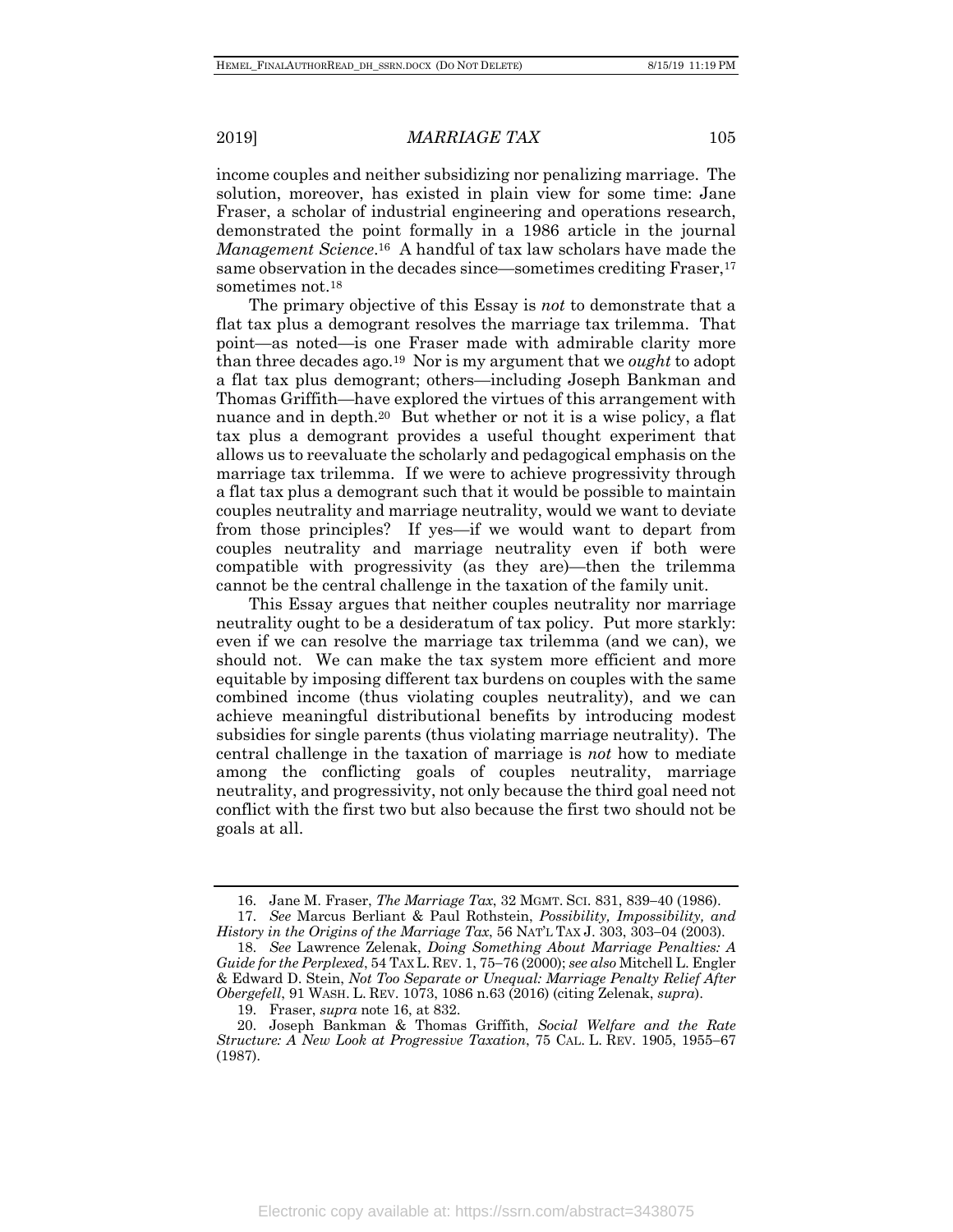Start with couples neutrality. A stylized fact of labor economics is that secondary earners in dual income couples are more sensitive to income tax rates than primary earners are.21 As a result, policymakers can reduce the excess burden (i.e., "deadweight loss") of income taxation by applying lower tax rates to secondary earners than to primary earners.22 Couples neutrality necessarily sacrifices the potential efficiency gains from taxing secondary earners at lower rates.23 Importantly, the efficiency gains from reducing the tax rate on secondary earners must be balanced against the efficiency losses that arise from tax-motivated reallocations of household labor responsibilities when different members of a couple face different rates.24 Several other authors have noted this tradeoff;25 this Essay explains how the tradeoff can be resolved using a straightforward mathematical formula based on the elasticity of taxable income for primary and secondary earners.26 While there is still the formidable empirical challenge of estimating those elasticities, the appropriate conceptual framework is readily accessible.

Couples neutrality also appears unattractive from an equity perspective. Equity considerations counsel in favor of allocating tax burdens on the basis of ability to pay.27 Couples neutrality requires that a couple in which one spouse earns \$100,000 from full-time employment and the other spouse earns zero must pay the same in total tax as a couple in which both spouses work full time and earn \$50,000 each. All else equal, the first couple has a higher ability to pay than the second because the non-earning spouse in the first couple can provide services such as child care for which the second couple likely must pay out of pocket. The principle of horizontal equity instructs us to tax likes alike,28 but couples neutrality necessarily leads us to tax unalikes alike and to tax likes unalike.

24. *Id.* at 399.

<sup>21.</sup> *See, e.g.*, Nada Eissa & Hilary Hoynes, *Taxes and the Labor Market Participation of Married Couples: The Earned Income Tax Credit*, 88 J. PUB. ECON. 1931, 1932–36 (2004); Robert K. Triest, *The Effect of Income Taxation on Labor Supply in the United States*, 25 J. HUM. RESOURCES 491, 513 (1990).

<sup>22.</sup> Martin Feldstein & Daniel R. Feenberg, *The Taxation of Two-Earner Families*, *in* THE EMPIRICAL FOUNDATIONS OF HOUSEHOLD TAXATION 39, 40-41 (Martin Feldstein & James Poterba eds., 1996).

<sup>23.</sup> *See* John Piggott & John Whalley, *The Tax Unit and Household Production*, 104 J. POL. ECON. 398, 415 (1996).

<sup>25.</sup> *See, e.g.*, Patricia Apps & Ray Rees, *Optimal Family Taxation and Income Inequality*, 25 INT'L TAX & PUB. FIN. 1093, 1095 (2018); Michael J. Boskin & Eytan Sheshinski, *Optimal Tax Treatment of the Family: Married Couples*, 20 J. PUB. ECON. 281, 282 (1983); Piggott & Whalley, *supra* note 23, at 415; Henry E. Smith, *Intermediate Filing in Household Taxation*, 72 S. CAL. L. REV. 15, 198-99 (1998).

<sup>26.</sup> *See* Piggott & Whalley, *supra* note 23, at 399.

<sup>27.</sup> *See*, *e.g.*, Triest, *supra* note 21, at 512-13.

<sup>28.</sup> Jonathan Barry Forman, *What Can Be Done About Marriage Penalties?*, 30 FAM. L.Q. 1, 1 n.3 (1996).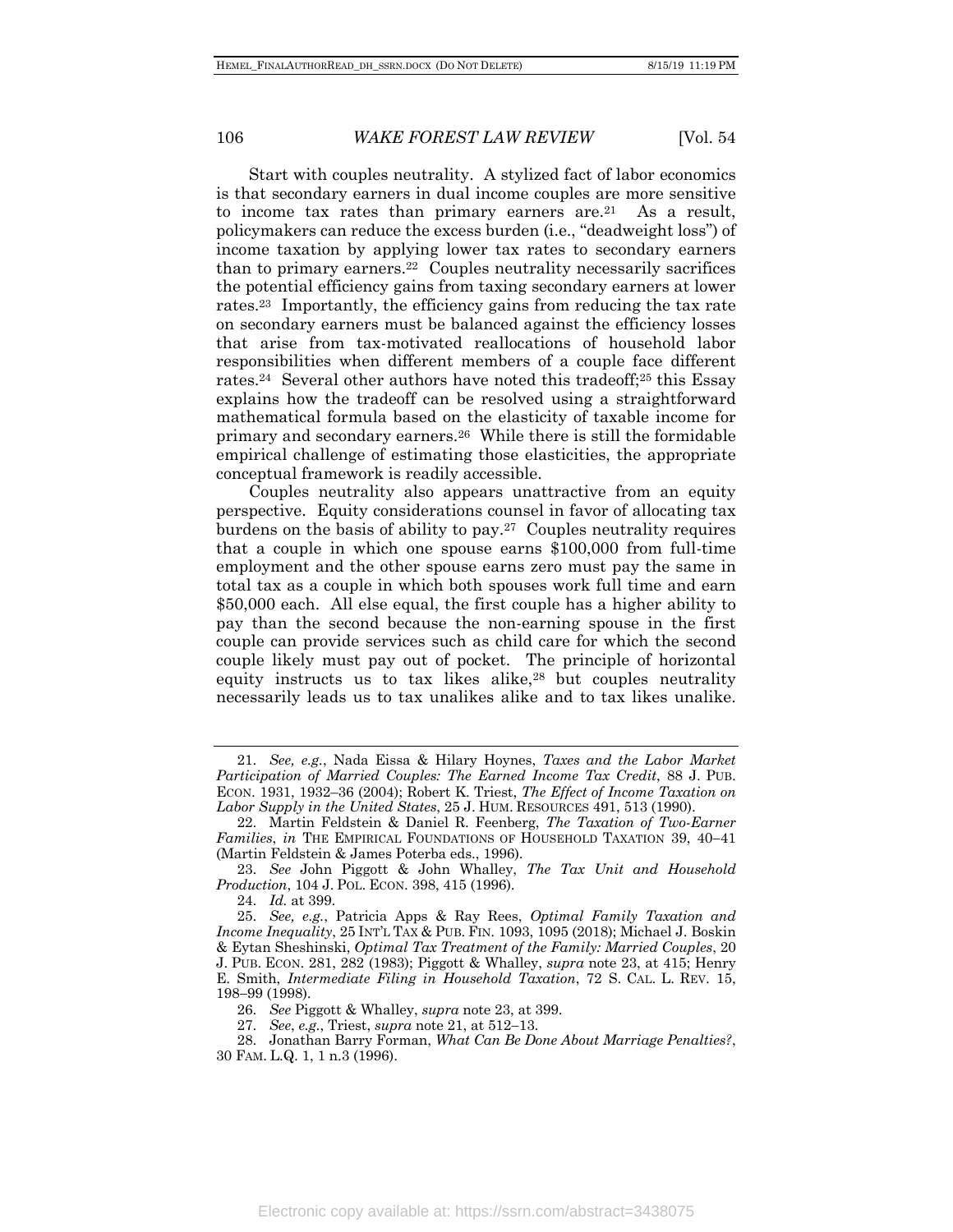Tax policy generally requires difficult tradeoffs between efficiency and equity, but couples neutrality accomplishes neither.

The case against marriage neutrality, meanwhile, arises from the observation that single status—and especially single *parent* status serves as a powerful indicator of ability to pay. Again, if we seek to allocate tax burdens on the basis of ability to pay, this observation would seem to suggest that single parents deserve a targeted tax break. Interestingly, the argument for a single parent tax break exposes deep tensions between utilitarian and egalitarian justifications for progressive taxation. And inevitably, the implementation of a single parent tax break introduces a marriage tax penalty. Critics of the marriage penalties generated by the earned income tax credit and head of household filing status under current law overlook the fact that these penalties are a logical corollary of our choice to subsidize struggling single parents.29

In sum, the solubility of the classic trilemma does not answer the question of how the tax system should treat marriage. Tax policy with respect to marriage still involves difficult tradeoffs, though they are different than the tradeoffs upon which the trilemma framework focuses. In some cases, the fundamental difficulties are essentially empirical; in other cases, the challenges are normative. While this Essay offers a number of tentative policy recommendations regarding the tax treatment of marriage, the more central claim is that we—as scholars and as teachers—should redirect our attention from a largely false trilemma and toward the deeper policy problems that the taxation of marriage entails.

The Essay proceeds as follows: Part II introduces the marriage tax trilemma and explains how federal tax law currently chooses to resolve it. Part III shows how a flat tax with a demogrant would—at least superficially—put the trilemma to rest. Part IV then asks whether one leg of the trilemma, couples neutrality, is in fact a goal

<sup>29.</sup> *See, e.g.*, Dorothy A. Brown, *The Marriage Penalty/Bonus Debate: Legislative Issues in Black and White*, 16 N.Y. L. SCH. J. HUM. RTS. 287, 302 (1999); Zelenak, *supra* note 8, at 791, 816; Edward J. McCaffery, *The Marriage Penalty Was Never Fair, and Is Now Just Silly*, N.Y. TIMES (Apr. 14, 2013), https://www.nytimes.com/roomfordebate/2013/04/14/improving-on-the-taxcodes-marriage-penalty/the-marriage-penalty-was-never-fair-and-is-now-justsilly. Alstott, whose deep and nuanced analysis of the tax treatment of marriage has done more than anyone else's to influence my own thinking, acknowledges that marriage disincentives in the income tax and the earned income tax credit are "[n]ot easily eradicated," but Alstott still maintains that "[t]he marriage penalty is undesirable"—a conclusion that I question in Part V. Anne L. Alstott, *Alleviating Marriage Penalties in the Income Tax and the Earned Income Tax Credit*, 66 TAX NOTES 1343, 1343 (1995). For a further (and rich) analysis of marriage disincentives embedded in the EITC, see Anne L. Alstott, *The Earned Income Tax Credit and the Limitations of Tax-Based Welfare Reform*, 108 HARV. L. REV. 533, 559-64 (1995) (noting that "[t]he EITC, like other income-tested transfer programs, creates unavoidable and difficult policy tradeoffs between potential marriage disincentives and accurate targeting of benefits").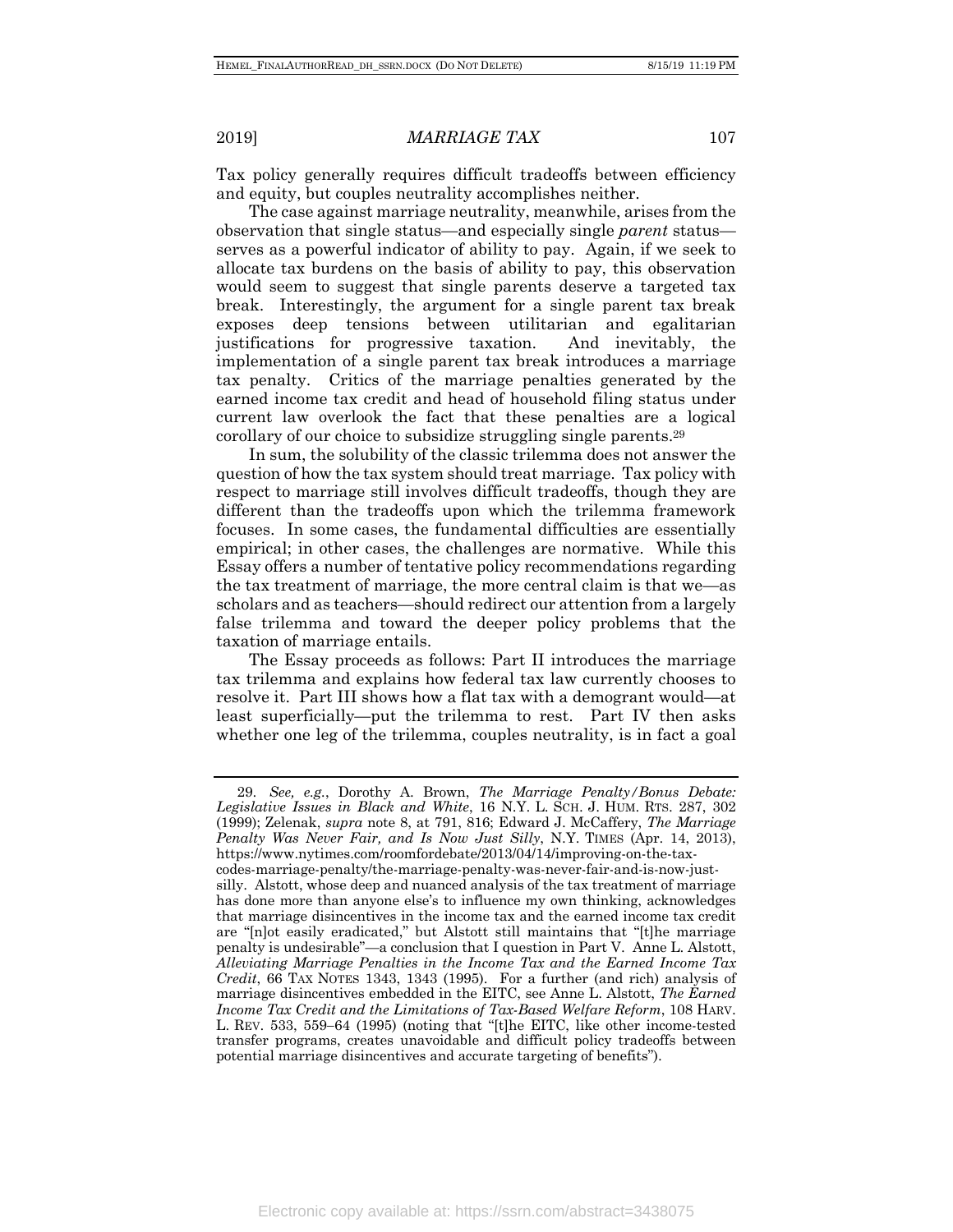worth pursuing. Part V asks a similar question about the second leg of the trilemma, marriage neutrality. The final Part concludes with implications for research, policy, and pedagogy.

#### II. THE MARRIAGE TAX TRILEMMA IN THEORY AND PRACTICE

#### *A. The Trilemma in Theory*

The marriage tax trilemma is ultimately a matter of math. Start with four individuals: Addison, Blake, Casey, and Dana. Imagine that Addison and Blake each earn \$100,000, that Casey earns \$200,000, and that Dana earns \$0. Consider a two-bracket income tax schedule, with a 20% rate on the first \$100,000 of income and a 40% rate on income over \$100,000. This is a simple example of a progressive marginal rate structure (i.e., a structure that imposes higher marginal rates on higher-earning taxpayers). Table 1 illustrates the resulting distribution of income and tax burdens:

### TABLE 1. DISTRIBUTION OF INCOME AND TAX BURDENS FOR HYPOTHETICAL UNMARRIED INDIVIDUALS—PROGRESSIVE

|        | Addison   | Blake     | Casey     | Dana  |
|--------|-----------|-----------|-----------|-------|
| Income | \$100,000 | \$100,000 | \$200,000 | $\$0$ |
| Tax    | \$20,000  | \$20,000  | \$60,000  | $\$0$ |

Now imagine that Addison and Blake marry and that Casey and Dana marry. Marriage neutrality requires that the tax paid by Addison and Blake as a couple equal the total amount that each paid previously. Otherwise, Addison and Blake would receive either a marriage bonus or a marriage penalty. Likewise, marriage neutrality requires that the tax paid by Casey and Dana as a couple equal the total amount that each paid before. Table 2 illustrates the distribution of income and tax burdens when the two-bracket progressive income tax schedule described above is implemented in a marriage-neutral manner:

TABLE 2. DISTRIBUTION OF INCOME AND TAX BURDENS FOR HYPOTHETICAL UNMARRIED AND MARRIED INDIVIDUALS— PROGRESSIVE, MARRIAGE NEUTRAL

|        | Addison   | Blake     | Addison<br>& Blake | Casey     | Dana | Casey &<br>Dana |
|--------|-----------|-----------|--------------------|-----------|------|-----------------|
| Income | \$100,000 | \$100,000 | \$200,000          | \$200,000 | \$0  | \$200,000       |
| Tax    | \$20,000  | \$20,000  | \$40,000           | \$60,000  | \$0  | \$60,000        |

While achieving marriage neutrality, the result in Table 2 violates couples neutrality, which requires that married couples with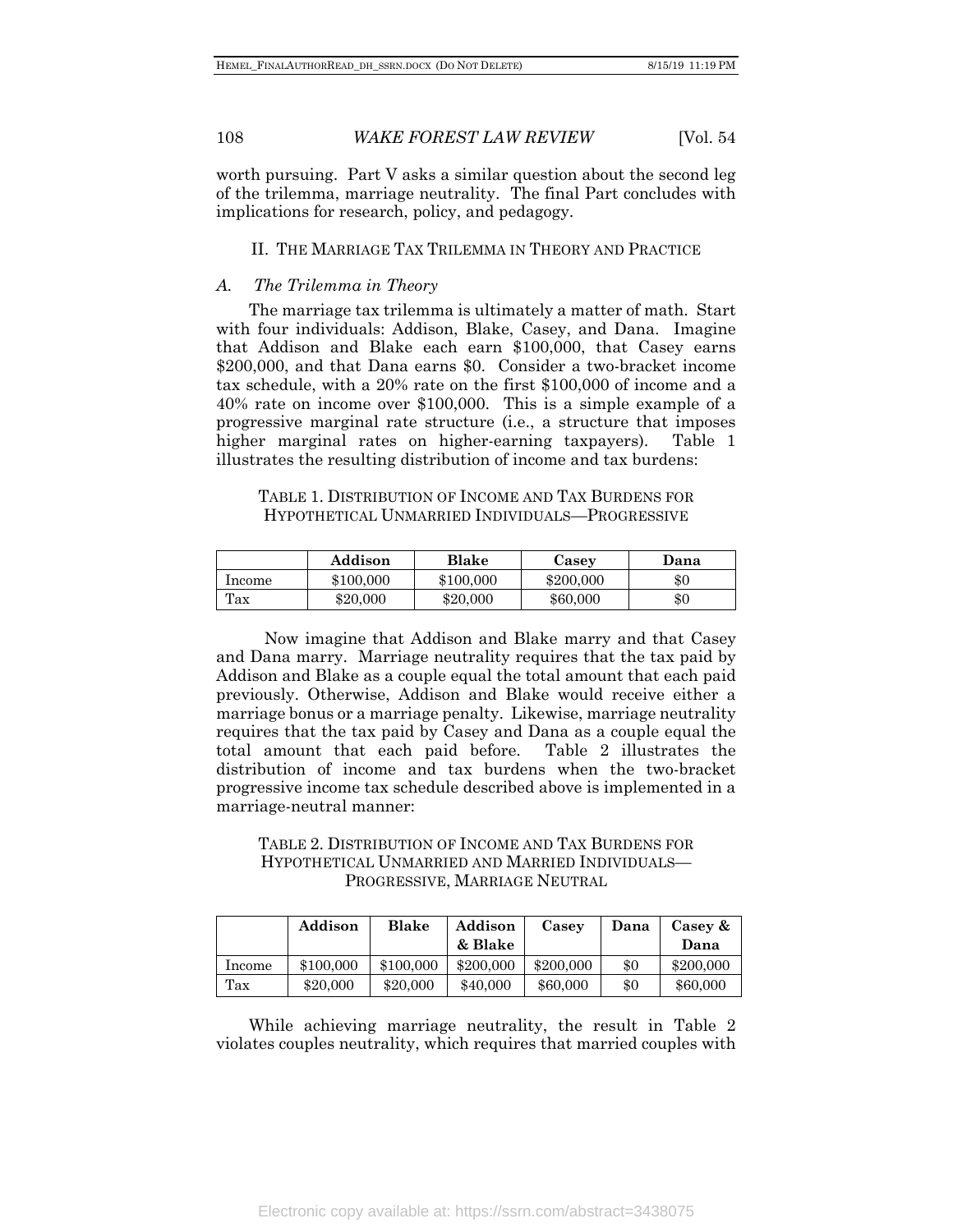equal incomes pay equal amounts in taxes. The combined income of Addison and Blake (\$200,000) is equal to the combined income of Casey and Dana (\$200,000), but marriage neutrality means that Addison and Blake pay less in taxes (\$40,000) than Casey and Dana do (\$60,000).

Couples neutrality can be restored by setting the tax on the nowmarried Addison and Blake equal to the tax on the now-married Casey and Dana. For example, we could raise the tax on Addison and Blake to equal the tax on Casey and Dana, as illustrated in Table 3:

TABLE 3. DISTRIBUTION OF INCOME AND TAX BURDENS FOR HYPOTHETICAL UNMARRIED AND MARRIED INDIVIDUALS— PROGRESSIVE, MARRIAGE PENALTY FOR EQUAL-EARNING COUPLE

|        | Addison   | Blake     | Addison<br>& Blake | Casey     | Dana | Casey &<br>Dana |
|--------|-----------|-----------|--------------------|-----------|------|-----------------|
| Income | \$100,000 | \$100,000 | \$200,000          | \$200,000 | \$0  | \$200,000       |
| Tax    | \$20,000  | \$20,000  | \$60,000           | \$60,000  | \$0  | \$60,000        |

Now, the married Addison and Blake pay the same in taxes as the married Casey and Dana (\$60,000), but Addison and Blake pay more in combined taxes when they are married (\$60,000) than they did when they were single (\$40,000). Thus, Addison and Blake face a marriage penalty.

Alternatively, we could restore couples neutrality by lowering the tax on the now-married Casey and Dana to equal the tax on the nowmarried Addison and Blake, as illustrated in Table 4:

TABLE 4. DISTRIBUTION OF INCOME AND TAX BURDENS FOR HYPOTHETICAL UNMARRIED AND MARRIED INDIVIDUALS— PROGRESSIVE, MARRIAGE BONUS FOR UNEQUAL-EARNING COUPLE

|        | Addison   | Blake     | Addison   | Casey     | Dana | Casey &   |
|--------|-----------|-----------|-----------|-----------|------|-----------|
|        |           |           | & Blake   |           |      | Dana      |
| Income | \$100,000 | \$100,000 | \$200,000 | \$200,000 | \$0  | \$200,000 |
| Tax    | \$20,000  | \$20,000  | \$40,000  | \$60,000  | \$0  | \$40,000  |

Now, the married Casey and Dana pay the same in taxes as the married Addison and Blake (\$40,000), but the combined tax paid by Casey and Dana is less when they are married (\$40,000) than when they were single (\$60,000). Thus, Casey and Dana reap a marriage bonus.

Our problem arises because we began with the premise of progressivity: if Casey's income is twice Addison's, then Casey must pay more than twice what Addison does in taxes. If we abandon progressivity as a premise, then couples neutrality and marriage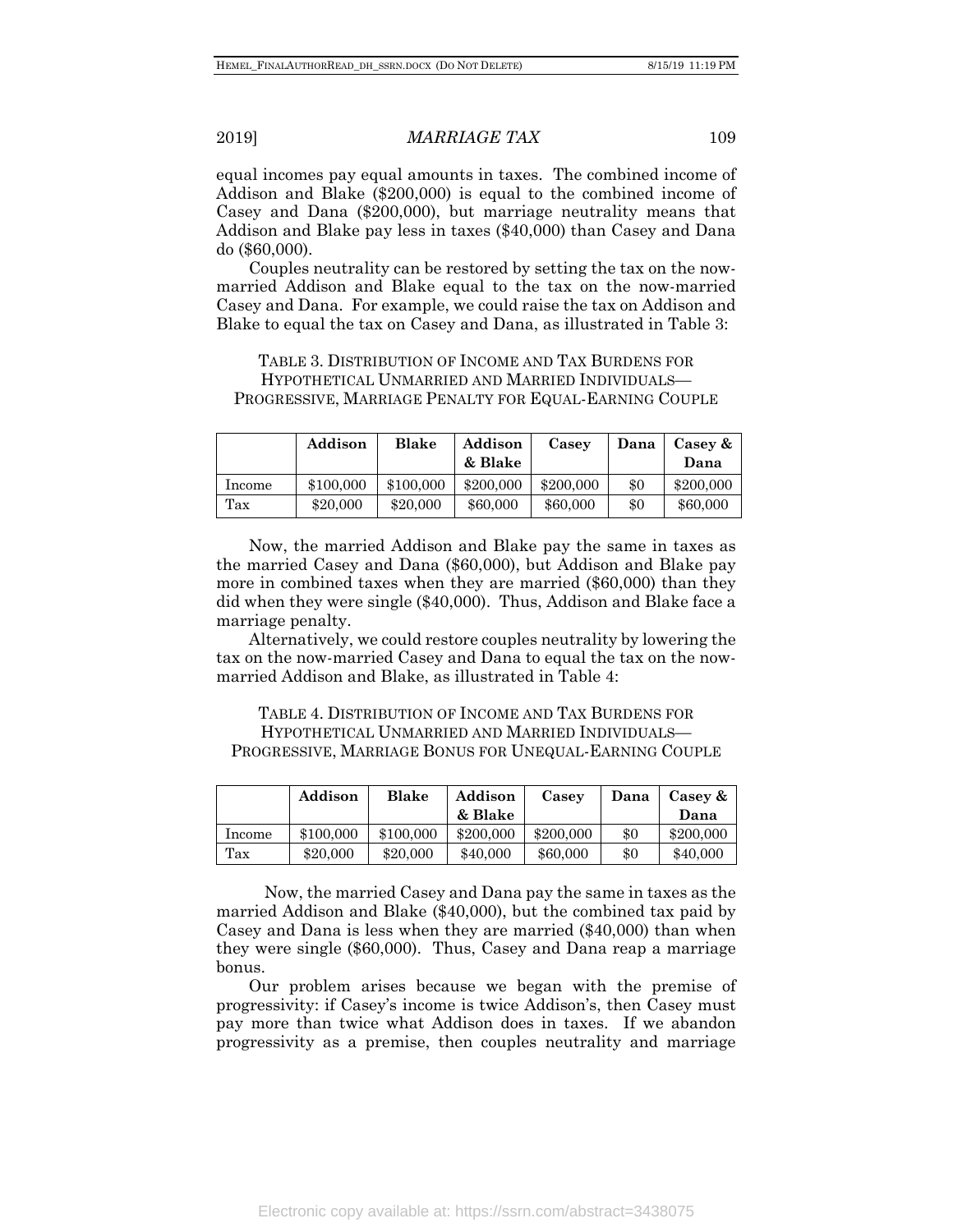neutrality can both be achieved. Imagine that we set a flat tax rate equal to 25% of income, as illustrated in Table 5:

#### TABLE 5. DISTRIBUTION OF INCOME AND TAX BURDENS FOR HYPOTHETICAL UNMARRIED AND MARRIED INDIVIDUALS—FLAT RATE (25%)

|        | Addison   | Blake     | Addison<br>Casey |           | Dana | Casey $\&$ |
|--------|-----------|-----------|------------------|-----------|------|------------|
|        |           |           | & Blake          |           |      | Dana       |
| Income | \$100,000 | \$100,000 | \$200,000        | \$200,000 | \$0  | \$200,000  |
| Tax    | \$25,000  | \$25,000  | \$50,000         | \$50,000  | \$0  | \$50,000   |

We have achieved the goals of couples neutrality and marriage neutrality, but at the price of progressivity. Thus, as these Tables illustrate, it would seem that as long as we cling to the principle of progressivity, couples neutrality and marriage neutrality are not simultaneously maintainable.

Consistent with this logic, President Nixon's Assistant Secretary of the Treasury for Tax Policy, Edwin Cohen, told the House Ways and Means Committee in 1972 that "[n]o algebraic equation, no matter how sophisticated," can reconcile couples neutrality and marriage neutrality with progressive taxation.<sup>30</sup> "All that we can hope for," the Assistant Secretary said, "is a reasonable compromise."31 Similarly, the staff of the Joint Committee on Taxation stated in a 1980 report that "[a]ny system of taxing married couples requires making a choice among three different ideas of tax equity": that "the tax system should be 'marriage neutral'"; that "couples with the same income should pay the same amount of tax"; and finally, that "as income rises, the tax burden should rise as a percentage of income."32 "Unhappily," the staff report concluded, "these three concepts of equity are mutually inconsistent."33 Judge Henry Friendly of the U.S. Court of Appeals for the Second Circuit in rejecting a claim that marriage penalties in the federal income tax code violated the Constitution's equal protection guarantee—likewise said that "it is simply impossible to design a progressive tax regime in which all married couples of equal aggregate income are taxed equally and in which an individual's tax liability is unaffected by changes in marital status."34 Quoting Cohen, Judge Friendly noted that "[b]oth ends of a seesaw cannot be up at the same time."35

<sup>30.</sup> Cohen Testimony, *supra* note 6, at 79.

<sup>31.</sup> *Id.*

<sup>32.</sup> STAFF OF THE JOINT COMM. ON TAXATION, THE INCOME TAX TREATMENT OF MARRIED COUPLES AND SINGLE PERSONS 26 (1980).

<sup>33.</sup> *Id.*

<sup>34.</sup> Druker v. Comm'r, 697 F.2d 46, 50 (2d Cir. 1982).

<sup>35.</sup> *Id.* at 50 (quoting Cohen Testimony, *supra* note 6).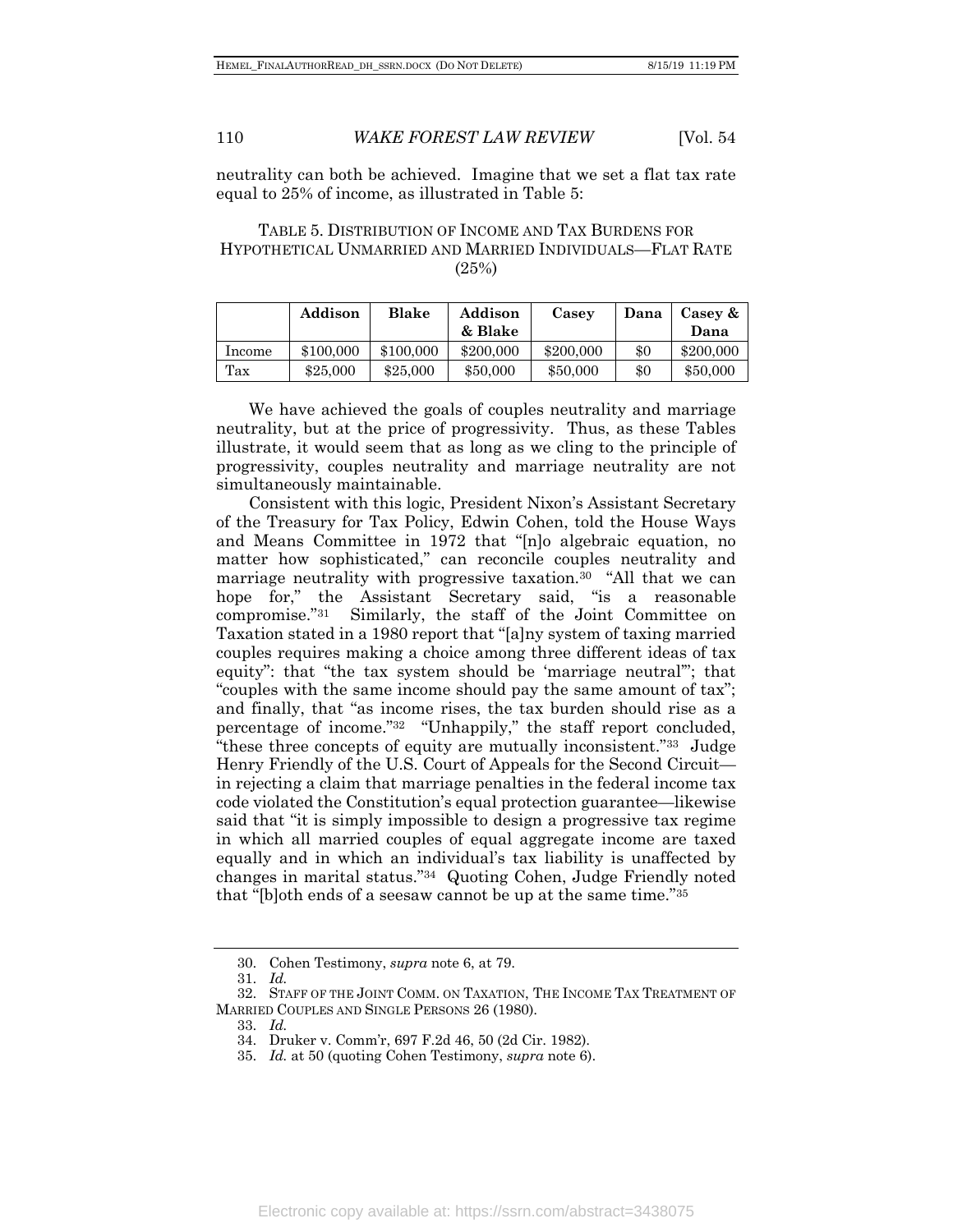#### *B. The Trilemma Across Time*

The ends of the seesaw have swung up at different times throughout U.S. history. From the passage of the first modern income tax in 1913 until 1930, Congress prioritized marriage neutrality over couples neutrality.36 Then in 1930, the Supreme Court held in *Poe v. Seaborn*<sup>37</sup> that each spouse in a community property state should be taxed on 50 percent of the couple's community income.38 As a result, couples in community property states (at the time, Arizona, California, Idaho, Louisiana, Nevada, New Mexico, Texas, and Washington) generally reaped a marriage bonus, while marriage neutrality prevailed in the rest of the country.39 The Revenue Act of 1948 extended the benefit of income splitting to couples in all states; thus, couples neutrality with a marriage bonus became the nationwide norm.40 Since then, couples neutrality has remained close to a constant (with a notable exception in the 1980s discussed below), but marriage neutrality has not. Couples with a primary earner who makes substantially more than a secondary earner have generally reaped a marriage bonus, while couples in which each member makes approximately the same amount have faced sometimes-substantial marriage penalties.41

During the 2016 presidential campaign, candidate Donald Trump vowed to "eliminate the marriage penalty" once and for all.<sup>42</sup> The tax bill that he signed into law in December 201743 fell well short of that promise. While some news reports in the initial aftermath of the bill's passage suggested that Congress and President Trump had eliminated marriage penalties for all except the highest income earners,44 the new law leaves in place—and in some cases

41. *See* John Brozovsky & A.J. Cataldo, II, *A Historical Analysis of the "Marriage Tax Penalty"*, 21 ACCT. HISTORIANS J. 163, 166 (1994).

42. Donald J. Trump for President, *Trump: Tax Reform That Will Make America Great Again*, https://assets.donaldjtrump.com/trump-tax-reform.pdf (last visited July 30, 2019).

43. See Tax Cuts and Jobs Act of 2017, Pub. L. 115-97, 131 Stat. 2054 (2017) (codified as amended in scattered sections of 26 U.S.C.).

44. *See* Michael Durkheimer, *Under the GOP Tax Bill, Not Being Married Could Cost You*, FORBES (Dec. 17, 2017, 3:08 PM), https://www.forbes.com/sites/michaeldurkheimer/2017/12/17/under-the-gop-taxbill-not-being-married-could-cost-you ("The potential for a 'marriage penalty' . . . would be preserved, in small part, for a few potential couples earning *very high* incomes (over \$300,000 each) . . . ."); Louis Jacobs, *Marriage Penalty Mostly Eliminated, But Not Entirely*, POLITIFACT (Dec. 21, 2017, 3:16 PM),

<sup>36.</sup> *See* Edward G. Fox, *Do Taxes Affect Marriage? Lessons from History* 19– 23 (N.Y. Univ. Law Sch., N.Y. Univ. Ctr. for Law, Econ. & Org., Law & Econ. Research Paper Series, Working Paper No. 17-15, 2017).

<sup>37.</sup> 282 U.S. 101 (1930).

<sup>38.</sup> *Id.* at 118.

<sup>39.</sup> *See* Fox, *supra* note 36, at 18–19.

<sup>40.</sup> Revenue Act of 1948, Pub. L. No. 80-471, § 301, 62 Stat. 110, 114 (1948); *see also* Stanley S. Surrey, *Federal Taxation of the Family– The Revenue Act of 1948*, 61 HARV. L. REV. 1097, 1103–16 (1948).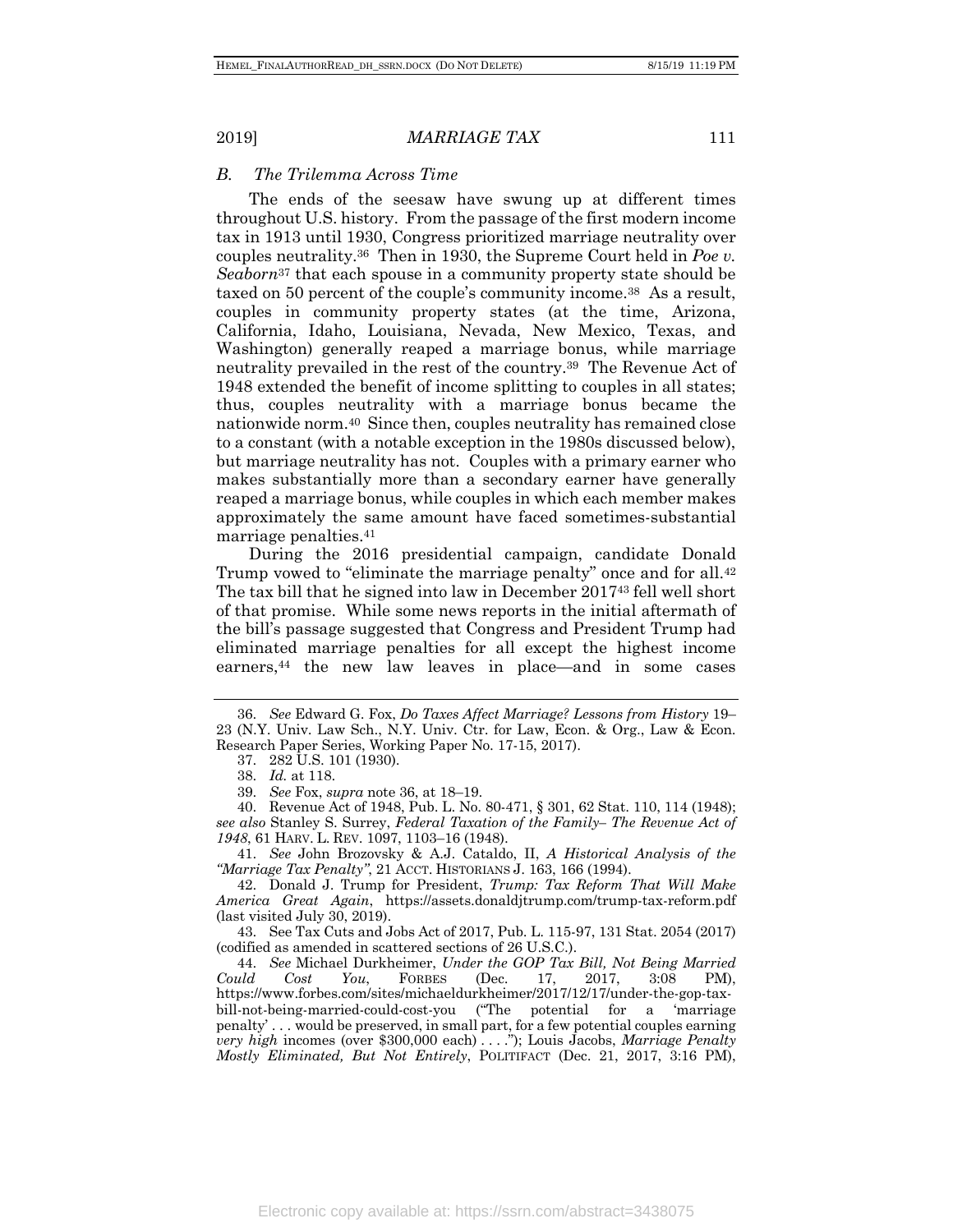exacerbates—substantial marriage penalties for dual income couples that earn much less than the highest earners.45

Table 6 is a representation of the marriage bonuses (positive) and penalties (negative) that couples at different income levels face under the new law. The left side shows the effect of marriage on federal income tax liability for a couple with no children; the right side shows the effect of marriage on federal income tax liability for a couple with two children (one each). For two individuals earning the same amount (the 50/50 Split), the marriage penalty can be quite substantial—especially when each member of the couple has a child. For couples in which one member is the sole income earner (the 100/0 Split), marriage results in a generous tax bonus at most points along the income distribution.

|             |                                                                               | No Children   | 2 Children (1 Each) |               |  |
|-------------|-------------------------------------------------------------------------------|---------------|---------------------|---------------|--|
| Combined    | Bonus                                                                         | <b>Bonus</b>  | <b>Bonus</b>        | <b>Bonus</b>  |  |
| Income      | (Penalty)                                                                     | (Penalty)     |                     | (Penalty)     |  |
|             | $50/50$ Split                                                                 | $100/0$ Split | $50/50$ Split       | $100/0$ Split |  |
| \$20,000    | $-15735$                                                                      | $+$ \$800     | $-15709$            | $+ $3583$     |  |
| \$50,000    | $+\$1$                                                                        | $+ $1631$     | $-1339$             | $-139$        |  |
| \$100,000   | $+$ \$1                                                                       | $+$ \$6671    | $-1603$             | $+ $5849$     |  |
| \$200,000   | $+\$1$                                                                        | $+ $11,031$   | $-$ \$5643          | $+$ \$9719    |  |
| \$500,000** | $-$ \$4849                                                                    | $+ $31,761$   | $- $7631$           | $+ $30,369$   |  |
|             | *Author's calculations, factoring in statutory tax rates, standard deduction, |               |                     |               |  |

TABLE 6. MARRIAGE BONUSES AND PENALTIES FOR TAX YEAR 2018\*

earned income tax credit, child tax credit for child under 17, and additional Medicare tax. Assumes that a single individual with one child will file as a head of household and that married couples will file jointly.

\*\*For couple with combined income of \$500,000, assumes itemized deductions; 5% state income tax rate; \$20,000 per person in mortgage interest and charitable contributions.

It is worth pausing to emphasize that these marriage bonuses and penalties are *annual*. If you are reading this and you are a member of a dual-earner married couple with a combined income of \$200,000 per year and with, say, a 2 year-old and a newborn, consider that the expected net present value of the tax savings from getting divorced and cohabitating with your spouse from now until when your

https://www.politifact.com/truth-o-

meter/promises/trumpometer/promise/1427/eliminate-marriage-penalty ("Under the new tax brackets, the marriage penalty only phases in with the secondhighest tax bracket . . . which is for earners between \$200,000 and \$500,000 (individual) and \$400,000 and \$600,000 (married couples).").

<sup>45.</sup> *See infra* Table 6.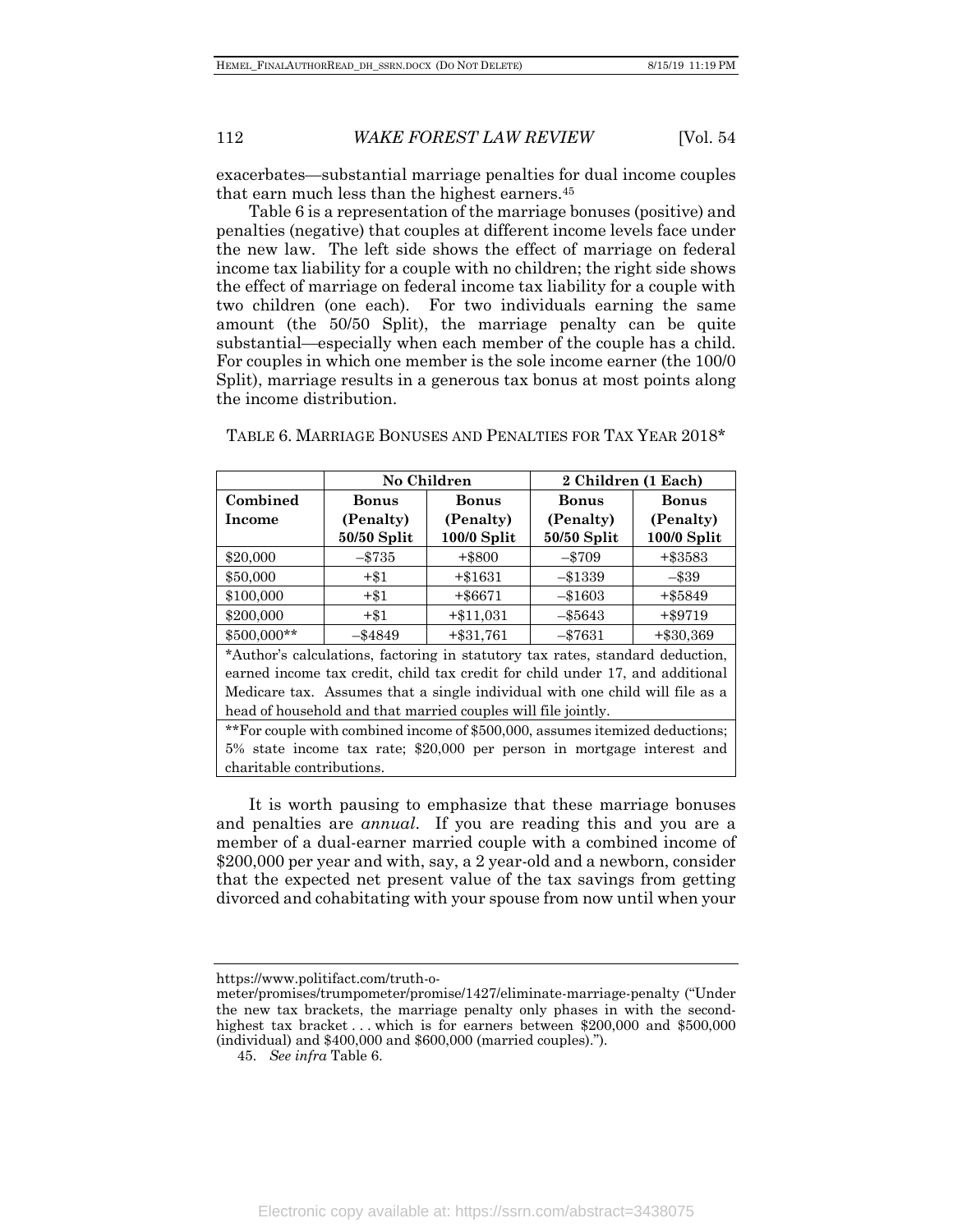2 year-old goes off to college is on the order of \$70,000.46 Of course, the rate tables may (and likely will) change between now and then, but they could change in either direction (i.e., the marriage penalty could be lower, but it also may be higher). This is not a brief for divorce and cohabitation; it is merely to point out that marriage penalties remain real and substantial.

Four features of the tax code account for most of the marriage penalties observed. The first is the earned income tax credit ("EITC"). In tax year 2018, the credit begins to phase out at \$18,660 for single parents and at \$24,350 for married parents.47 Thus, low-income single parents whose earned income falls below the phaseout amount may vault into the phaseout range when they wed (and, in some cases, may lose the credit entirely as a result of marriage).<sup>48</sup> The December 2017 tax law left the EITC untouched, so the preexisting EITC marriage penalty persists.49

Second, the December 2017 tax law retains the head of household filing status.<sup>50</sup> Single parents who live with children under age 19 will generally qualify as heads of household.<sup>51</sup> The new standard deduction for heads of household is \$18,000, while the standard deduction for joint filers is \$24,000.52 Thus, if two heads of household who claim the standard deduction decide to marry, their combined taxable income rises by \$12,000 (i.e., the sum of their standard deductions falls from \$36,000 to \$24,000). Moreover, the structure of the bottom three income tax brackets is particularly favorable to heads of household relative to single filers and married couples.<sup>53</sup> Single parents who marry sacrifice the benefit of the preferential head of household rate structure.

Third, the December 2017 tax law imposes a \$10,000 cap on state and local tax ("SALT") deductions for individual taxpayers.54 The same \$10,000 cap applies to single filers, heads of household, and married couples filing jointly.55 Thus, two unmarried individuals who

54. *See id.* § 164(b)(6)(B).

<sup>46.</sup> The net present value of a fifteen-year term annuity with an annual payment of \$5,643 per year and a three percent interest rate is \$69,386.74.

<sup>47.</sup> Rev. Proc. 2018-18, 2018-10 I.R.B.

<sup>48.</sup> Rev. Rul. 2018-06, 2018-10 I.R.B. Moreover, the maximum credit for a parent with one child (\$3,461) is less than half the maximum credit for parents with two children (\$5,716), so if two credit-eligible single parents, each with one child, decide to marry, their combined credit will fall. *See* Rev. Proc. 2018-18.

<sup>49.</sup> *See* Allen J. Rubenfield & Ganesh M. Pandit, *The Status of the "Marriage Penalty": An Update from the Tax Cuts and Jobs Act*, CPA J. (Feb. 2019), https://www.cpajournal.com/2019/02/04/the-status-of-the-marriage-penalty-anupdate-from-the-tax-cuts-and-jobs-act/.

<sup>50.</sup> *See* I.R.C. § 2(b) (2018).

<sup>51.</sup> *See id.* §152.

<sup>52.</sup> *See id.* § 63(c)(7).

<sup>53.</sup> *See id.* § 1(j)(2)(B).

<sup>55.</sup> The cap is \$5000 for a married individual filing a separate return. *See id.*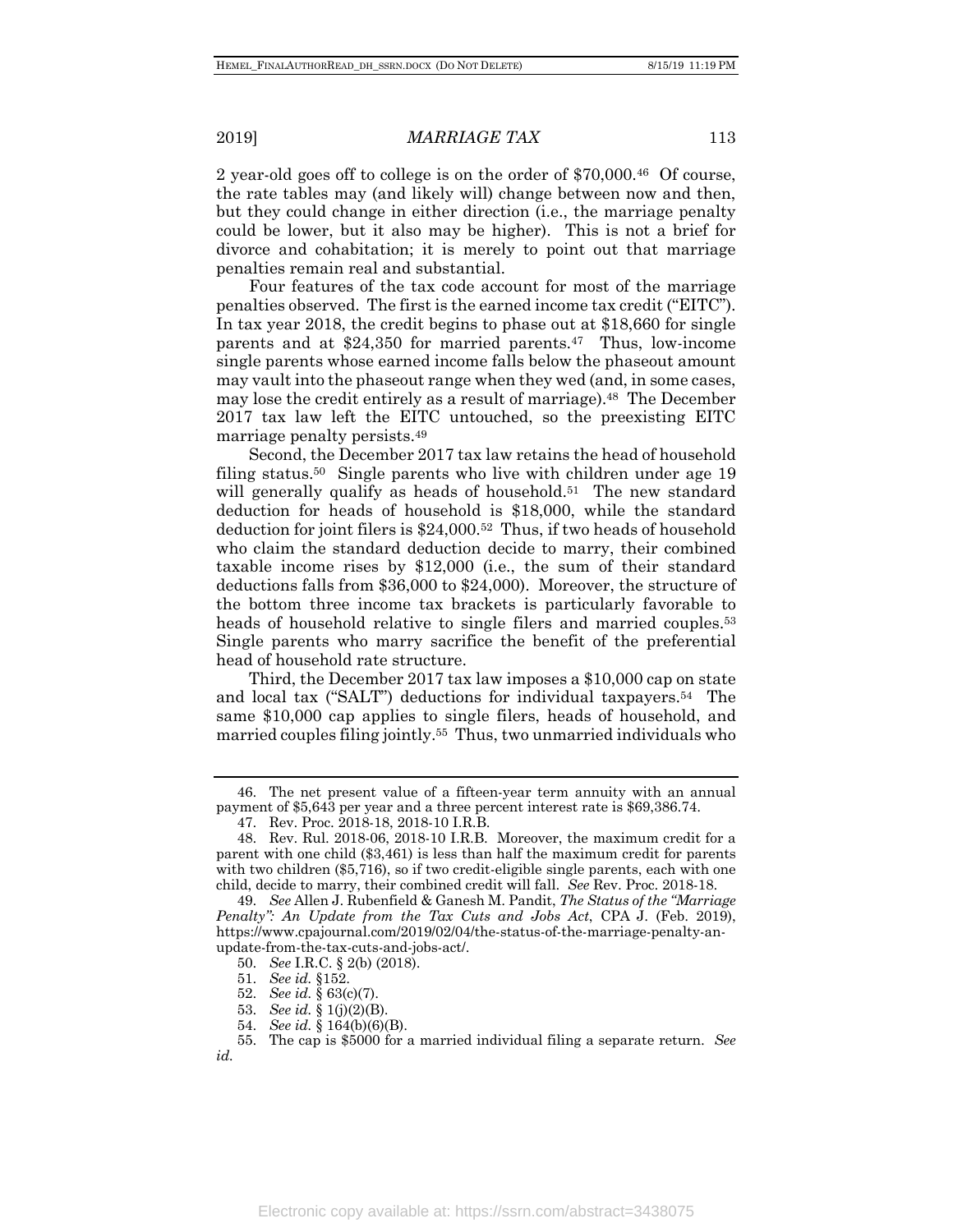itemize their deductions and whose SALT payments exceed the cap will see their taxable income rise by \$10,000 if they wed. The structure of the SALT cap alone imposes a marriage penalty of up to \$3700 on higher income individuals—with the brunt of the burden borne by individuals in blue states that tend to have higher state and local taxes.56

Finally, several of the taxes imposed by the Affordable Care Act ("ACA") have marriage penalties baked into them. The additional hospital insurance tax of 0.9% applies to wages above \$200,000 for single filers and heads of household but sets in at \$250,000 for joint filers.57 That provision alone adds a marriage penalty of up to \$1350 for high-income couples. The ACA's 3.8% net investment income tax takes effect at the same thresholds, yielding a marriage penalty of up to \$5700 for couples with substantial income from interest, dividends, capital gains, and similar sources.58 The December 2017 tax law did not repeal these provisions of the ACA.59 Nor did it alter the ACA's premium assistance credit,<sup>60</sup> which can add a marriage penalty of more than \$1000 for two-earner couples slightly above the poverty line.<sup>61</sup>

As the previous paragraphs indicate, "blame" for marriage penalties lies at both parties' feet. Congressional Republicans and a Republican President exacerbated the marriage penalty for low- to middle-income single parents as part of the December 2017 tax law;<sup>62</sup> Congressional Democrats and a Democratic President exacerbated the marriage penalty for very high-income, equal-earner couples as

59. *See* Tax Cuts and Jobs Act of 2017, Pub. L. 115-97, 131 Stat. 2054 (2017) (codified as amended in scattered sections of 26 U.S.C.).

60. *See* I.R.C. § 36B.

61. For a characteristically clear illustration of the potential marriage penalty embedded in the premium assistance credit, see Zelenak, *supra* note 8, at 802-04.

62. For single parents who claim the standard deduction, the 2017 tax law expanded the marriage penalty for equal-income single parents by rolling personal exemptions into a larger marriage-dependent standard deduction. *Compare Publication 501 (2017), Exemptions, Standard Deduction, and Filing Information*, INTERNAL REVENUE SERV., https://www.irs.gov/pub/irs-prior/p501-- 2017.pdf, *with Publication 501 (2018), Dependents, Standard Deduction, and Filing Information*, INTERNAL REVENUE SERV., https://www.irs.gov/publications/p501 (last updated Jan. 7, 2019). Under prior law, a couple's combined "zero bracket" shrunk by \$6000 when two heads of household married. *See Publication 501 (2017)*, *Exemptions, Standard Deductions, and Filing Information*, INTERNAL REVENUE SERV., https://www.irs.gov/pub/irs-prior/p501--2017.pdf. Under current law, the \$6000 figure jumps to \$12000. *Publication 501 (2018)*, *Dependents, Standard Deduction, and Filing Information*, INTERNAL REVENUE SERV., https://www.irs.gov/publications/p501 (last updated Jan. 7, 2019).

<sup>56.</sup> On the disparate geographic impact and political economy of the \$10,000 SALT cap, see Daniel Hemel, *The Death and Life of the State and Local Tax Deduction*, 72 TAX L. REV. (forthcoming 2019).

<sup>57.</sup> *See* I.R.C. § 3101(b)(2).

<sup>58.</sup> *See id.* § 1411 (a)–(b).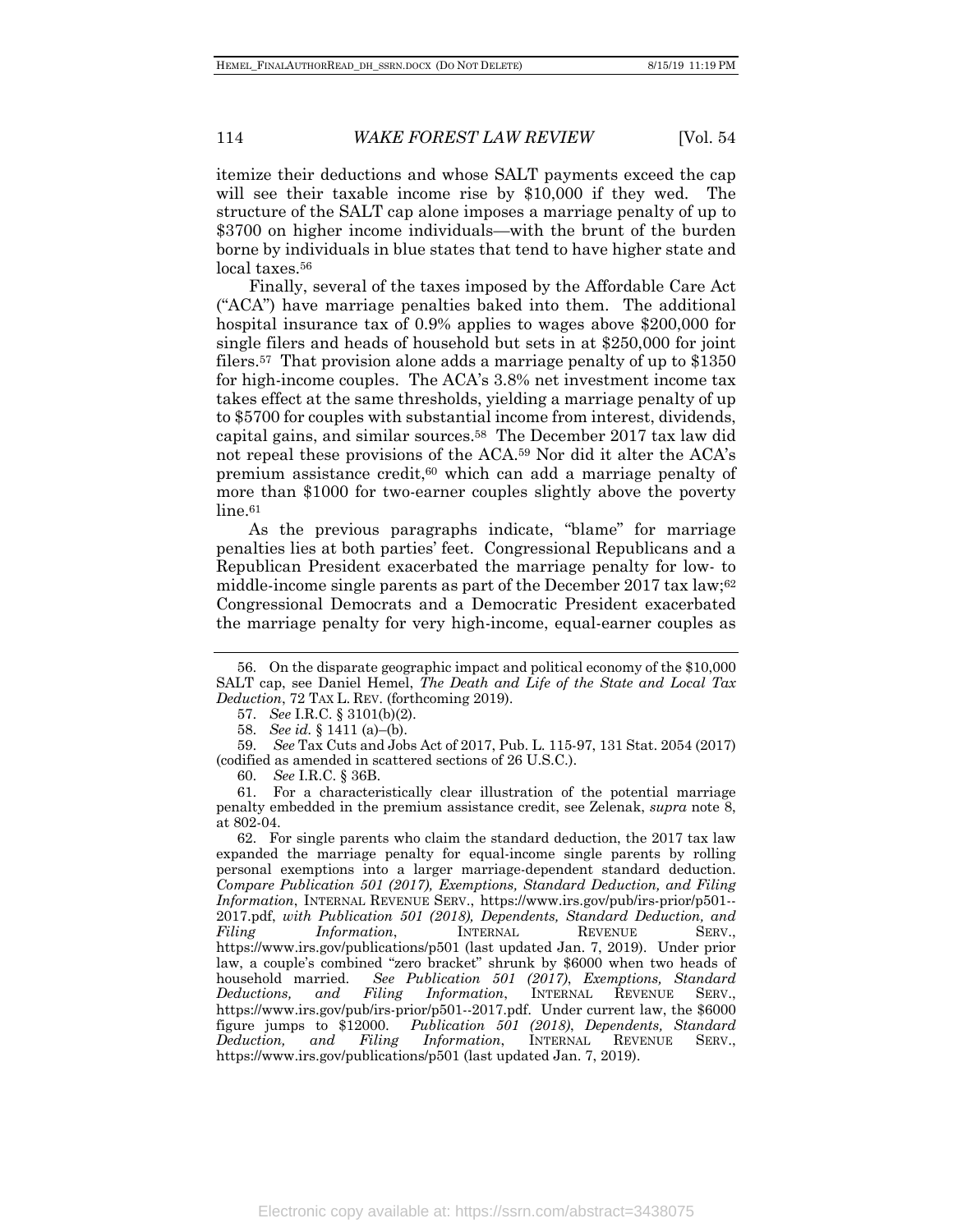part of the 2012 Affordable Care Act.63 And as I argue in Part V, "blame" is not obviously the right word to describe the appropriate response to the realization that the tax code penalizes (some) marriages. Marriage penalties may be a feature, not a bug, of our tax laws. The goal of the discussion here is simply to show that notwithstanding news reports regarding the near-elimination of marriage penalties—federal tax law still penalizes many potential marriages.

To be sure, millions of couples stand to reduce their tax bills via marriage—sometimes quite substantially.64 Couples with disparate incomes benefit the most from knot-tying (at least as far as tax liability is concerned); couples with equal incomes often lose out.<sup>65</sup> However, it is clear that Congress' resolution to the marriage tax trilemma is the opposite of the solution that many academic commentators have recommended:66 rather than prioritizing marriage neutrality over couples neutrality, Congress has hewn closely to couples neutrality while letting marriage neutrality fall by the wayside.

#### III. HACKING THE MARRIAGE TAX TRILEMMA

It does not have to be this way. As noted in the introduction, marriage non-neutrality is not a necessary byproduct of our choice to maintain couples neutrality within a progressive tax system. The trilemma, it turns out, is not as intractable as it initially seems.

The solution lies in a linear income tax with a demogrant. To see how that might work, return to our two hypothetical couples: Addison and Blake, and Casey and Dana. Again, Addison and Blake each earn \$100,000, while Casey earns \$200,000 and Dana earns \$0. In Tables 1 through 4, we sought to achieve progressivity through a two-bracket rate structure. Imagine instead that we impose a 35% flat tax rate and a \$10,000 per person refundable tax credit, or demogrant. Table 7 illustrates the resulting distribution of income and tax burdens when Addison, Blake, Casey, and Dana earn the same as before and are unmarried:

<sup>63.</sup> The ACA also led to larger marriage penalties for many lower-income couples claiming premium assistance subsidies for the purchase of health insurance on the individual market. *See* J. Sebastian Leguizamon & Susane Leguizamon, *Health Insurance Subsidies and the Expansion of an Implicit Marriage Penalty: A Regional Comparison of Various Means-Tested Programmes*, 25 APPLIED ECON. LETTERS 130 (2018).

<sup>64.</sup> Laura Saunders, *Everything You Need to Know About the New Tax Law—Before the End of the Year*, WALL ST. J.: YOUR MONEY (Nov. 2, 2018, 5:30 AM), https://www.wsj.com/articles/everything-you-need-to-know-about-the-newtax-lawbefore-the-end-of-the-year-1541151030.

<sup>65.</sup> *See supra* Table 6.

<sup>66.</sup> *See* sources cited *supra* note 7.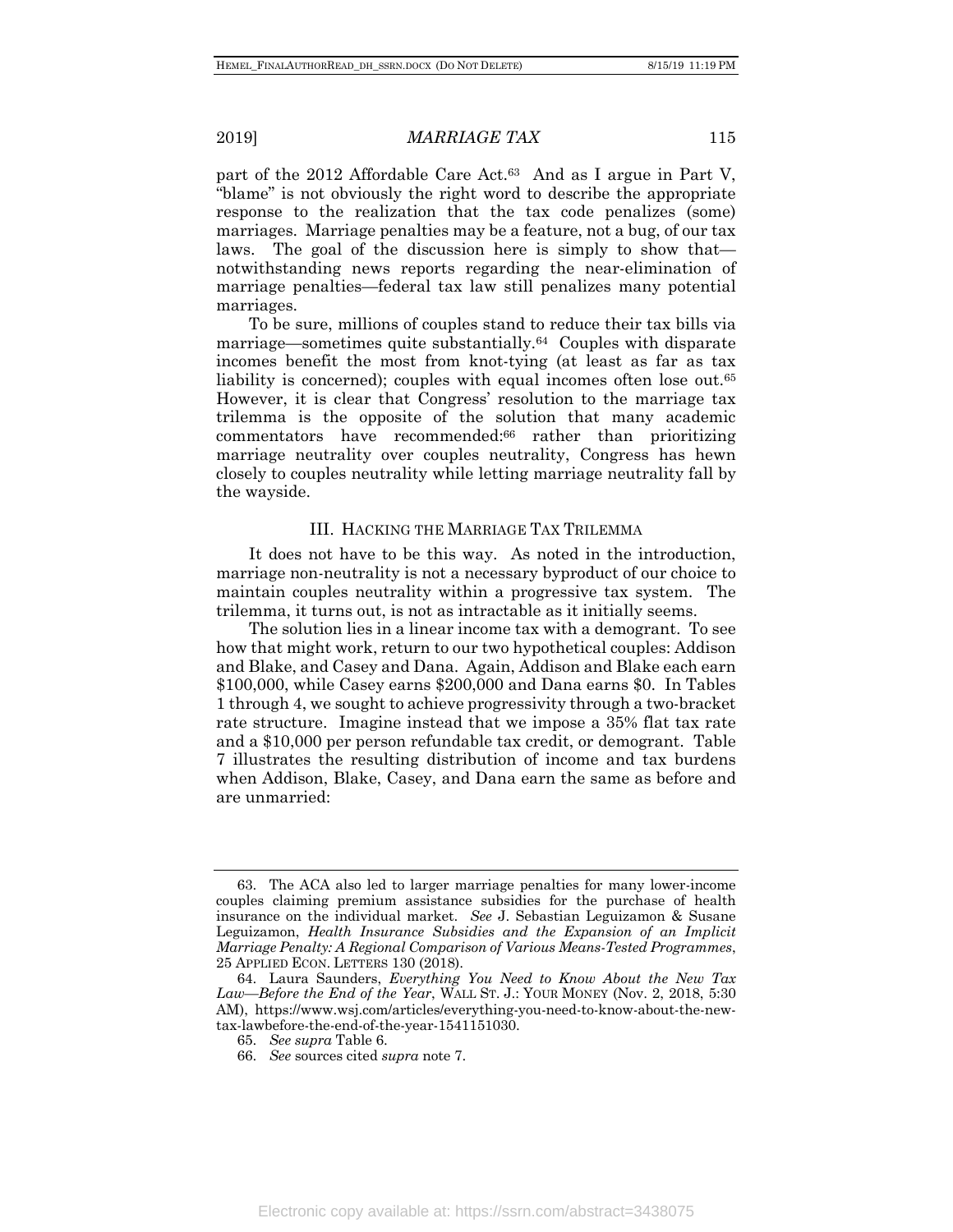#### TABLE 7. DISTRIBUTION OF INCOME AND TAX BURDENS FOR HYPOTHETICAL UNMARRIED INDIVIDUALS—FLAT TAX (35%) WITH DEMOGRANT (\$10,000)

|               | Addison   | Blake     | Casey     | Dana        |
|---------------|-----------|-----------|-----------|-------------|
| Income        | \$100,000 | \$100,000 | \$200,000 | \$0         |
| Tax           | \$25,000  | \$25,000  | \$60,000  | $-\$10,000$ |
| Effective Tax | 25%       | 25%       | 30%       |             |
| Rate          |           |           |           |             |

The tax system still is progressive in terms of effective rate: the higher your income, the higher your effective rate. The net revenue raised by the government (\$100,000) also is the same in both systems. But now consider what happens when Addison and Blake marry and when Casey and Dana marry:

TABLE 8. DISTRIBUTION OF INCOME AND TAX BURDENS FOR HYPOTHETICAL UNMARRIED AND MARRIED INDIVIDUALS— FLAT TAX (35%) WITH DEMOGRANT (\$10,000)

|           | Addison   | Blake     | Addison   | Casey     | Dana        | Casey $\&$ |
|-----------|-----------|-----------|-----------|-----------|-------------|------------|
|           |           |           | & Blake   |           |             | Dana       |
| Income    | \$100,000 | \$100,000 | \$200,000 | \$200,000 | $\$0$       | \$200,000  |
| Tax       | \$25,000  | \$25,000  | \$50,000  | \$60,000  | $-\$10,000$ | \$50,000   |
| Effective | 25%       | 25%       | 25%       | 30%       |             | 25%        |
| Tax Rate  |           |           |           |           |             |            |

As Table 8 illustrates, the combined amount paid by Addison and Blake is \$50,000 regardless of whether they are married. So too for Casey and Dana. Marriage neutrality and couples neutrality have been restored.

Only the most credulous of readers would stop at this point and conclude that the marriage tax trilemma has been solved once and for all. There are several potential objections to replacing the current graduated rate schedule with a flat tax plus a demogrant. Three merit particular attention.

First, one might wonder whether a flat tax plus a demogrant can actually achieve the same degree of progressivity as a graduated rate structure. One way to approach that question is to imagine a revenue-neutral reform that substituted such a structure for the existing tax system. To illustrate: the Treasury Department's Office of Tax Analysis estimates that in 2019, total U.S. family cash income will be \$16.424 trillion and the IRS will collect \$3.020 trillion in

Electronic copy available at: https://ssrn.com/abstract=3438075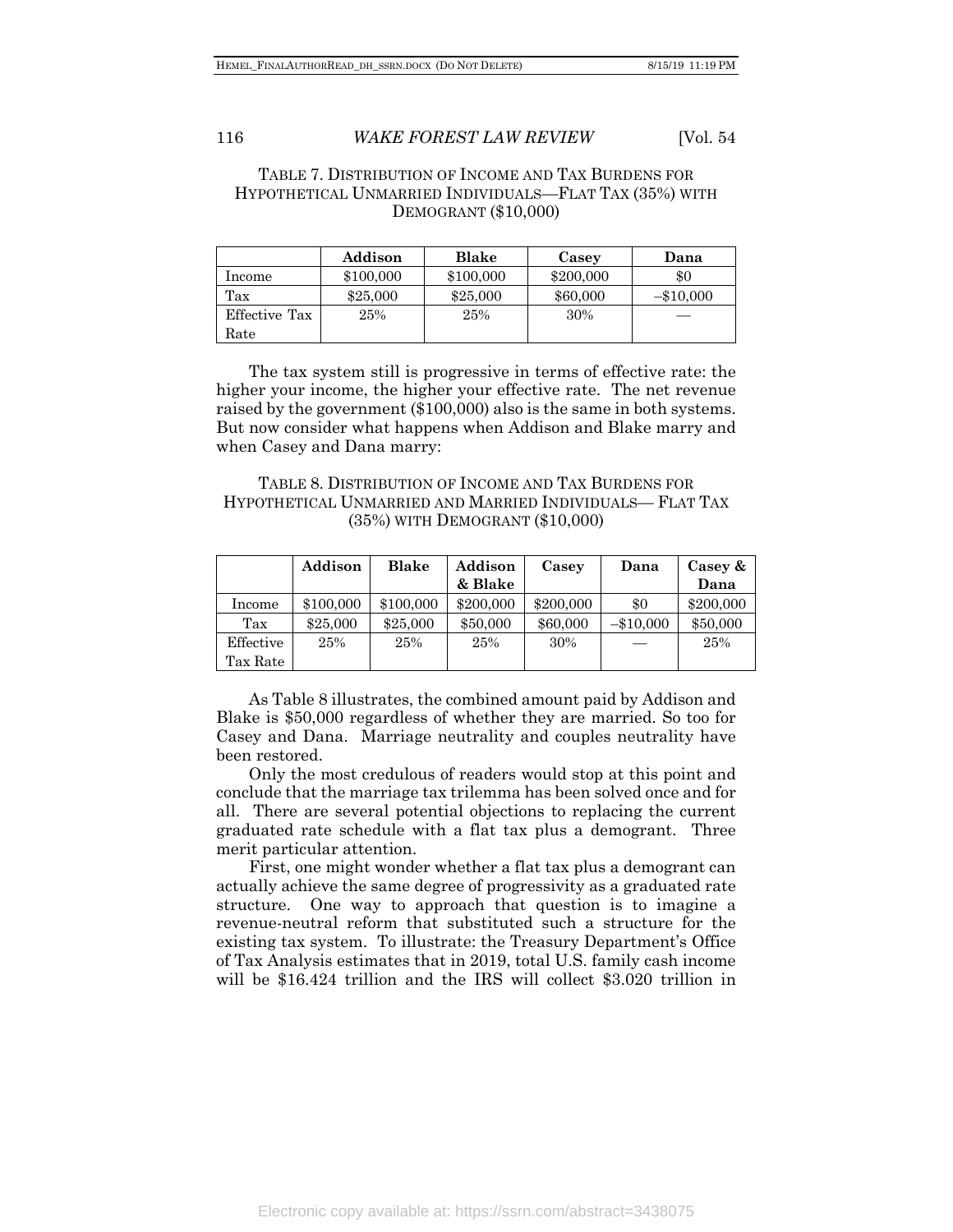taxes.67 Before accounting for possible changes in labor supply (which conceivably could bias the calculation in either direction), Congress could more or less match that total by imposing a 27 percent flat tax with a \$4000 demogrant, or a 29 percent flat tax with a \$5000 demogrant, or a 31 percent flat tax with a \$6000 demogrant.68

How would the distribution of tax burdens under those systems compare to the status quo? Table 9 shows the total amount of tax paid (in billions of dollars) and the share of the tax burden borne (in percentage terms) by each income decile under current law and three alternative systems. The three alternatives all satisfy the revenue neutrality constraint (i.e., all raise net revenue of at least the \$3.020 trillion, the amount that the Office of Tax Analysis expects will be raised in 201969). Each of the alternatives is more generous to taxpayers in the bottom four deciles and somewhat less generous to taxpayers in the middle and upper-middle class (50th through 90th percentile). Taxpayers in the top 0.1 percent of the income distribution fare slightly better under all of these alternatives—but not all that much. The key point is that the distribution of tax burdens under a flat tax with a demogrant need not stray all that dramatically from the distribution of tax burdens under current law.

69. *See* U.S. DEP'T OF THE TREASURY, *supra* note 67.

<sup>67.</sup> U.S. DEP'T OF THE TREASURY, OFFICE OF TAX ANALYSIS, DISTRIBUTION TABLE 2019 001—DISTRIBUTION OF FAMILIES, CASH INCOME, AND FEDERAL TAXES UNDER 2019 CURRENT LAW (2018).

<sup>68.</sup> The calculation is concededly crude. The U.S. Census Bureau projects a population of approximately 328.2 million as of January 1, 2019. *See* Press Release, U.S. Census Bureau, Census Bureau Projects U.S. and World Populations on New Year's Day (Feb. 1, 2019), https://www.census.gov/newsroom/press-releases/2019/new-yearspopulation.html. 27% x  $$16.424$  trillion — (\$4,000 x 328.2 million)  $\approx$  \$3.12 trillion. That is, a 27% tax rate on family cash income of \$16.424 trillion, combined with a per-person demogrant of \$4,000 paid to 328.2 million people, would leave \$3.12 trillion. Likewise, 29% x \$16.424 trillion — (\$5,000 x 328.2 million)  $\approx$  \$3.12 trillion, and 31% x \$16.424 trillion — (\$6,000 x 328.2 million)  $\approx$ \$3.12 trillion.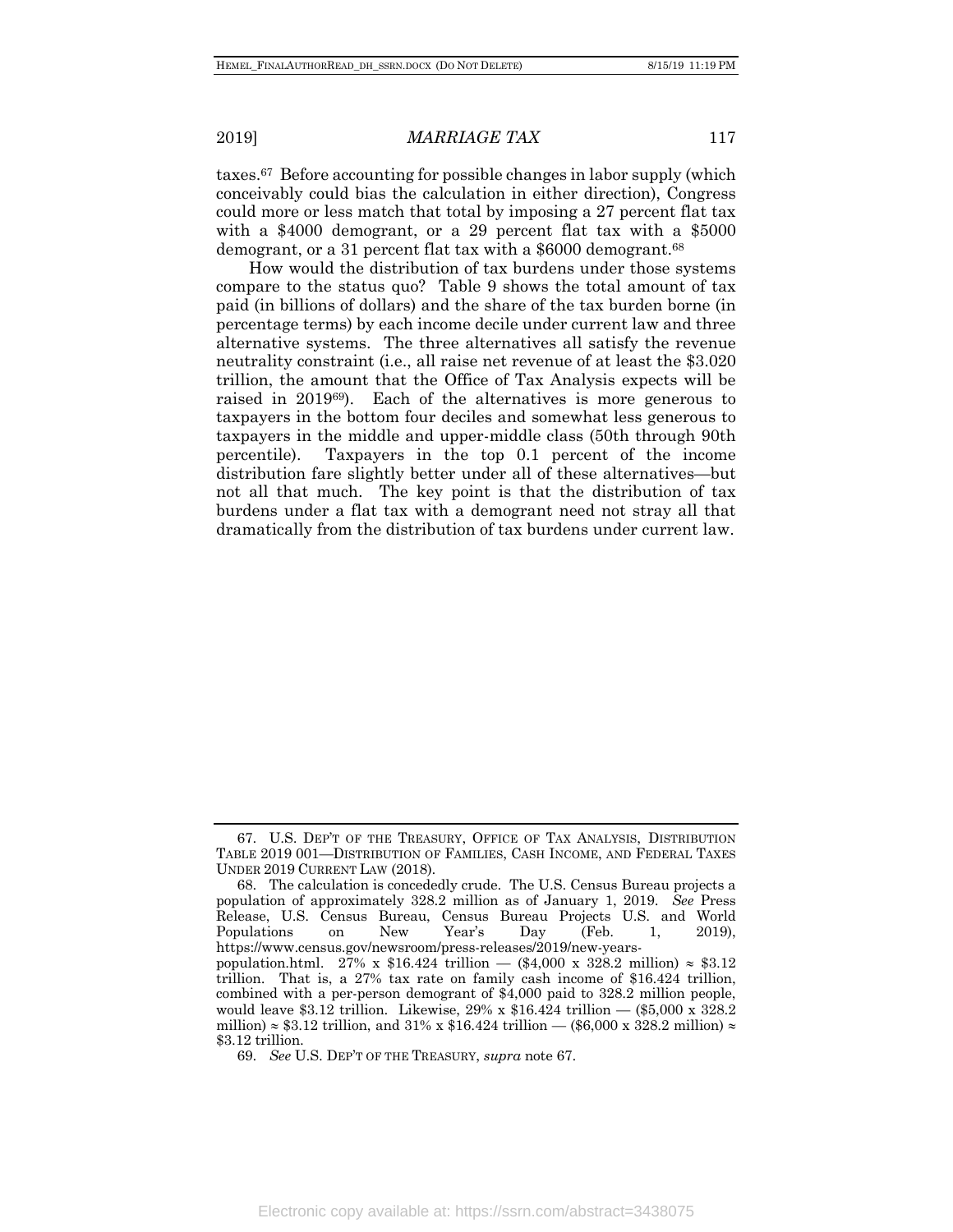#### TABLE 9. TAX LIABILITY (BILLIONS OF DOLLARS AND PERCENT DISTRIBUTION OF TAX BURDEN) BY INCOME GROUP—CURRENT LAW VS. FLAT TAX PLUS DEMOGRANT

| Percentile                                                                           |       | <b>Current Law</b> |           | $27\%$ Flat | $29%$ Flat |           | <b>31% Flat</b> |           |  |
|--------------------------------------------------------------------------------------|-------|--------------------|-----------|-------------|------------|-----------|-----------------|-----------|--|
|                                                                                      |       |                    |           | Rate        | Rate       |           | Rate            |           |  |
|                                                                                      |       |                    |           | $+$ \$4 $k$ | + \$5k     |           | + \$6k          |           |  |
|                                                                                      |       |                    | Demogrant |             |            | Demogrant |                 | Demogrant |  |
|                                                                                      | (\$B) | $(\%)$             | (\$B)     | $(\%)$      | $(\$B)$    | (%)       | (\$B)           | $(\%)$    |  |
| $0 - 10$                                                                             | 1     | $0.0\%$            | $-63$     | $-2.1%$     | $-83$      | $-2.7%$   | $-103$          | $-3.4%$   |  |
| 10-20                                                                                | $-14$ | $-0.5%$            | $-48$     | $-1.6\%$    | $-74$      | $-2.4%$   | $-100$          | $-3.3%$   |  |
| 20-30                                                                                | $-3$  | $-0.1%$            | $-17$     | $-0.6%$     | $-43$      | $-1.4%$   | $-68$           | $-2.2%$   |  |
| 30-40                                                                                | 27    | 0.9%               | 26        | 0.9%        | 5          | 0.1%      | $-17$           | $-0.6%$   |  |
| $40 - 50$                                                                            | 69    | 2.3%               | 80        | 2.6%        | 63         | 2.0%      | 45              | 1.5%      |  |
| 50-60                                                                                | 121   | 4.0%               | 151       | 4.9%        | 138        | 4.5%      | 125             | 4.1%      |  |
| 60-70                                                                                | 188   | 6.2%               | 238       | 7.7%        | 231        | 7.5%      | 223             | 7.3%      |  |
| 70-80                                                                                | 296   | 9.8%               | 355       | 11.5%       | 356        | 11.6%     | 356             | 11.7%     |  |
| 80-90                                                                                | 484   | 16.0%              | 542       | 17.6%       | 556        | 18.1%     | 570             | 18.6%     |  |
| 90-100                                                                               | 1849  | 61.2%              | 1826      | 59.3%       | 1934       | 63.1%     | 2042            | 66.8%     |  |
| Total                                                                                | 3020  | 100.0%             | 3077      | 100.0%      | 3066       | 100.0%    | 3056            | 100.0%    |  |
| 90-95                                                                                | 389   | 12.9%              | 466       | 15.1%       | 496        | 16.2%     | 527             | 17.2%     |  |
| 95-99                                                                                | 560   | 18.5%              | 641       | 20.8%       | 685        | 22.3%     | 730             | 23.9%     |  |
| 99-99.9                                                                              | 440   | 14.6%              | 430       | 14.0%       | 461        | 15.0%     | 492             | 16.1%     |  |
| Top $0.1$                                                                            | 460   | 15.2%              | 399       | 13.0%       | 428        | 14.0%     | 458             | 15.0%     |  |
| Dollar amounts in billions. Percentiles reflect rankings by adjusted family cash     |       |                    |           |             |            |           |                 |           |  |
| income. Based on author's calculations and data from U.S. Dep't of the Treasury,     |       |                    |           |             |            |           |                 |           |  |
| Office of Tax Analysis, Distribution Table 2019 001—Distribution of Families,        |       |                    |           |             |            |           |                 |           |  |
| Cash Income, and Federal Taxes Under 2019 Current Law (Apr. 18, 2018). <sup>70</sup> |       |                    |           |             |            |           |                 |           |  |

There are, of course, an infinite set of options for setting the flat tax rate and the demogrant size, and each item in that set generates different distributive results. Not all distributions of tax burdens that are possible under a graduated rate structure can be replicated through a flat tax plus a demogrant, and we cannot match the current distribution exactly. There is, however, nothing magical about the existing distribution of tax burdens: the status quo is not necessarily preferable to an alternative that would be more generous to very lowincome households and somewhat less generous to the middle- and upper-middle households. Moreover, taxation is not the only lever that affects redistribution.71 If we are seriously concerned that a flat tax plus demogrant does too much to shrink the middle- and upper-

<sup>70.</sup> *See id.*

<sup>71.</sup> *See, e.g.*, Roland Bénabou, *Tax and Education Policy in a Heterogeneous-Agent Economy: What Levels of Redistribution Maximize Growth and Efficiency?*, 70 ECONOMETRICA 481, 482 (2002) (demonstrating economic redistribution achieved through both income tax and education finance policy).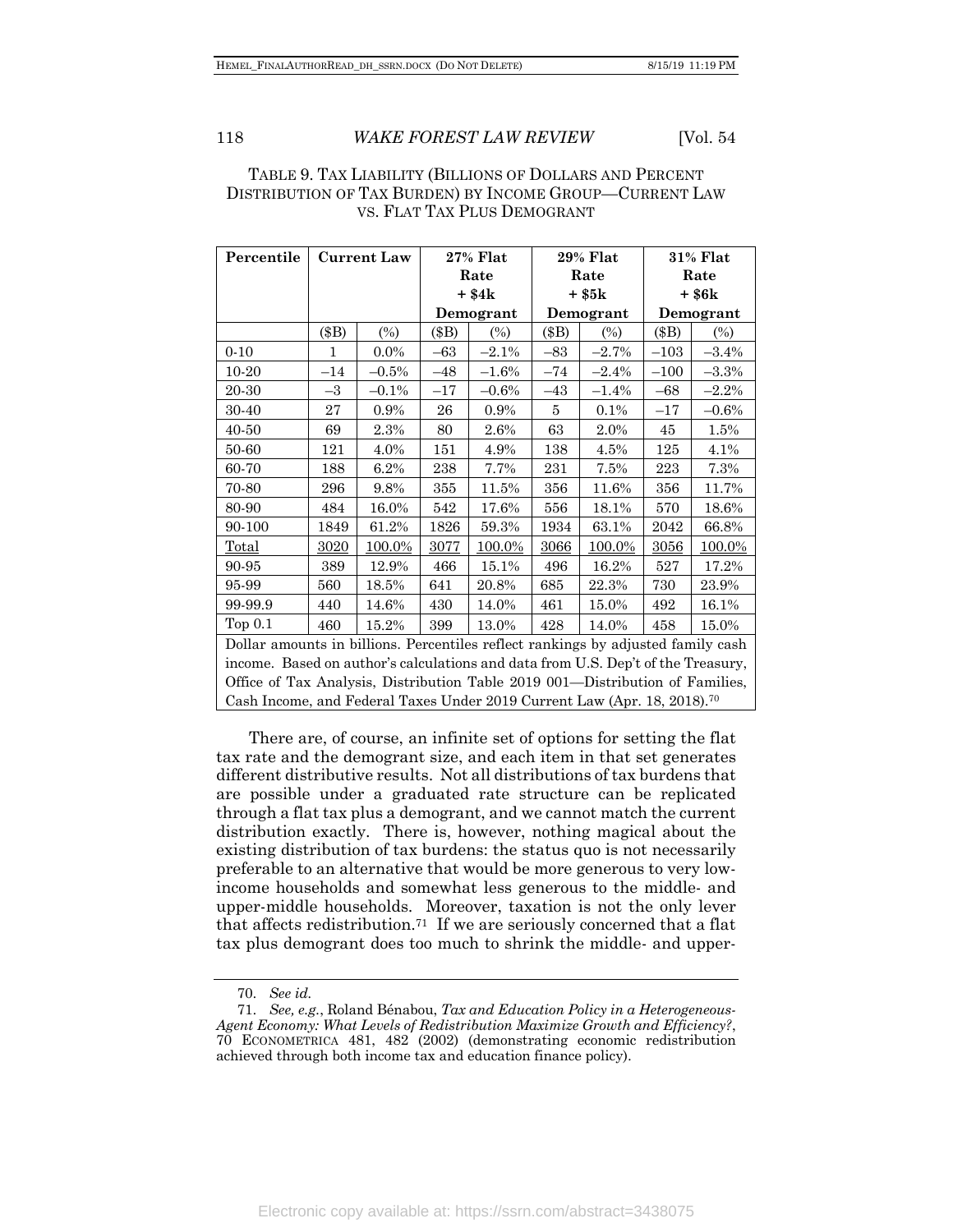middle class's share of the pie, then we could consider non-tax offsets (e.g., changes to educational funding formulas that redound to the benefit of suburban school districts).

A second concern with a flat tax plus a demogrant is that it complicates efforts to impose a very high marginal tax rate on very high-income individuals and households. In the 2016 presidential campaign, Democratic candidate Bernie Sanders proposed a top marginal rate of 50.2% on incomes above \$2 million and 54.2% on incomes above \$10 million.72 Economists Thomas Piketty, Emanuel Saez, and Stefanie Stantcheva have prominently argued that the social welfare-maximizing tax rate on very high earners in the United States likely exceeds 80%.73 At some points in U.S. history, the top marginal rate has exceeded 90%.74

The case for a very high tax rate on very high incomes does not require a graduated rate schedule at lower echelons. A two-bracket structure with a second bracket that applies only to the top 1 percent of earners would achieve couples neutrality and marriage neutrality for the overwhelming majority of taxpayers. We could solve the trilemma for all but the very highest income Americans (and their potential partners) while also maintaining a highly progressive average-rate structure.75 The desire to tax the rich at quasiconfiscatory rates—something we do not do today—is not the trilemma's primary source.

Third, some readers may object to the idea—implicit in the flat tax plus demogrant proposal—of making substantial cash transfers to low-income individuals and households. Elsewhere, Miranda Perry Fleischer and I have argued that the concerns regarding cash transfers are largely unwarranted.76 For those who remain unconvinced by the case for cash transfers, a possible solution is to provide any refund that exceeds tax liability in restricted form. For example, refunds could be distributed through debit cards that—like electronic benefit transfer cards issued to recipients of Temporary Assistance to Needy Families in many states—cannot be used for alcohol, tobacco products, gambling, lottery tickets, guns, tattoos,

<sup>72.</sup> Alan Cole & Scott Greenberg, *Details and Analysis of Senator Bernie Sanders's Tax Plan*, TAX FOUND. (Jan. 28, 2016), https://taxfoundation.org/details-and-analysis-senator-bernie-sanders-s-taxplan.

<sup>73.</sup> *See* Thomas Piketty et. al., *Optimal Taxation of Top Labor Incomes: A Tale of Three Elasticities*, 6 AM. ECON. J.: ECON. POL'Y 230, 268 (2014).

<sup>74.</sup> The top marginal income tax rate was 94 percent in 1944 and 1945, and above 90 percent again from 1951 to 1963. *See Historical Highest Marginal Income Tax Rates*, TAX POLICY CTR. (Jan. 18, 2019), https://www.taxpolicycenter.org/statistics/historical-highest-marginal-incometax-rates.

<sup>75.</sup> *See supra* Table 9 (showing the consistency that would stay in place for the lower bracket).

<sup>76.</sup> *See* Miranda Perry Fleischer & Daniel Hemel, *The Architecture of a Basic Income*, 87 U. CHI. L. REV. (forthcoming 2020).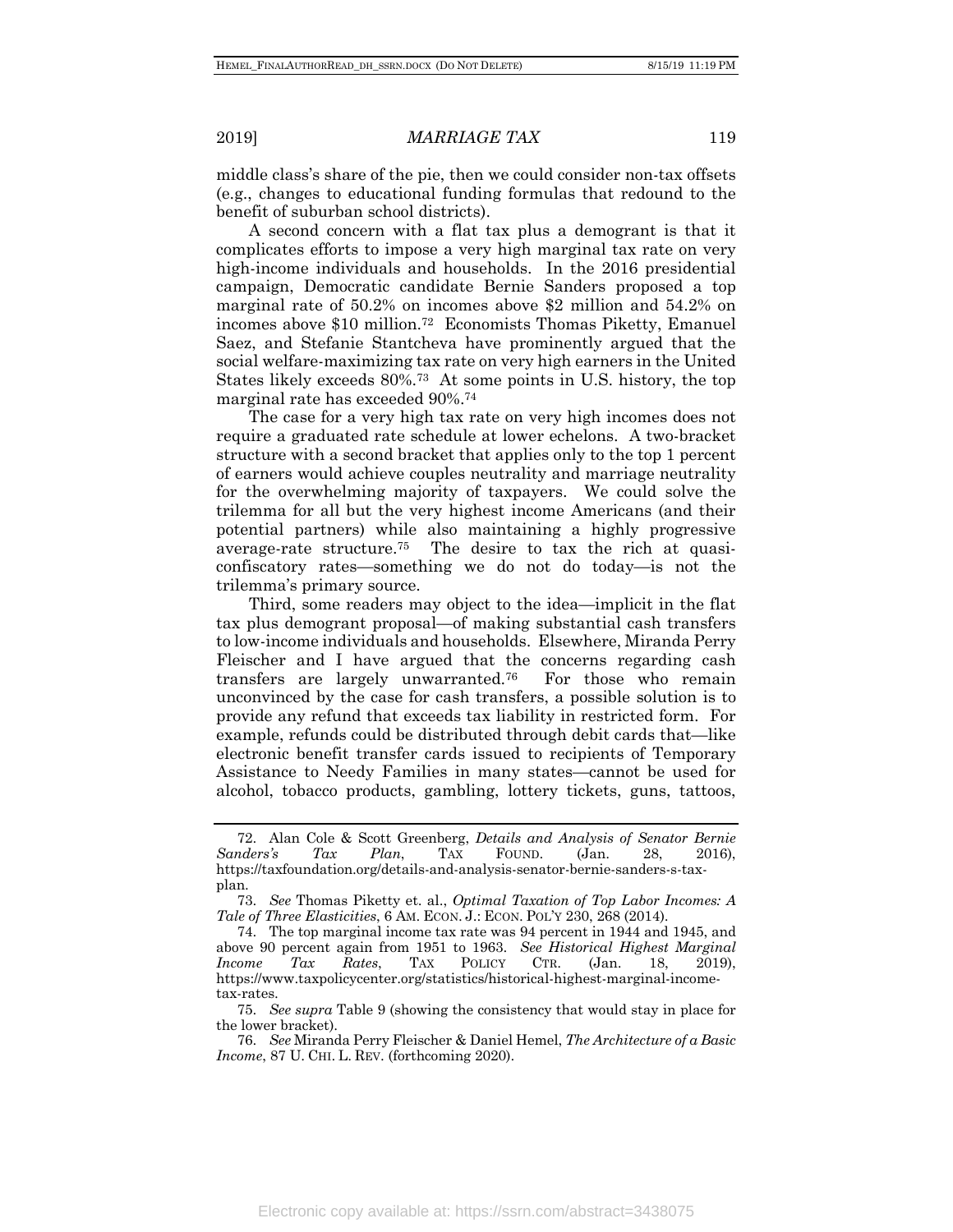body piercings, jewelry, or adult entertainment.77 An even more restrictive approach might limit the use of refunds to a small set of expenses (e.g., food, rent, transportation, medical care, and education). To be clear, none of this is to suggest that cash transfers *should* be limited in this way. The narrower point is that any unease regarding unrestricted cash transfers to low-income individuals and households does not necessarily put us back into the trilemma.

Importantly, the argument here is emphatically not that we ought to switch to a flat tax plus a demogrant. The point of the flat tax plus demogrant discussion is that we *could* switch to such a system and make the marriage tax trilemma go away. The distributional results here are presented not as precise estimates but instead used to motivate a thought experiment—to convince the reader that a flat tax plus a demogrant is a feasible way of achieving progressivity. But even if we did overcome the marriage tax trilemma through a flat tax plus a demogrant, we would likely want to reintroduce features that violate the principles of couples neutrality and marriage neutrality. If that is the case, then the trilemma is not the central problem in the taxation of marriage.

#### IV. THE CASE AGAINST COUPLES NEUTRALITY

The argument in this Part and the one that follows is that even if we can achieve both couples neutrality and marriage neutrality, we probably do not want to. This Part focuses on couples neutrality; the next Part takes up marriage neutrality. The goal is, by the end, to convince the reader that given a choice between couples neutrality and marriage neutrality, the most sensible answer is likely: neither.

Couples neutrality—the idea that two married couples with the same income should pay the same amount in tax, regardless of the division of income among spouses—is sometimes characterized as an instantiation of what tax scholars call "horizontal equity": the idea that tax liabilities should be similar across units with similar abilities to pay.78 Setting aside the question of whether the couple (rather than the individual) should be the relevant unit for horizontal equity analysis, the notion that couples with the same income are similarly situated for ability-to-pay purposes is questionable. Consider again the example from Parts II and III in which Addison and Blake each earn \$100,000, Casey earns \$200,000, and Dana earns \$0. If Addison and Blake marry and Casey and Dana marry, couples neutrality would require that both couples pay the same amount in tax. Yet it is difficult to see why any substantive conception of horizontal equity

Electronic copy available at: https://ssrn.com/abstract=3438075

<sup>77.</sup> *See Restrictions on Use of Public Assistance Electronic Benefit Transfer (EBT) Cards*, NAT'L CONFERENCE OF ST. LEGISLATURES (May 8, 2015), http://www.ncsl.org/research/human-services/ebt-electronic-benefit-transfercard-restrictions-for-public-assistance.aspx.

<sup>78.</sup> *See, e.g.*, Jonathan Barry Forman, *What Can Be Done About Marriage Penalties?*, 30 FAM. L.Q. 1, 1 n.3 (1996).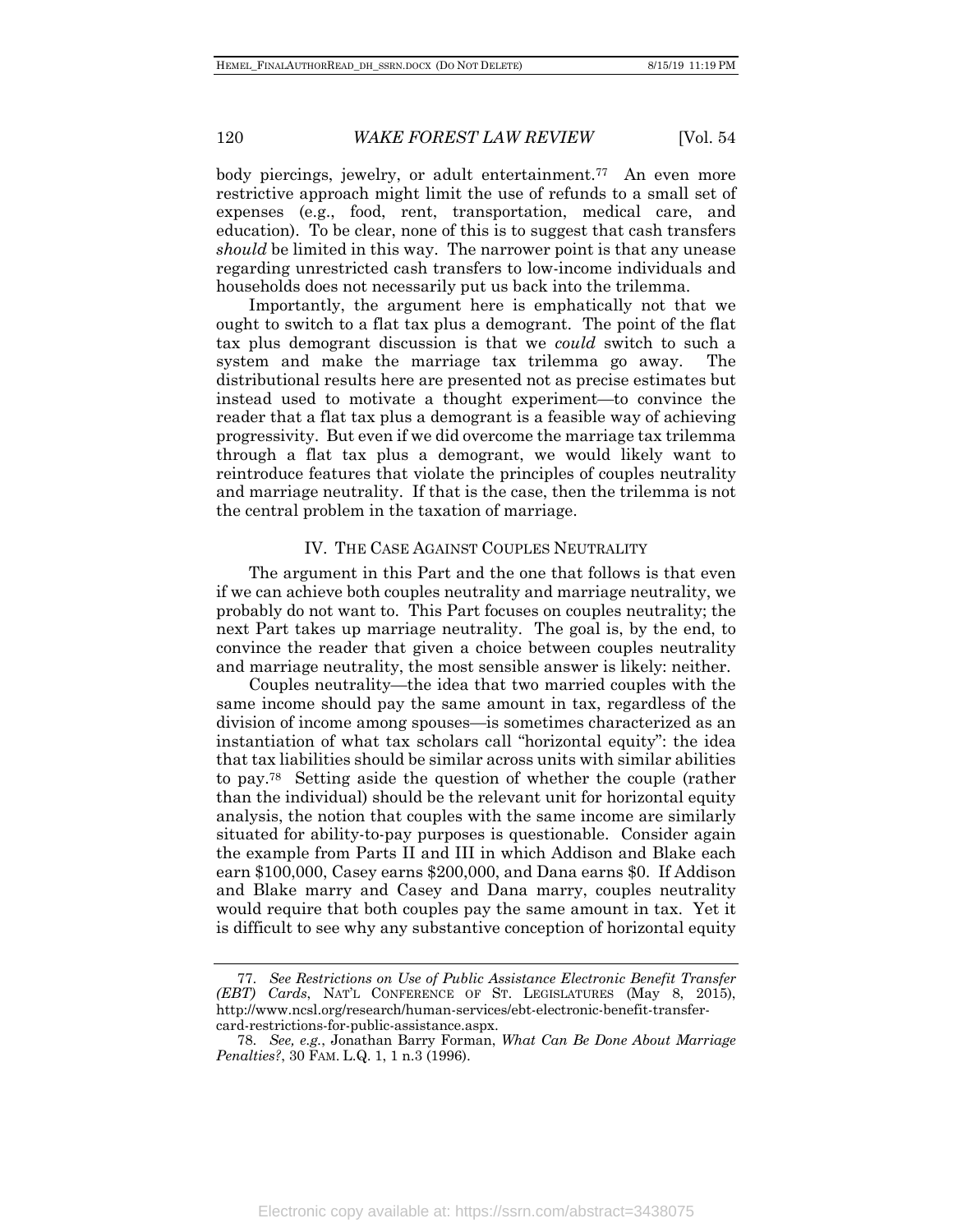would require that result. Addison and Blake do not have the same combined ability to pay as Casey and Dana, because Dana—who does not work outside the home—can perform a range of household tasks that Addison and Blake must hire someone else to do (e.g., care for children while Addison and Blake are working in the market economy) or that Addison and Blake must fit into the few hours of the week in which they are not working outside the home (cooking, cleaning, laundry, and so on). Moreover, Addison and Blake likely both incur nondeductible employment-related expenses (e.g., commuting costs, clothing suitable for work, etc.)79 that only one member of the Casey-Dana unit must pay.

While couples neutrality is questionable from a horizontal equity perspective, there is a superficially strong efficiency argument for taxing married couples as a unit in any system with multiple tax rates on labor income. To see why, imagine again a two-bracket progressive income tax schedule with a 20% rate on the first \$100,000 of income and a 40% rate on income over \$100,000. If Casey and Dana are treated as different tax units, then Casey—with \$200,000 of income will be in the 40 percent bracket, and Dana—with no income—will be in the 20 percent bracket. Now imagine that Casey and Dana are deciding which one should prepare dinner and which one should work an extra hour in the market economy. Assume that dinner preparation takes an hour and that Casey and Dana are equally skilled chefs. Assume as well that Casey's hourly wage is \$100, that Dana could earn an hourly wage of \$80 as a freelancer, and that in both cases the wage is equal to the marginal product of labor.

The socially optimal outcome would be for Casey to work in the market economy and for Dana to cook: that option would produce \$100 plus a home-cooked dinner; while the alternative (Casey cooking and Dana working) would generate \$80 plus a home-cooked dinner. But that is not the privately optimal outcome for Casey and Dana, because Casey's after-tax income (taking into account Casey's 40% marginal rate) would be \$60 while Dana's after-tax income (taking into account Dana's 20% rate) would be \$64. Taxing Casey and Dana at different rates results in an inefficient allocation of household and market labor within the marital unit (i.e., Casey cooks and Dana works when the reverse arrangement would be more efficient).<sup>80</sup>

Efficiency arguments do not, however, point unambiguously toward equalizing the tax rate among members of the same marital unit. The reason why is that the price elasticity of labor supply is generally thought to be higher for the secondary earner than for the

<sup>79.</sup> *Deducting Business Expenses*, IRS, https://www.irs.gov/businesses/small-businesses-self-employed/deductingbusiness-expenses (last updated June 3, 2019).

<sup>80.</sup> *See generally* Piggott & Whalley, *supra* note 23, at 415 (discussing how taxing individuals rather than households is more efficient).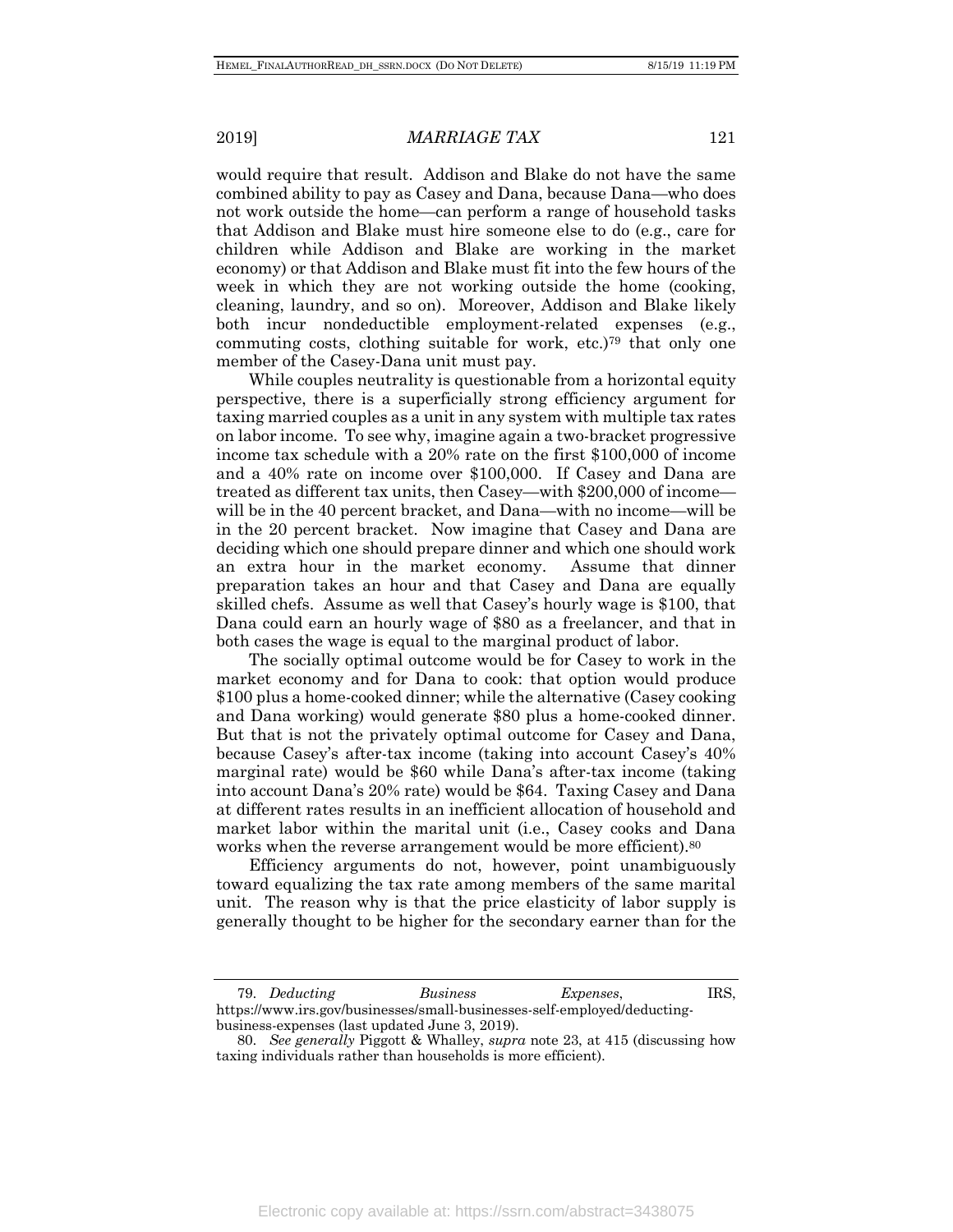primary earner in a couple whose members have different incomes.81 Note that while some authors refer to the difference in the price elasticity of labor supply across *genders*,82 recent evidence suggests that primary earner versus secondary earner status may be a more accurate proxy for price elasticity than gender.83 In other words, to predict how responsive Casey and Dana will be to tax changes, knowing their genders likely matters less than knowing who earns more.

This insight points toward a potentially efficiency-enhancing policy intervention. If we start out with a flat rate of 30 percent on all income and then ever-so-slightly raise the rate on Casey (the primary earner) and reduce the rate on Dana (the secondary earner), Casey's taxable income will likely fall by less than Dana's taxable income rises. Since the efficiency gain or loss from an income tax change is, approximately the change in taxable income times the tax rate,84 setting Casey's tax rate equal to Dana's tax rate effectively amounts to leaving money on the table. We could instead raise the tax rate on Casey, reduce the tax rate on Dana, and thereby raise the same amount of money with lower overall deadweight loss.<sup>85</sup> Or, instead of seeking to hold revenue constant, we could seek to hold deadweight loss constant—in which case raising the tax rate on Casey and reducing the rate on Dana would allow us to raise more money to spend on the provision of public goods.

Thus, we encounter a genuine tradeoff in the tax treatment of married couples. On the one hand, if the marginal tax rate on primary earners is higher than the marginal tax rate on secondary earners, married couples will inefficiently reallocate household labor

<sup>81.</sup> *Id.* at 410.

<sup>82.</sup> *See, e.g.,* EDWARD J. MCCAFFERY, TAXING WOMEN 180 (2d ed. 1999) (stating that "the variance between male and female labor supply elasticities" is "striking").

<sup>83.</sup> *See, e.g.*, Emily Fitzgibbons Shafer, *Wives' Relative Wages, Husbands' Paid Work Hours, and Wives' Labor-Force Exit*, 73 J. MARRIAGE & FAM. 250, 250 (2011) (finding that the probability of a wife exiting the labor force is significantly lower if she earns more than her husband); *see also* Alex Baldwin, Michael Allgrunn & Raymond Ring, *Does the Male-Female Partition Still Apply to Household Labor Supply?*, 8 INT'L J. OF APPLIED ECON. 46, 50 (2011) (primary versus secondary earner status appears to be more predictive of labor supply than gender); Robert McClelland et al., *Labor Force Participation Elasticities of Women and Secondary Earners Within Married Couples,* 17–18 (Cong. Budget Office, Working Paper 2014-06, Sept. 2014), https://www.cbo.gov/sites/default/files/113th-congress-2013-

<sup>2014/</sup>workingpaper/49433-laborforce.pdf (finding generally low elasticities on the extensive margin—i.e., the choice between working and not working—but somewhat higher elasticities for secondary earners than for women).

<sup>84.</sup> *See* Martin Feldstein, *Tax Avoidance and the Deadweight Loss of the Income Tax*, 81 REV. ECON. & STATS. 674, 674-75 (1999).

<sup>85.</sup> For a formal derivation of this result, see Patricia F. Apps & Ray Rees, *Individual Versus Joint Taxation in Models with Household Production*, 107 J. POL. ECON. 393, 395–400 (1999).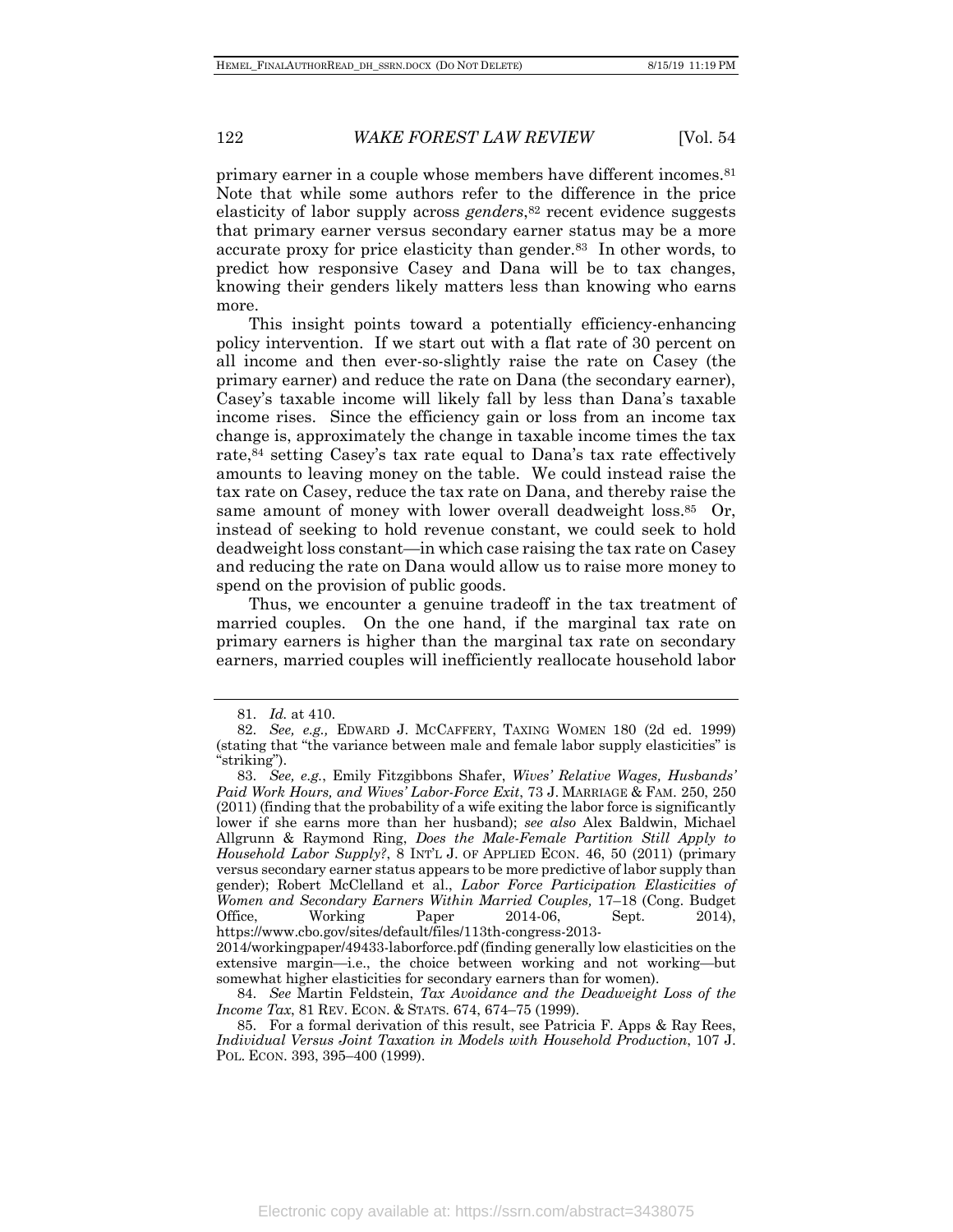responsibilities from the secondary earner to the primary earner. On the other hand, if the marginal tax rate on primary earners is equal to the marginal tax rate on secondary earners, then we forgo an opportunity to reduce the deadweight loss of the income tax. The result is a dilemma rather than a trilemma, and it is a dilemma that a flat tax plus a demogrant does not allow us to escape.86

Fortunately, the dilemma is not intractable—at least at a conceptual level. We can arrive at a first-cut solution by applying the "elasticity of taxable income" approach proposed by economist Martin Feldstein in the late 1990s and refined by Raj Chetty a decade later.<sup>87</sup> That approach yields a formula for determining the optimal difference in rates between primary and secondary earners.<sup>88</sup>

The elasticity of taxable income approach posits that the deadweight loss from an increase in the income tax rate is approximately equal to the decrease in taxable income resulting from the change multiplied by the tax rate.89 For a tax cut, it is the reverse: the reduction in deadweight loss is equal to the increase in taxable income times the tax rate.90 To see why, return to the previous scenario involving Casey and Dana, where Casey's wage is \$100 and Casey's tax rate is 40%, and Dana's wage is \$80 and Dana's tax rate is 20%. Casey allocates time between market labor and household production until Casey is indifferent between (a) working one hour outside the home, earning \$100, and paying a \$40 tax, for after-tax income of \$60, and (b) engaging in household labor that results in home production of \$60. Society, however, is not indifferent between these two options, because when Casey works outside the home, Casey generates an extra \$40 of tax revenue, which can be used to finance public goods or tax rebates. So when Casey reallocates one hour from market labor to household production, Casey is roughly as well off as before, but society loses out on \$40 of tax revenue.

The same is true for Dana. Dana allocates time between market labor and household production until Dana is indifferent between (a) working one hour outside the home, earning \$80, and paying a \$16

<sup>86.</sup> I am certainly not the first to suggest a lower rate on secondary earners than on primary earners. *See, e.g.*, Edward J. McCaffery, *Taxation and the Family: A Fresh Look at Behavioral Gender Biases in the Code*, 40 UCLA L. REV. 983, 1035–46 (1993). McCaffery's pathbreaking work on the taxation of the family does not consider the distortions to household labor allocation decisions that would arise if different spouses of the same couple faced different marginal rates. *See generally id.*

<sup>87.</sup> *See* Feldstein, *supra* note 82, at 674; Raj Chetty, *Is the Taxable Income Elasticity Sufficient to Calculate Deadweight Loss? The Implications of Evasion and Avoidance*, 1 AM. ECON. J.: ECON. POL'Y 31, 32 (2009). For an application of this framework in a different context, see David Weisbach, Daniel Hemel & Jennifer Nou, *The Marginal Revenue Rule in Cost-Benefit Analysis*, 160 TAX NOTES 1507, 1508 (2018).

<sup>88.</sup> Chetty, *supra* note 85, at 31.

<sup>89.</sup> *Id.* at 32.

<sup>90.</sup> *Id.*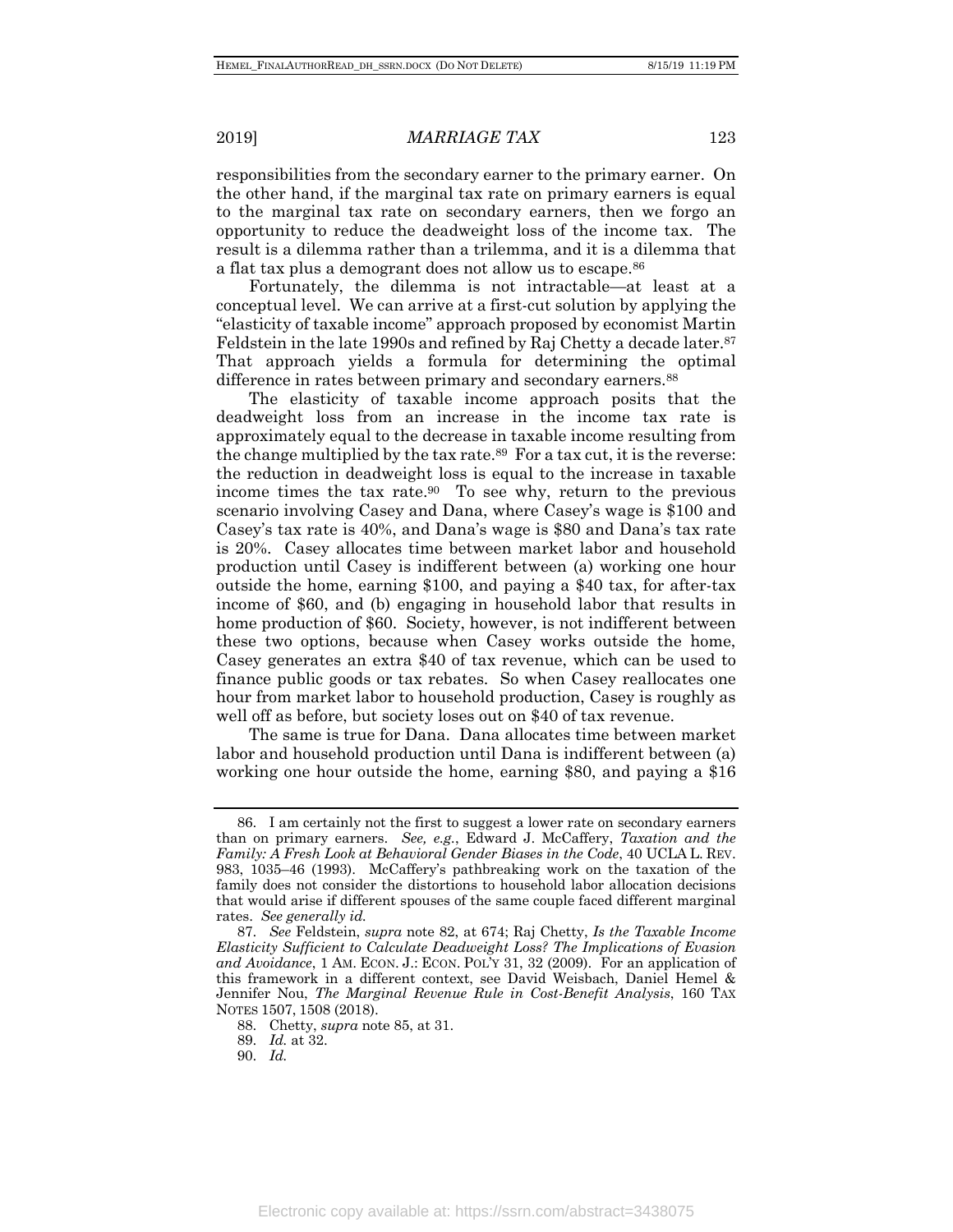tax, and (b) engaging in household labor that results in home production of \$64. When a small reduction in the tax rate on secondary earners causes Dana to reallocate one hour from household labor to market labor, Dana is roughly as well off as before, but society benefits from the \$16 in additional taxes that Dana pays.

Congress, meanwhile, can set a tax rate (*t*) on all income and then add a discount (*d*) for secondary earners. Thus, the income of primary earner spouses and unmarried individuals is taxed at a rate of *t* while the income of secondary-earner spouses is taxed at a rate of  $t-d$ . Assume that Congress faces a fixed revenue constraint, and that the revenue constraint can be satisfied by setting *t* equal to 30% and *d* equal to 0. For any value of  $d > 0$ , there is a corresponding value of *t* > 30 percent such that revenue remains constant. The options for *t* and *d* that satisfy this revenue constraint compose the revenue frontier, as illustrated (albeit crudely) by Figure 1.

#### FIGURE 1. CONGRESS' REVENUE FRONTIER



After Congress sets *t* and *d*, primary and secondary earners must decide how to allocate their time between market labor and household production. Let *wP* be the wage of a primary earner and *wS* be the wage of a secondary earner. The primary earner works outside the home until the after-tax return from allocating an additional hour to market labor  $((1 - t)wp)$  is equal to the opportunity cost of forgoing one hour of household production. Likewise, the secondary earner works outside the home until  $((1 - (t - d))ws)$  is equal to the value of an additional hour of household production.

Now imagine that we move ever so slightly to the right along the revenue frontier in Figure 1, increasing the overall tax rate *t* and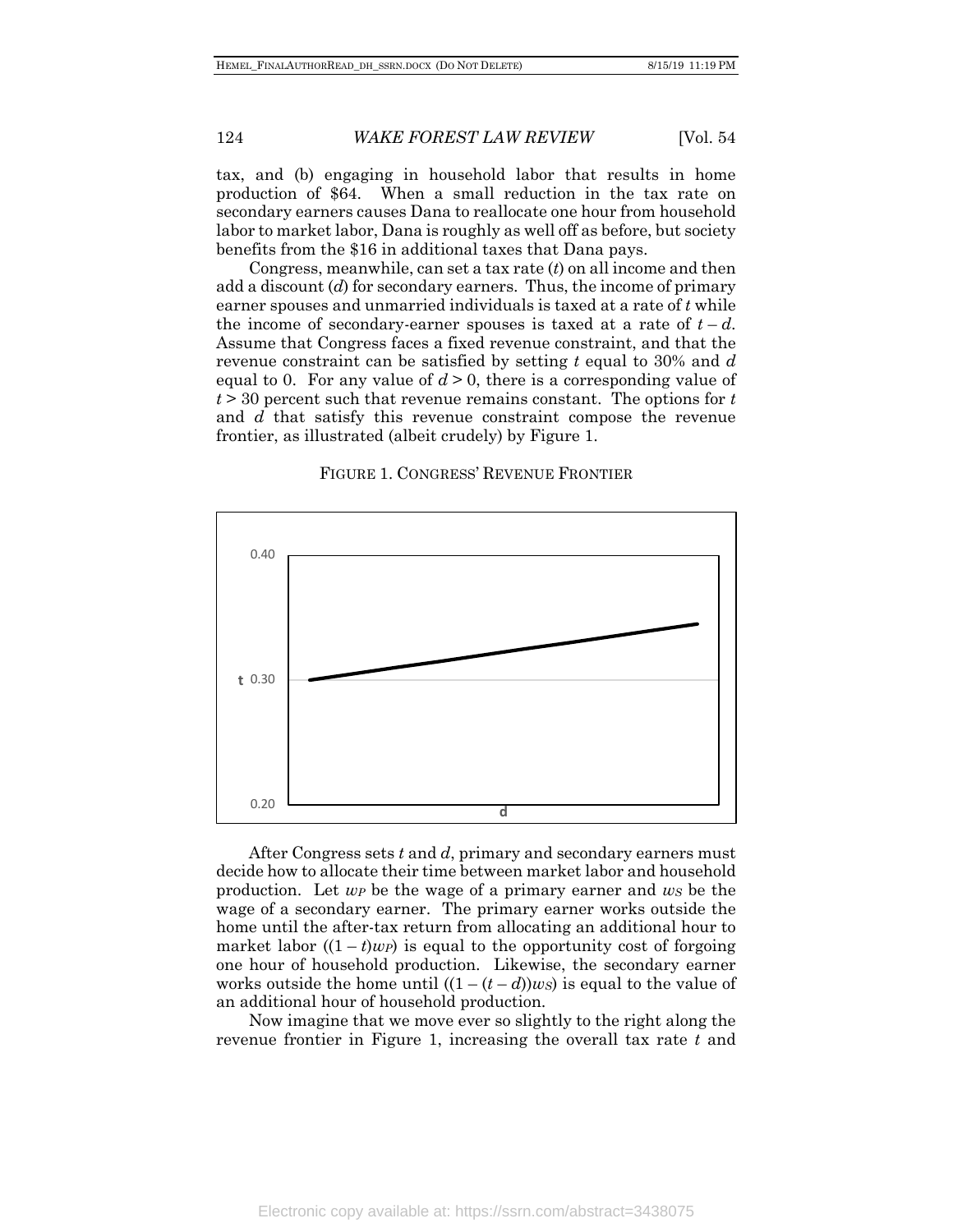reducing the tax rate on secondary earners  $(t-d)$  while holding total revenue constant. Primary earners will respond by reallocating time from market labor to household production (and perhaps to leisure as well). Let *∆LP* be the change in the number of hours that primary earners devote to market labor as a result of the tax change. The elasticity of taxable income approach teaches that the change in deadweight loss due to primary earners reducing their labor output is equal to the change in taxable income times the tax rate (here: *∆LP*\**wP*\**t*). Intuitively, since the primary earner was previously indifferent between an additional hour of market labor and an additional hour devoted to household production, the reallocation of a small quantity of labor from the market economy to the household sector has no fundamental effect on the welfare of that taxpayer, but it does reduce the resources available to society by *∆LP*\**wP*\**t*.91 Secondary earners, meanwhile, will respond by reallocating time from household labor (and, perhaps, from leisure) to market labor. The elasticity of taxable income approach instructs that the increase in labor output from secondary earners reduces the total deadweight loss of the income tax by  $\Delta L_D^* w_D^*(t - d)$ , which will be positive.

If the price elasticity of labor supply is indeed higher for secondary earners than for primary earners, it is likely that secondary earners will increase their hours worked by more than primary earners reduce their labor output—at least at first. But because the deadweight loss of a tax is proportional to the square of the rate, the efficiency loss from increasing *t* as we move rightward along the revenue frontier will ultimately catch up to the efficiency gain from lowering *d*. The optimal position on the revenue frontier is the point at which the increase in deadweight loss from increasing *t* (due to a reduction in the taxable income of primary earners) is equal to the reduction in deadweight loss from increasing *d* (due to an increase in the taxable income of secondary earners). Algebraically, the challenge is to set *t* and *d* such that  $\Delta L P^* w P^* t = \Delta L D^* w D^* (t - d)$ .

One attraction of this approach is that it obviates the need to look inside the black box of the household—i.e., to directly estimate the value of each spouse's household production or leisure. We can assume (for now) that spouses allocate their time such that the value of an additional hour of household labor equals the after-tax income from an additional hour of market labor—if these values were not equal, the spouses would not be allocating their time optimally and could make themselves better off by reallocating. Note as well that in estimating deadweight loss, we need not distinguish between time that taxpayers reallocate from market labor to household production and time that taxpayers reallocate from market labor to leisure: the deadweight loss is the same. That is because taxpayers will seek to

<sup>91.</sup> More precisely, the effect on the total quantity of resources available to society is *∆LP*\**wP*\**t*; the reduction in the resources available to society is *– ∆LP*\**wP*\**t*, because *∆LP*\**wP*\**t* is negative.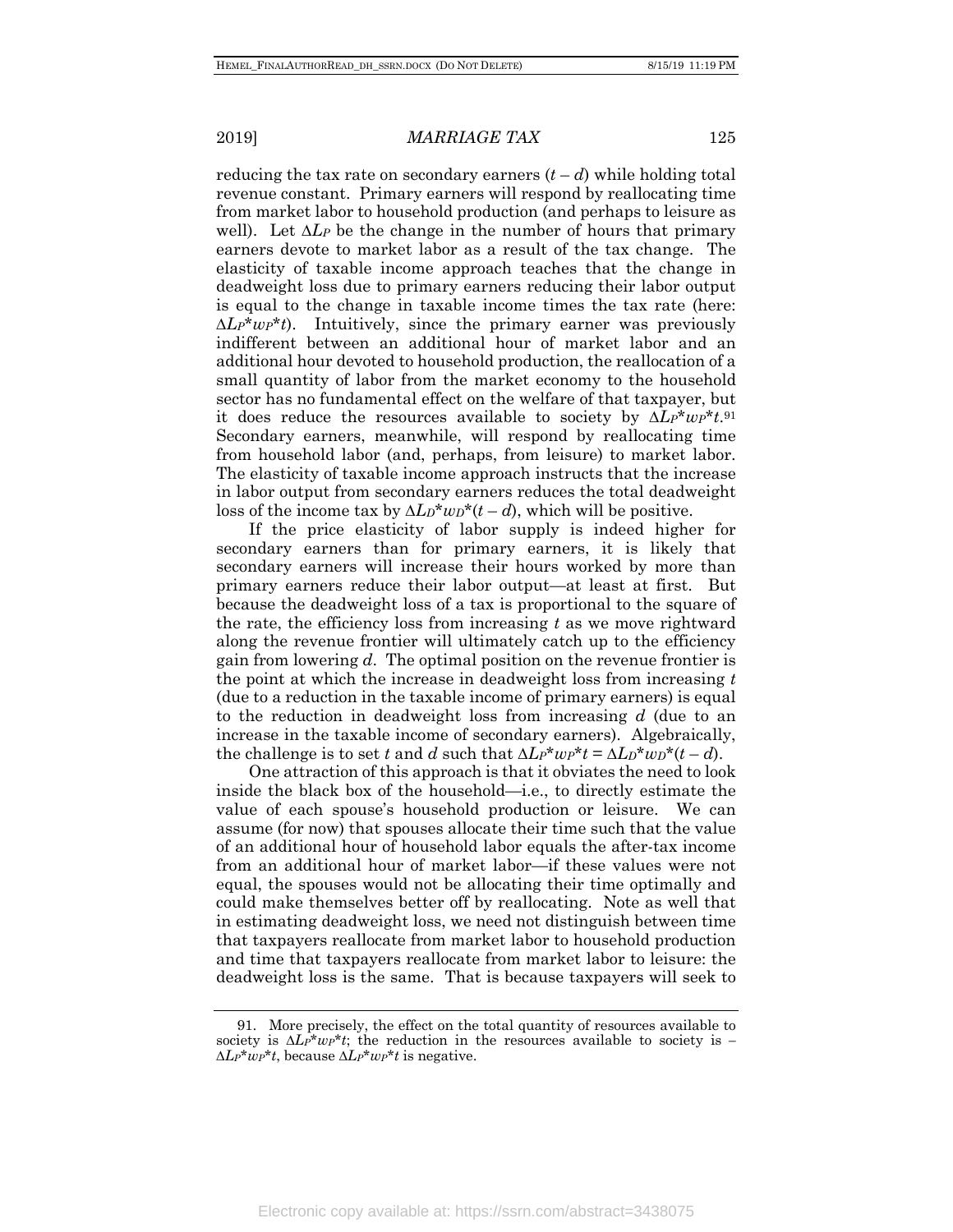allocate their time such that the after-tax wage from an additional hour of work in the market economy equals the value of an additional hour of household production or the value of an additional hour of leisure.92

This prescription—set the wedge between the tax rate on secondary earners and primary earners so as to occupy the point on the revenue frontier at which the increase in deadweight loss from marginally raising the rate on primary earners equals the reduction in deadweight loss from marginally lowering the rate on secondary earners—offers a first-cut solution to the dilemma laid out above, but only a first cut. Aside from the empirical challenges in estimating the elasticity of taxable income for primary and secondary earners, there are at least four other factors to consider in determining whether and by how much—to deviate from couples neutrality.

First, a reduced rate for secondary earners will inevitably result in violations of the marriage neutrality principle. If all individuals other than secondary earners (i.e., primary earners in married couples plus unmarried persons) pay tax at the higher rate and secondary earners pay tax at a reduced rate, the result will be a marriage bonus whenever both members of a couple have paying jobs.93 If primary earners in married couples face a higher tax rate

93. *See generally* Listokin, *supra* note 1, at 187 (noting that "[m]arriage neutrality requires that each couple pay the same amount of income tax they paid

<sup>92.</sup> Three somewhat more technical notes are in order. First, the analysis does not depend on whether changes to labor supply occur along the intensive margin (i.e., how many hours a taxpayer works) or along the extensive margin (i.e., whether a taxpayer works at all). If taxpayers only make a binary choice between participating in the non-household labor force and not participating, then the marginal taxpayer will be one who is indifferent between those two options. A change in tax rates that causes a taxpayer to rejoin (or leave) the nonhousehold labor force has no first-order effect on that taxpayer's welfare but increases (or reduces) social welfare by the change in taxable income.

Second, the elasticity of taxable income framework does not require us to separately estimate the cross-wage elasticity of primary and secondary earners. In other words, it may be that as the after-tax income of one spouse rises, the other spouse becomes less likely to work. We can capture this effect by observing the change in the taxable income of primary and secondary earners after a change in *t* and *d*—we need not know, for instance, how much of the increase in secondary earners' taxable income is due to their tax rate now being lower and how much is due to their spouse's tax rate now being higher.

Third, the change in taxable income resulting from an adjustment to *t* and *d* is not the same as the revenue effect from an adjustment to *t* and *d*. The reason why is that changes in revenue from taxpayers who do not alter their behavior should be considered transfers—rather than net benefits or net costs for purposes of cost-benefit analysis. For example, if *t* rises from 40 percent to 40.1 percent and a primary earner continues to work 2000 hours a year at \$100 per hour, the primary earner will be \$200 worse off (0.1 percent x 2000 x \$100), but the government will have an additional \$200 to spend on public goods or tax rebates. The costs and the benefits balance out. Only changes in revenue that result from behavioral changes should factor directly into cost-benefit analysis. *See* Weisbach, Hemel & Nou, *supra* note 85, at 1508.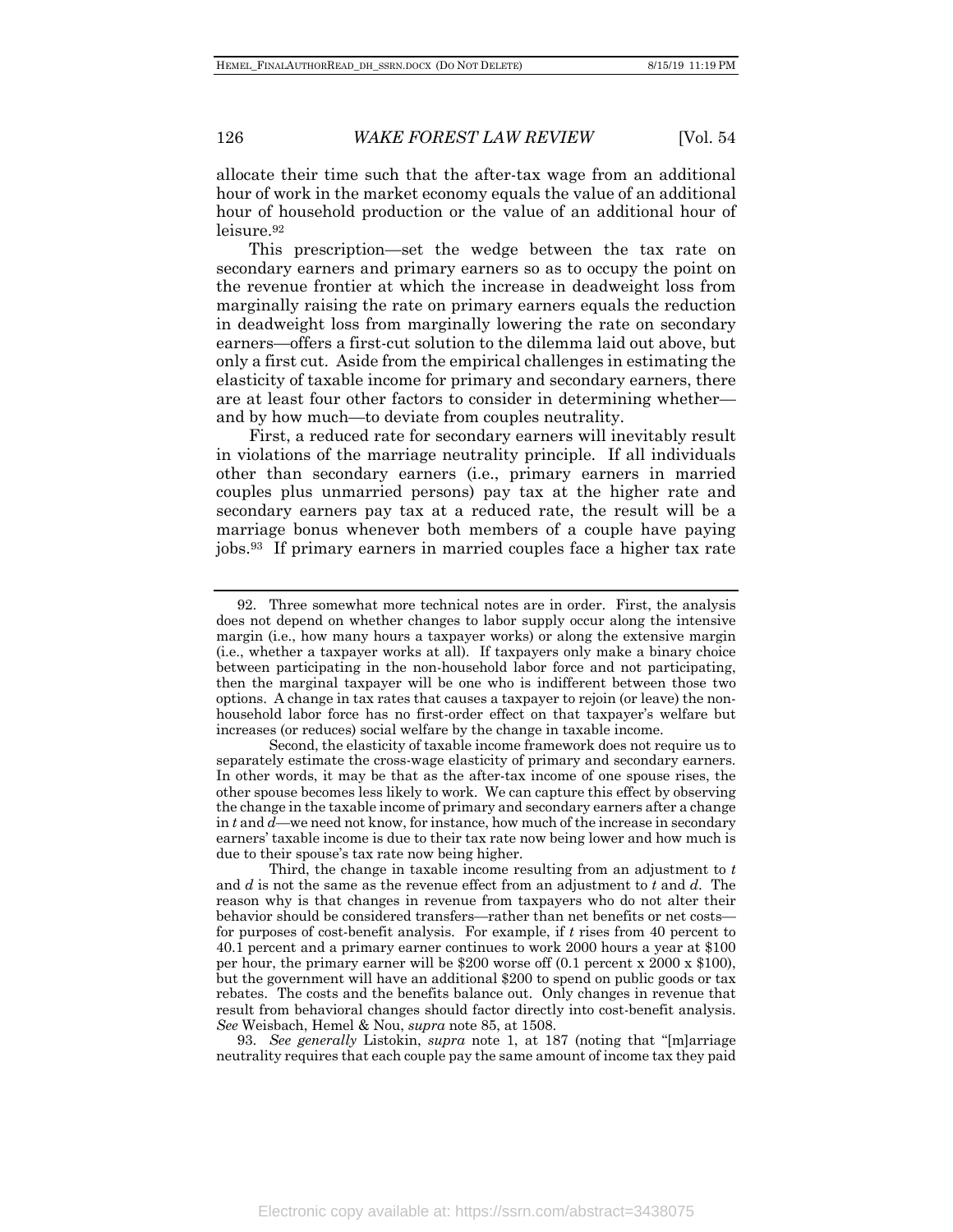than single workers while secondary earners in married couples face a lower rate, the likely result will be marriage penalties for couples in which one member earns a disproportionate share of household income. How we feel about these results will depend on our views toward marriage neutrality more broadly, and I will defer further discussion of that subject to Part V. The key point for present purposes is that this violation of marriage neutrality is not an inevitable consequence of our commitment to couples neutrality; rather, it is a direct result of our decision to deviate from couples neutrality.

Second, and relatedly, a reduced rate for secondary earners will have distributional effects. It will result in redistribution from couples with lopsided income splits (like Casey and Dana) toward couples with close-to-even income splits (like Addison and Blake).94 That outcome may be one that most readers regard as acceptable or even desirable. As noted above, the nontaxation of household labor means that couples in which one spouse works mostly or exclusively inside the home are undertaxed relative to their ability to pay.95 Higher taxes on those couples relative to couples with near-equal incomes can be thought of as an approximate solution to the inefficiencies and inequities that arise from our inability to include household labor within the tax base.

Third, a reduced rate for secondary earners will likely lead to an increase in female participation in the (non-household) labor force, since more than 70 percent of secondary earners in dual-income heterosexual marriages are female.96 This is potentially a salubrious result.97 A growing body of research suggests that an increase in the

95. *See* Piggott & Whalley, *supra* note 23, at 415 ("We suggest that household production also needs to be taken into account, since not distorting input decisions by family members in household production instead suggests taxing on a household rather than individual basis.").

96. *See* U.S. CENSUS BUREAU, HISTORICAL INCOME TABLES: FAMILIES—TABLE F-22: MARRIED-COUPLE FAMILIES WITH WIVES' EARNINGS GREATER THAN HUSBANDS' EARNINGS: 1981 TO 2017 (2017), https://www2.census.gov/programssurveys/cps/tables/time-series/historical-income-families/f22.xls.

97. Some might disagree on the ground that there are positive welfare effects from parents spending more time with their children, and thus there are negative externalities from secondary earners shifting from the household sector to the market economy. To this concern there are at least two responses. First, insofar as parents appropriately account for their children's welfare in their own decisions, then the elasticity of taxable income framework fully captures these effects. For an insightful discussion of related issues, see Theodore P. Seto, *Does the Income Tax Cause Parents to Spend Too Much Time with Their Children?*:

when single," thus a reduced rate for secondary earners would result in the secondary earner paying a lesser amount of income tax because he or she is married).

<sup>94.</sup> Assume that if two spouses have exactly the same income, as was the case with Addison and Blake, they could take advantage of the reduced rate for one of their incomes. Otherwise, either Addison or Blake would have a very strong incentive to earn \$1 less so as to qualify for the reduced rate.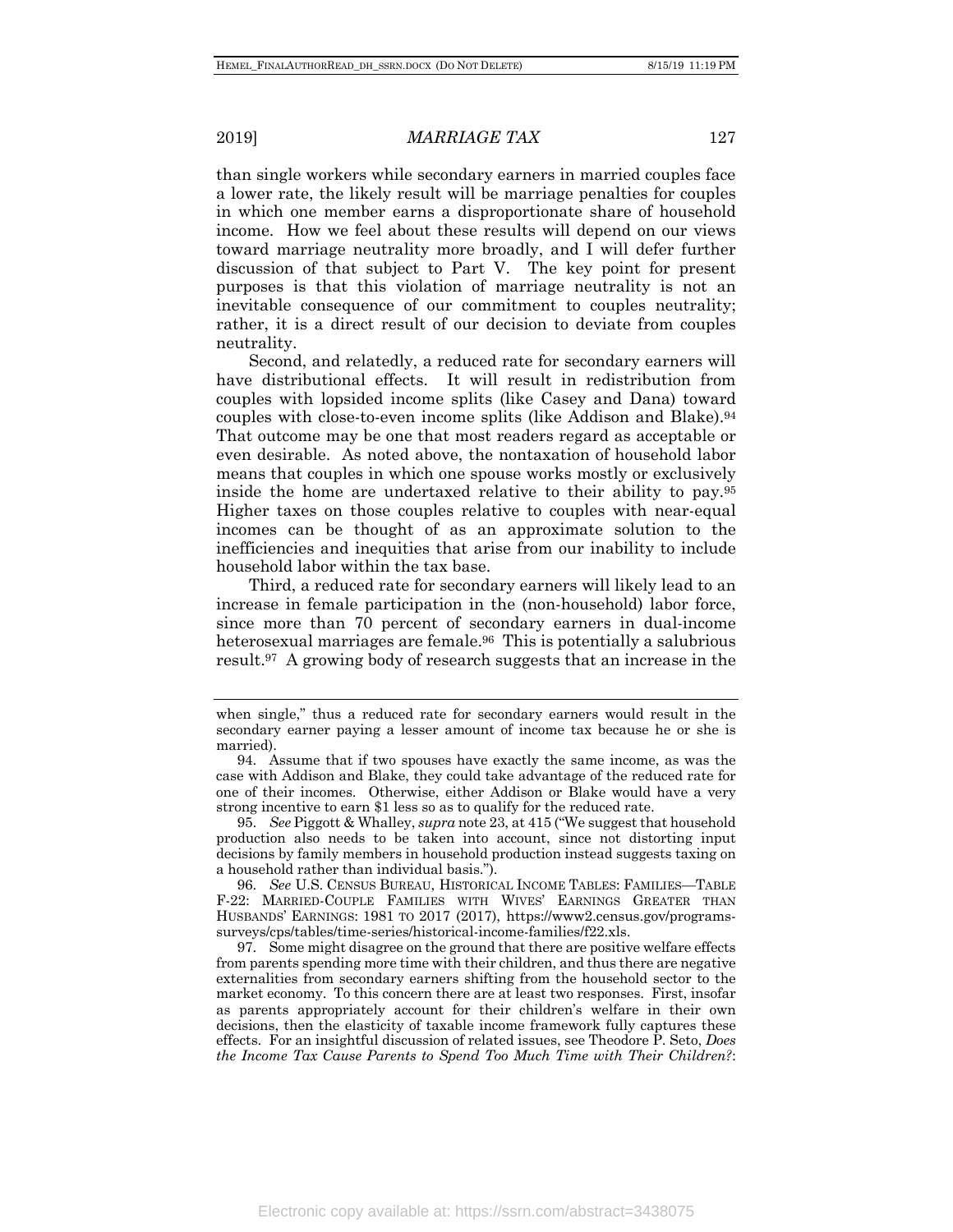number of women occupying corporate leadership roles may improve firm performance98 and reduce corporate fraud,99 among other benefits. Positive externalities resulting from female labor force participation may justify an even larger wedge between the tax rates on primary and secondary earners than the elasticity-of-taxableincome analysis would imply. However, note that the positive externalities attributable to female labor force participation tend to be associated with women in leadership positions, who are more likely than other married women to be primary earners.100 A reduced tax rate on *women* rather than on secondary earners may be a better way to encourage positive externalities from female labor force participation, but such a policy would raise serious (and potentially insurmountable) constitutional concerns.101

Fourth, while a wedge between the tax rate on primary and secondary earners may lead to men (who again tend to be primary earners in heterosexual couples) allocating more time to household labor, tax is a very blunt tool with which to pursue this outcome. It is also possible that even if a reduced rate on secondary earners induces married women to work longer hours outside the home, they will continue to perform the same "second shift" of household labor and childcare as before.102 Put differently, while tax changes can affect a household's allocation of time between market labor and household production/leisure, it is much harder to know whether tax changes produce effects on the allocation of responsibilities within the household. Potentially, as secondary earners devote more time to market labor, their bargaining power within the household will rise (e.g., because their exit options become more attractive if they have a greater ability to support themselves outside the marriage). In that case, a larger wedge between the tax rate on secondary earners and everyone else may encourage a more equitable distribution of household responsibilities, but any such prediction would be highly speculative.

Electronic copy available at: https://ssrn.com/abstract=3438075

*Rethinking Mirrlees*, 36 VA. TAX. REV. 55 (2017). Second, if we believe that parents spend *too little* time with their children, then the optimal policy might be an increase in the tax rate on all parents, perhaps combined with a larger demogrant for children. *Id.* at 61.

<sup>98.</sup> *See, e.g.*, Marcus Noland et al., *Is Gender Diversity Profitable? Evidence from a Global Survey* 3 (Peterson Inst. for Int'l Econ., Working Paper 16-3, 2016), https://piie.com/system/files/documents/wp16-3.pdf.

<sup>99.</sup> *See* Darrell J. Steffensmeier et al., *Gender and Twenty-First-Century Corporate Crime: Female Involvement and the Gender Gap in Enron-Era Corporate Frauds*, 78 AM. J. SOC. 448, 453 (2013).

<sup>100.</sup> Noland et al., *supra* note 96, at 3 (noting that the "largest gains" in performance are for female executives).

<sup>101.</sup> For further discussion, see Daniel J. Hemel, *Should Tax Rates Decline with Age?*, 120 YALE L.J. 1885, 1893 (2011).

<sup>102.</sup> *See* ARLIE RUSSELL HOCHSCHILD & ANNE MACHUNG, THE SECOND SHIFT: WORKING PARENTS AND THE REVOLUTION AT HOME 3 (1989).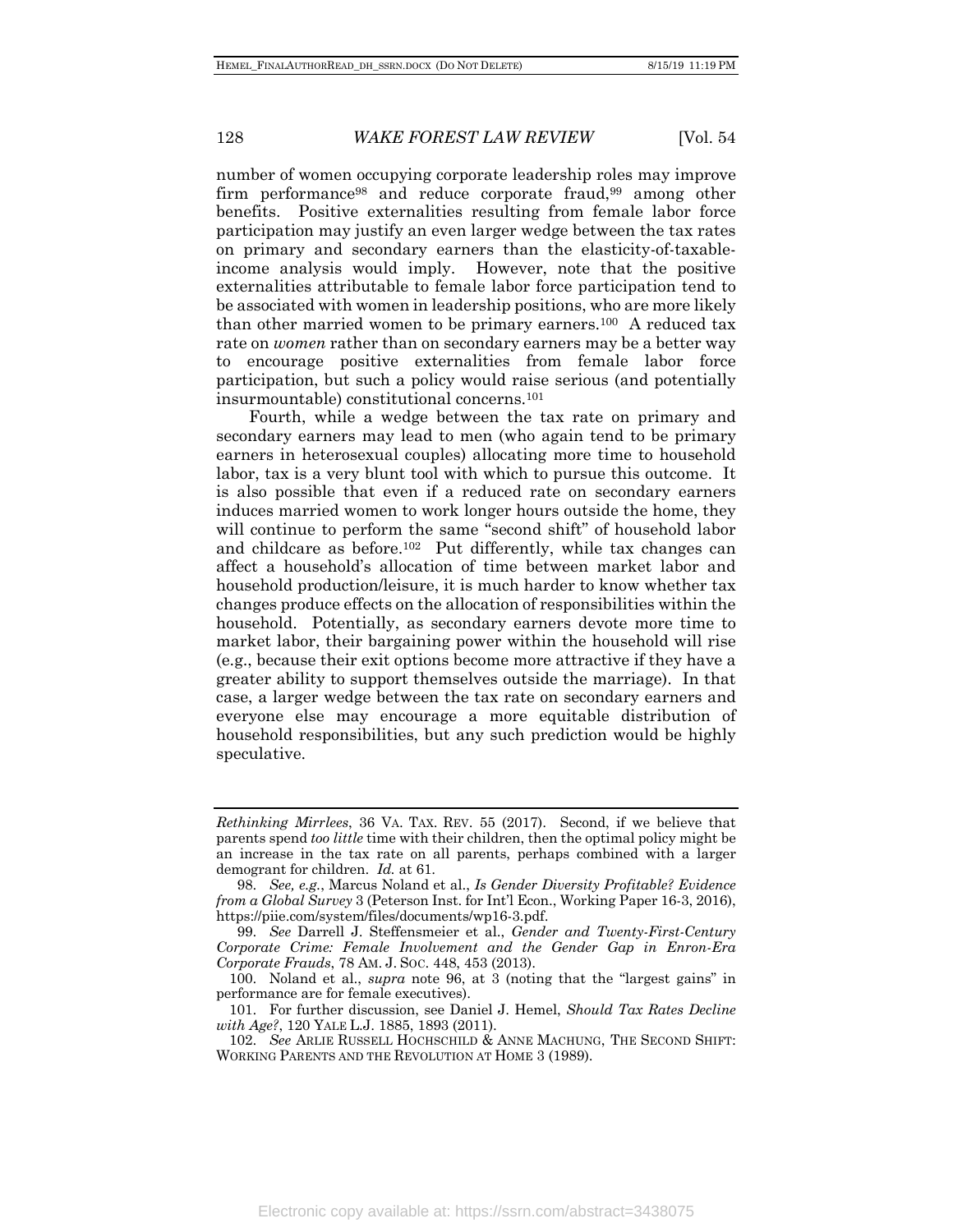Lest the proposal for a reduced rate on secondary earners be dismissed as politically infeasible, note that the idea is actually one that Congress once adopted—and not too long ago. The Economic Recovery Tax Act of 1981 allowed dual income spouses to deduct up to 5% of the first \$30,000 of income earned by the lower earning spouse, increasing to 10% in 1983.103 While the provision did not survive the 1986 tax overhaul, which eliminated a large number of perceived tax expenditures with the goal of reducing top marginal rates,104 its passage suggests that couples neutrality is not in fact a third rail of American tax politics. Deviation from the couples neutrality norm may be politically plausible as well as normatively desirable.

In sum, differences in labor supply elasticities between primary and secondary earners in dual-income marriages indicate that the optimal tax treatment of married couples entails a reduced rate on the secondary earner's income. That prescription directly contradicts the principle of couples neutrality and inevitably leads to violations of marriage neutrality as well. Determining the optimal wedge between the tax rate on secondary earners and the tax rate on everyone else still raises the difficult empirical challenge of estimating the point where the reduction in deadweight loss from secondary earners working more hours equals the increase in deadweight loss from everyone else working less. But this empirical challenge is quite different from the tradeoffs the marriage tax trilemma focuses on. In this respect, the trilemma functions as a distraction rather than as a framework for understanding the optimal taxation of marriage.

#### V. IN PRAISE OF MARRIAGE PENALTIES

The previous Part focused on the arguments for and against couples neutrality. It acknowledged that deviations from couples neutrality may lead to inefficient reallocations of household labor, but argued the welfare gains from taxing secondary earners at a lower rate likely outweigh the conceded costs. This Part shifts focus to the second leg of the trilemma: marriage neutrality. I suggest that marriage neutrality may have, if anything, even less to recommend itself than couples neutrality does.

<sup>103.</sup> Economic Recovery Tax Act of 1981, Pub. L. No. 97-34, § 103, 95 Stat. 172, 187 (repealed 1986); *see also* Pamela B. Gann, *Earned Income Deduction: Congress's 1981 Response to the Marriage Penalty Tax*, 68 CORNELL L. REV. 468, 476 (1983) (explaining that the Economic Recovery Tax Act of 1981 allowed twoworker married couples to deduct five percent of the lower spouse's income, and that number increased to ten percent in 1983).

<sup>104.</sup> *See generally* JEFFREY BIRNBAUM & ALAN MURRAY, SHOWDOWN AT GUCCI GULCH: LAWMAKERS, LOBBYISTS, AND THE UNLIKELY TRIUMPH OF TAX REFORM (1987) (discussing the emphasis on marginal rate reductions in the runup to the 1986 overhaul).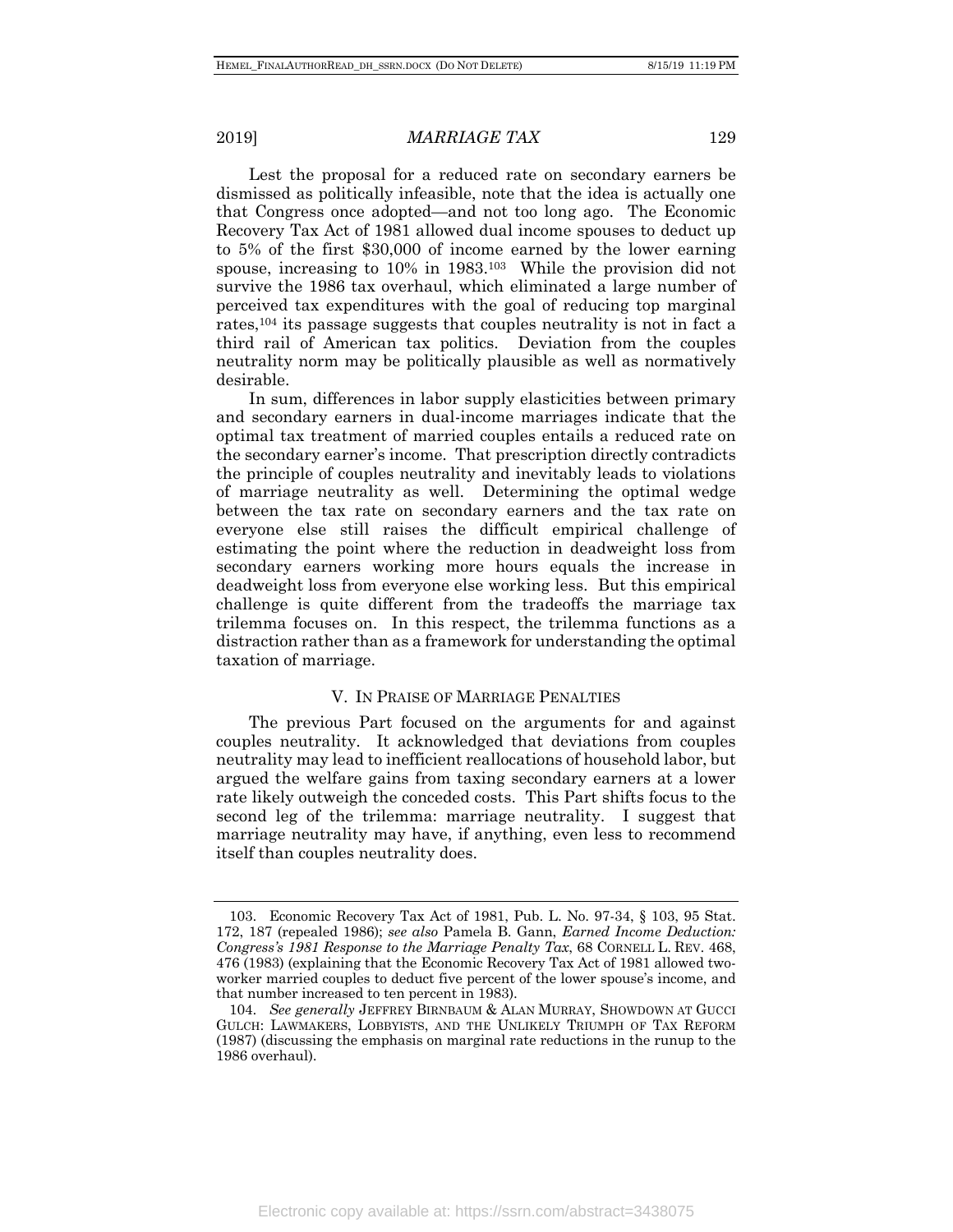The idea that the tax system should be "neutral" with respect to marriage is widespread: intelligent commentators often accept it as an article of faith.105 It is also something of a puzzle. We do not demand other areas of law be "marriage neutral."106 Marriage, after all, is a legal construct: to say that the law should be neutral with respect to marriage is a bit like saying that the law should be neutral with respect to fee simple or the corporate form.<sup>107</sup> The law advantages marriage in ways too numerous to list exhaustively. The federal Family and Medical Leave Act applies to the care of a spouse but not an unmarried partner;108 tenancy by the entirety allows spouses, but not other committed couples, to hold property in a form that makes it difficult for creditors to obtain;109 Social Security's old age, survivors, and disability insurance program offers benefits to the spouses of retired and deceased workers but not their lifelong companions;110 and so on. What is it about tax law that makes it inappropriate for tax to "distort" marriage decisions when virtually every other area of law does so already?

Perhaps the strongest argument that one can make in favor of a marriage-neutral tax code is that, as Alstott suggests, "marriage is no longer a good proxy for the activities that a welfarist income tax should aim to notice."111 Marriage is not—nor was it ever—perfectly predictive of cohabitation and the material advantages that arise when adults in a household can pool resources and responsibilities.<sup>112</sup> But marriage most certainly is a *proxy* for cohabitation. According to 2017 Census Bureau data, approximately 88% of adults age 18 and over who share a household with a partner are married to that person.113 Of parents with children under age 18 who live with a

<sup>105.</sup> *See, e.g.*, MARVIN A. CHIRELSTEIN & LAWRENCE ZELENAK, FEDERAL INCOME TAXATION: A LAW STUDENT'S GUIDE TO THE LEADING CASES AND CONCEPTS 290 (13th ed. 2015) ("One would prefer that the tax law be 'neutral' in its effect on the decision to marry or not marry . . . ."); Martin D. Ginsburg, *Taxing the Components of Income: A U.S. Perspective*, 86 GEO. L.J. 123, 132 (1997) ("[T]wo individuals who marry should pay neither more tax nor less tax than they paid, on the same aggregate income, before marriage.").

<sup>106.</sup> *See* Note, *The Effects of Marriage on the Rules of the Criminal Law*, 61 COLUM. L. REV. 73, 73 (1961).

<sup>107.</sup> *Cf.* Mary Anne Case, *Marriage Licenses*, 89 MINN. L. REV. 1758, 1777–82 (2005) (exploring the analogy between marriage and the corporate form).

<sup>108.</sup> 29 U.S.C. § 2612(a)(1)(C) (2012).

<sup>109.</sup> *See* John V. Orth, *Tenancy by the Entirety: The Strange Career of the Common-Law Marital Estate*, 1997 BYU L. REV. 35, 46 (1997).

<sup>110.</sup> *See* Alstott, *supra* note 10, at 752–56 (explaining that the systems "[a]ward benefits based on formal marriage . . . .").

<sup>111.</sup> *Id.* at 738.

<sup>112.</sup> *See id.* at 696.

<sup>113.</sup> *See Table AD-3—Living Arrangements of Adults 18 and Over, 1967 to Present*, U.S. CENSUS BUREAU (Nov. 2017), https://www2.census.gov/programssurveys/demo/tables/families/time-series/adults/ad3.xlsx.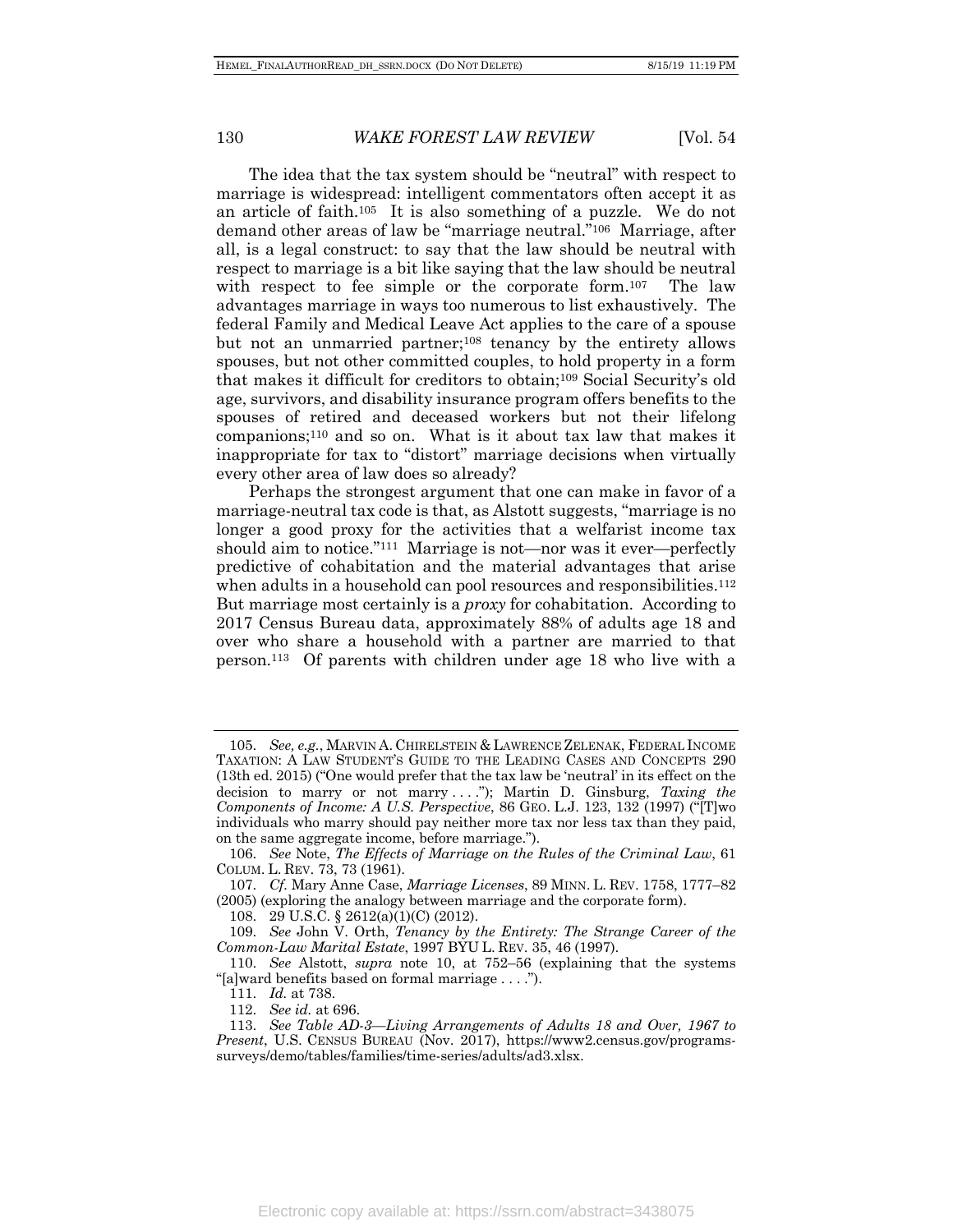partner, 91% are married to that person.114 If cohabitation with a partner is the characteristic that we are trying to identify, marriage a measure with a sensitivity of roughly 90%—fares admirably well.115

Tax law, moreover, relies on imperfect proxies all the time. We generally think that tax burdens should be allocated on the basis of ability to pay,116 but we lack a perfect way to measure ability to pay. Income is a flawed measure. Two individuals with the same income may have very different abilities to pay if, for example, one of the two succeeded to a family member's rent-controlled apartment while the other leases an equivalent unit at market rate. An individual who cares for an ailing child or spouse may have a much lower ability to pay than another individual with the same income and superficially identical household characteristics. Tax law necessarily draws distinctions that balance accuracy against efficiency—perfect accuracy is rarely possible and even more rarely desirable in light of information costs.117

Marriage, I have argued, is indeed a good proxy for cohabitation, but why is cohabitation an activity that the income tax should aim to notice? One answer is that we think tax burdens should be allocated on the basis of ability to pay, and that single parent status is a reasonably accurate proxy for (lower) ability to pay. A single parent cannot rely on a spouse for household labor or childcare while the single parent earns income in the market economy. A single parent also lacks the implicit wage insurance that results from having a second potential income earner in the household.<sup>118</sup> For similar reasons, a single parent often lacks the same ability as a married parent to exit the workforce temporarily and devote time to education or vocational training that could enhance future earnings. Moreover,

116. *See* Stephen Utz, *Ability to Pay*, 23 WHITTIER L. REV. 867, 867–68 (2002).

117. *See* Louis Kaplow, *Accuracy, Complexity, and the Income Tax*, 14 J.L. ECON. & ORG. 61, 77–78 (1998); *see also* David A. Weisbach, *Line Drawing, Doctrine, and Efficiency in the Tax Law*, 84 CORNELL L. REV. 1627, 1627–30 (1999).

<sup>114.</sup> *See Table AD-2—Parents with Coresident Children, by Living Arrangement and Age of Child: 2007 to Present*, U.S. CENSUS BUREAU (Nov. 2017), https://www2.census.gov/programs-surveys/demo/tables/families/timeseries/adults/ad2.xls.

<sup>115.</sup> To be sure, if we frame the question as what percentage of unmarried adults with children are single parents, then we get a lower number (68 percent). *See id.* The discrepancy is a reflection of the familiar difference between sensitivities and specificities (or true positive rates and true negative rates). *See*  Neha Shitut, *Sensitivity v. Specificity in Logistic Regression*, ANALYTICS TRAINING, https://analyticstraining.com/sensitivity-vs-specificity-in-logisticregression/ (last updated Nov. 30, 2018) (discussing the difference between and importance of sensitivity and specificity). Yet even if one takes 68 percent rather than 91 percent to be the relevant figure, marital status remains highly predictive of whether a parent is or is not raising her or his children with a partner in the same home.

<sup>118.</sup> *See* Jacob Goldin & Zachary Liscow, *Beyond Head of Household: Rethinking the Taxation of Single Parents*, 71 TAX L. REV. 367, 381 (2018).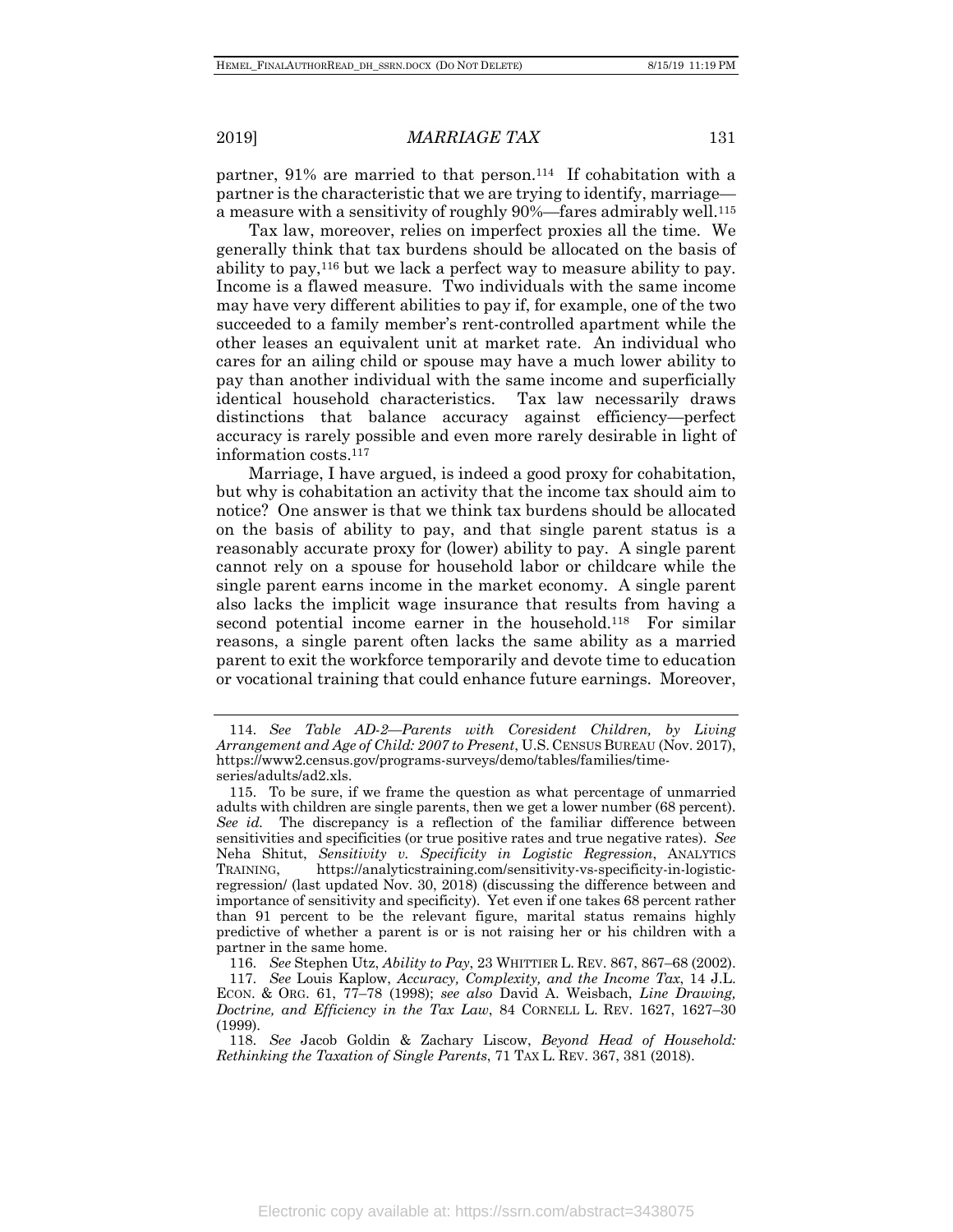price per unit generally decreases with quantity, so feeding two mouths (a single parent and a child) is more expensive per person than feeding three mouths (two parents and a child).119 Thus, single parents cannot take advantage of scale economies in household consumption to the same extent as married couples with children.

Possibly for these reasons, the United States currently supports single parents in a variety of ways. As noted above, single parents are generally eligible for head of household filing status, which results in a larger standard deduction and a more favorable rate schedule, and may draw larger benefits from the EITC.120 In addition, non-tax transfer programs such as the Supplemental Nutrition Assistance Program and Temporary Assistance for Needy Families entail implicit single parent bonuses.121

These features of the tax code and the welfare state are often criticized—from the left and the right—on the ground that they penalize marriage, particularly among low income parents.122 And they indeed yield that consequence. A marriage penalty for households with children is a necessary corollary to a single parent bonus. If we offer larger credits (or demogrants) to single parents or tax them at lower rates, then we will be encouraging taxpayers to have children outside of marriage and penalizing parents for their decision to marry. This is effectively what we already do through the EITC and head of household filing status.123

Recognizing the inevitable tradeoff between a single parent bonus and a marriage penalty does not imply that a single parent bonus is a bad idea. Rather, it suggests that the distributional benefits of a single parent bonus should be evaluated in light of the marriage effects. Determining what weight to assign to each side of this balance is surprisingly complicated.

<sup>119.</sup> *See* Brad Tuttle, *The Economic Argument for Having More Kids*, TIME (Jan. 20, 2012), http://business.time.com/2012/01/20/the-economic-argument-forhaving-more-kids/.

<sup>120.</sup> *See* Goldin & Liscow, *supra* note 116, at 373–75; *see also* Bruce D. Meyer, *The Effects of the Earned Income Tax Credit and Recent Reforms*, 24 TAX POL'Y & ECON. 153, 156 (2010).

<sup>121.</sup> *See* Adam Carasso & C. Eugene Steuerle, *The Hefty Penalty on Marriage Facing Many Households with Children*, 15 FUTURE OF CHILDREN 157, 159 (2005).

<sup>122.</sup> *See, e.g.*, ROBERT GREENSTEIN, THE EARNED INCOME TAX CREDIT: BOOSTING EMPLOYMENT, AIDING THE POOR 6 (2005) (arguing for a reduction in the EITC marriage penalty); Zelenak, *supra* note 8, at 816 (criticizing the "[s]evere marriage penalties" for low-income couples and suggesting that they should be replaced with marriage bonuses); David T. Ellwood & Isabel V. Sawhill, *Fixing the Marriage Penalty in the EITC*, BROOKINGS INST. (Sept. 20, 2000), https://www.brookings.edu/research/fixing-the-marriage-penalty-in-the-eitc

<sup>(</sup>exploring options for reducing the EITC marriage penalty); Edwin J. Feulner, *Purging the Marriage Penalty,* HERITAGE FOUND. (Feb. 14, 2017), https://www.heritage.org/marriage-and-family/commentary/purging-the-

marriage-penalty (arguing that marriage penalties embedded in the EITC are "unwise" and "perverse").

<sup>123.</sup> Feulner, *supra* note 120, at 2; Zelenak, *supra* note 8, at 796.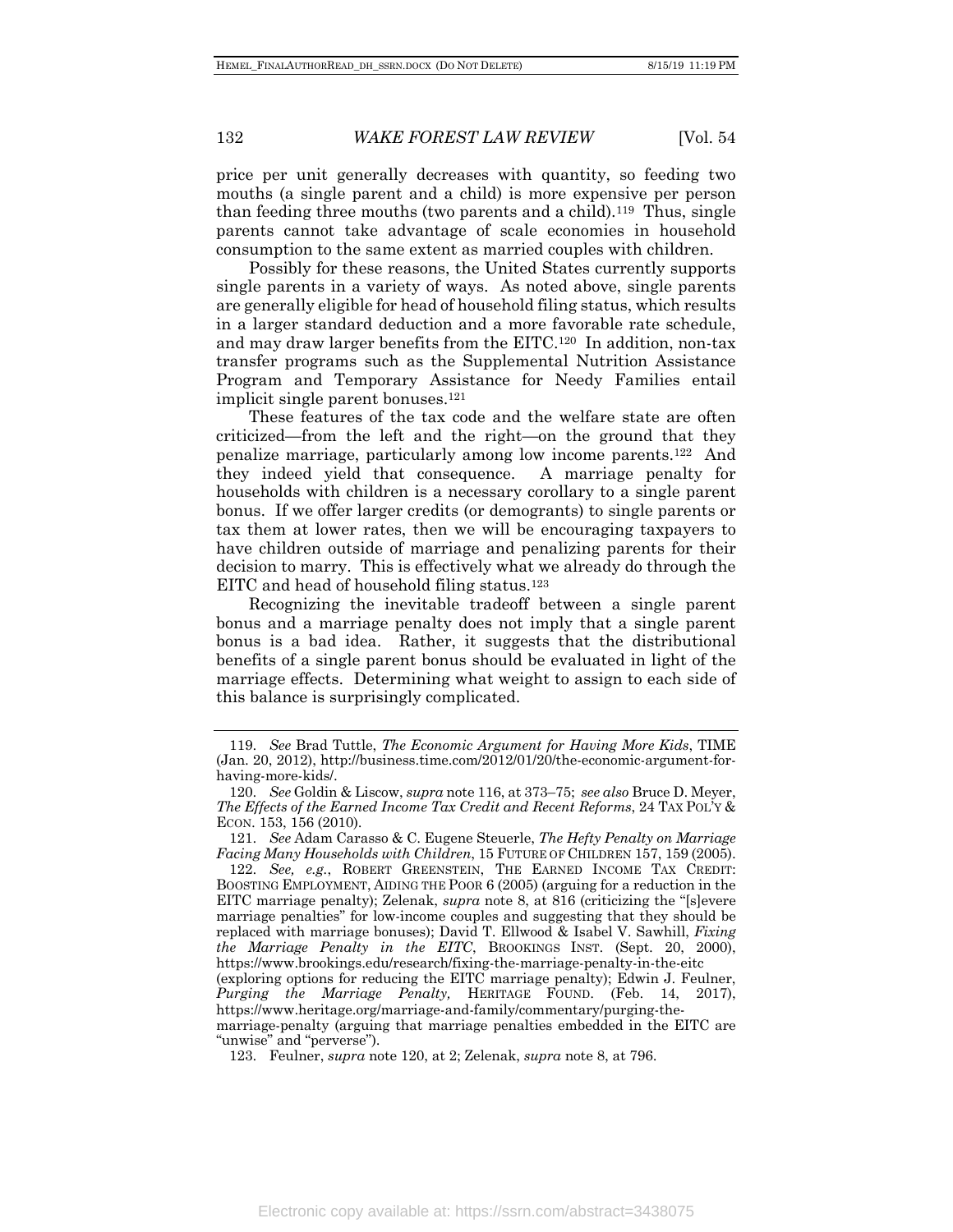Start with the distributional benefits of a single parent bonus. The argument briefly articulated at the outset of this Part was that single parents merit a bonus to reflect their reduced ability to pay. That conclusion is less closely tied to utilitarian premises than it might initially seem. Utilitarian approaches to taxation and redistribution generally focus on the diminishing marginal utility of income (or consumption)124: To a person below the poverty line, \$100 of income matters more than it does to, say, Jeff Bezos. Correspondingly, paying \$100 of taxes "hurts" less for Bezos than for the low-income individual. Redistributing \$100 from Bezos to the low-income individual raises total utility, or welfare, insofar as the utility that the low-income individual derives from having an additional \$100 exceeds the utility that Bezos loses from paying an additional \$100. At the same time, the distributional benefits of transferring resources from Bezos to the low-income individual must be balanced against the excess burden (i.e., deadweight loss) of a tax that rises with income. Optimal tax models posit that income tax rates (and demogrants) should be set so that the marginal distributional benefit of moving to a more progressive system equals the marginal excess burden.125

One might think that this utilitarian model would translate quite cleanly to the single parent context: the single parent bonus and marriage penalty should be set such that, at the margin, the distributional benefit of transferring resources to single parents equals the cost of distorting marriage choices. But matters are in fact much more nuanced. Even though single parents likely have a lower ability to pay than married couples, the marginal utility of income is not necessarily higher for a single parent than for a married couple. So, the utilitarian case for redistributing on the basis of single parent status is less straightforward than one might think.

To see why, imagine that we implement a flat tax with a demogrant and that we set the rate and the demogrant such that distributional benefit and deadweight loss are equal at the margin. Addison and Blake each earn \$100,000 and are married with one child, while Shirley earns \$100,000 and is single with one child. Shirley then argues that demogrants should be adjusted to transfer more to single parents, who face the added burden (not yet accounted for in the tax and demogrant) of raising a child alone. Shirley's ability to pay, in other words, is impaired in ways for which the tax structure has not yet accounted. Addison and Blake respond that while Shirley's ability to pay is compromised by Shirley's single parent status, the marginal utility of income is not necessarily higher for Shirley and her child than for Addison, Blake, and their child.

<sup>124.</sup> Bankman & Griffith, *supra* note 20, at 1949.

<sup>125.</sup> *See id.* For a comprehensive overview and critique of diminishingmarginal-utility arguments, see Sarah B. Lawsky, *On the Edge: Declining Marginal Utility and Tax Policy*, 95 MINN. L. REV. 904 (2011).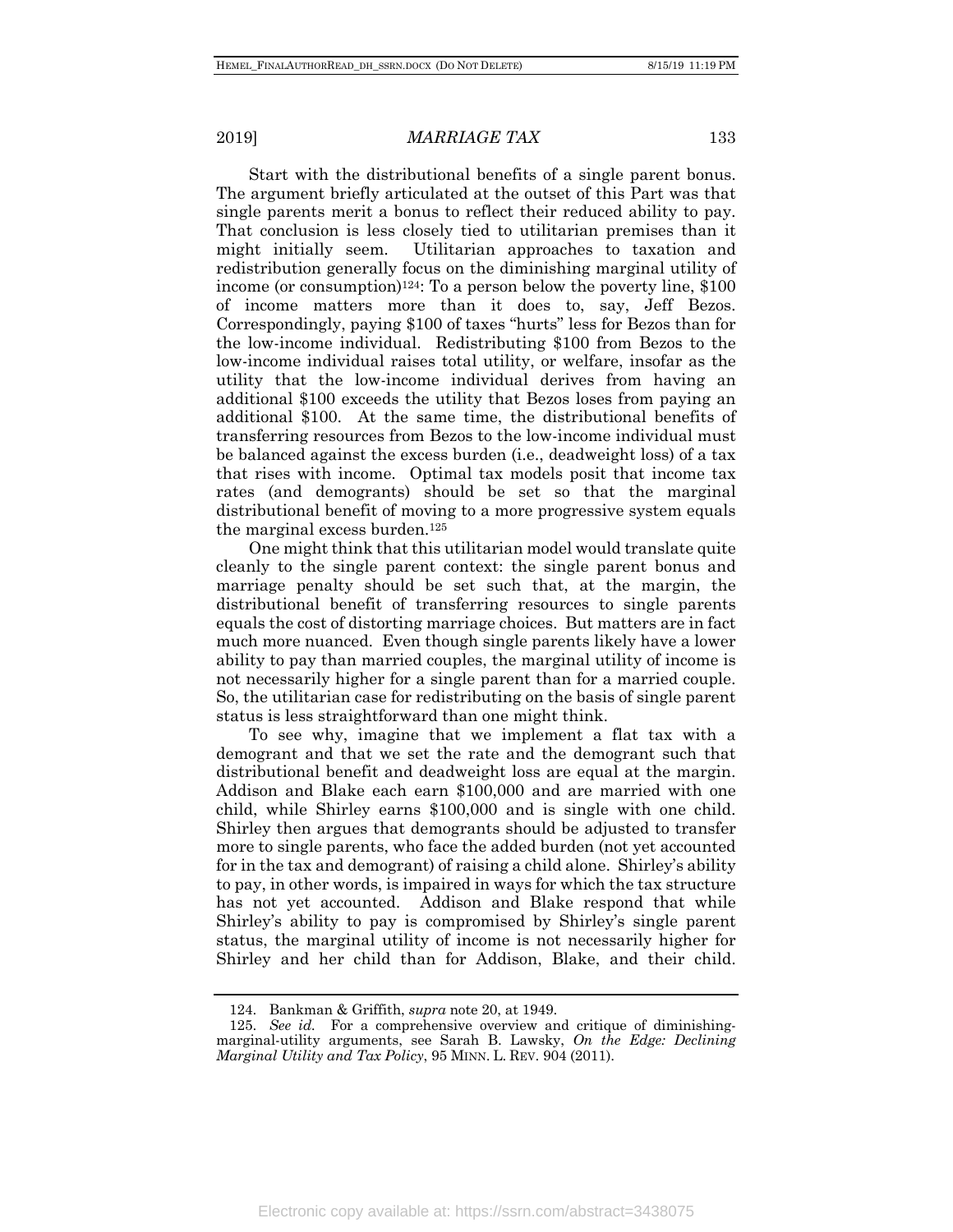Imagine that with an extra \$100, Addison and Blake would buy an Amazon Echo smart speaker that three people—Adison, Blake, and their child—would use. By contrast, an extra \$100 in Shirley's hands would go toward the purchase of goods or services that benefit only two people. Even if Addison, Blake, and their child are materially better off than Shirley and her child, an extra \$100 for Addison and Blake may do more to improve total utility because Addison and Blake can leverage economies of scale in household consumption.126

The utilitarian thus arrives at something of an impasse. Perhaps we can increase total utility by providing larger demogrants to single parents than to married parents because single parents are materially worse off in ways the linear income tax has not yet accounted for; perhaps we can increase total utility by providing larger demogrants to married parents than to single parents because married parents can leverage scale economies in household consumption more effectively than single parents can. If we cannot accurately estimate the relative magnitude of these effects, perhaps we should throw up our hands and leave the tax structure as is, without adjusting either way for single parent status (and thus without distorting marriage decisions).

This impasse is more easily escapable for readers of some philosophical persuasions than for others. The scale-economy differences that complicate the analysis for utilitarians who posit a Benthamite social welfare function (i.e., "maximize the sum of individual welfares") are less problematic for those who characterize the social welfare function in Rawlsian terms (i.e., "maximize the welfare level of the worst off person").127 Addison and Blake presumably would concede that Shirley is materially worse off than they are, even if Shirley's relative position does not necessarily translate into a higher marginal utility of income. Redistribution

Electronic copy available at: https://ssrn.com/abstract=3438075

<sup>126.</sup> *See* Louis Kaplow, *Optimal Distribution and the Family*, 98 SCANDINAVIAN J. ECON. 75, 90 (1996) (observing that the marginal utility of consumption is not necessarily declining over household size because larger households can leverage economies of scale in household consumption).

<sup>127.</sup> Amartya Sen, *Rawls Versus Bentham: An Axiomatic Examination of the Pure Distribution Problem*, 4 THEORY & DECISION 301, 302 (1974); *see also* JOHN RAWLS, A THEORY OF JUSTICE 132–35 (rev. ed. 1999). On the application of Rawlsian theory to tax policy, see Linda Sugin, *Theories of Distributive Justice and Limitations of Taxation: What Rawls Demands from Tax Systems*, 72 FORDHAM L. REV. 1991 (2004). Notably, Rawls's theory of justice applies only to the "basic structure of society." *See* RAWLS, *supra*, at 3. Possibly a better way of characterizing the intuition that society should redistribute to the less well-off even when the less well-off do not have the highest marginal utility of income would be to use the language of "prioritarianism" associated with Derek Parfit. *See* Derek Parfit, *Equality and Priority*, in DEBATES IN CONTEMPORARY POLITICAL PHILOSOPHY 115, (2003); Douglas Bamford, *Ethical Taxation: Progressivity, Efficiency and Hourly Averaging*, *in* PHILOSOPHICAL EXPLORATIONS OF JUSTICE AND TAXATION 135, 140–41 (Helmut P. Gaisbauer, Gottfried Schweiger & Clemens Sedmak eds., 2015).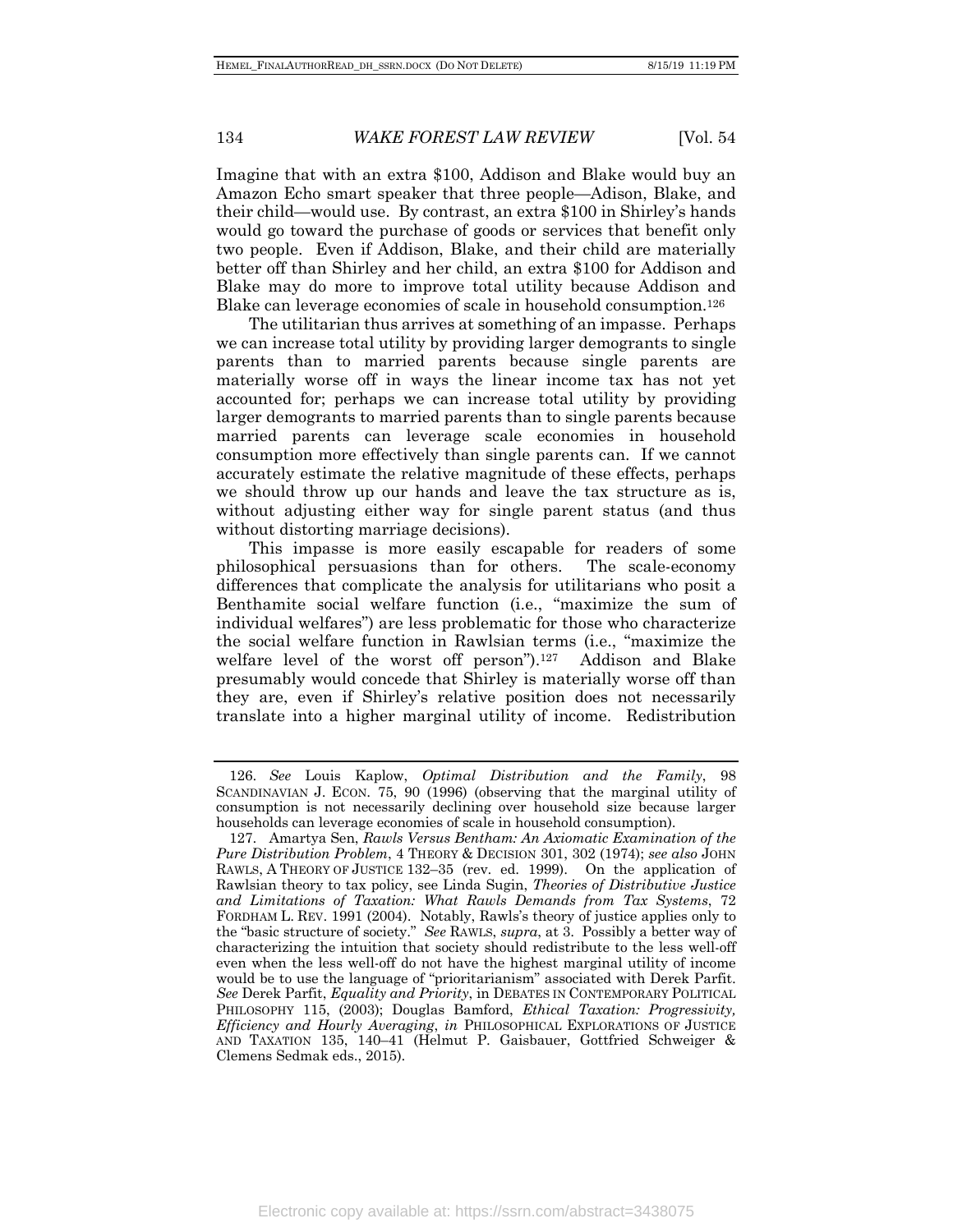toward single parents would thus seem congenial to Rawlsians, even if it is more questionable for Benthamite utilitarians.

More explicitly egalitarian theories of tax justice also can support a single parent bonus. Consider Elizabeth Anderson's argument that "a just society must assure to all citizens effective access to the social bases of equal standing," which "requires that all citizens have effective access to the means they need to escape oppressive relationships . . . and to fully participate as equals in the political, economic, and social life of the community."128 Anderson acknowledges that some people (e.g., those who suffer from disabilities) require additional resources to participate in society as equal citizens, and additional transfers to those individuals are, in her view, therefore warranted.<sup>129</sup> Single parents might be in a similar, though perhaps less permanent, position: to pursue an education, advance in the workplace, and participate fully in the civic life of their communities, single parents often require resources that married couples do not (e.g., evening child care). A credit for single parents could be justified on that basis even if we are uncertain that their marginal utility of income is higher than that of married couples.

But single parent subsidies raise another obvious concern: single parent bonuses necessarily entail marriage penalties, and marriage penalties will likely lead to lower marriage rates. New research by Edward Fox indicates that marriage incentives embedded in the Revenue Act of 1948 had significant effects on marriage probabilities.130 Earlier research exploiting various marriage penalties and bonuses generated by income taxes and means-tested transfers generally suggests that tax and transfer factors have a modest but measurable effect on marriage decisions.131 Meanwhile, ample evidence indicates that married couples are happier than single individuals132 and that children raised by married couples achieve better educational and employment outcomes than children

<sup>128.</sup> Elizabeth Anderson, *Welfare, Work Requirements, and Dependent-Care*, 21 J. APPLIED PHIL. 243, 251 (2004).

<sup>129.</sup> *See*, e.g., Elizabeth Anderson, *A Basic Income for All: Optional Freedoms*, BOS. REV., Oct. 1, 2000, at 1–2.

<sup>130.</sup> *See* Edward G. Fox, *Do Taxes Affect Marriage? Lessons from History* 42– 43 (N.Y. Univ. Sch. Of Law, NYU Ctr. for Law, Econ. & Org., Law & Econ. Research Paper Series, Working Paper No. 17–15, 2017).

<sup>131.</sup> For an updated literature review, *see id.* at 13–14 & n.24–27. For earlier reviews, see James Alm et al., *Policy Watch: The Marriage Penalty*, 13 J. ECON. PERSP. 193 (1999); Nancy Burstein, *Economic Influences On Marriage And Divorce*, 26 J. POL'Y ANALYSIS & MGMT. 387 (2007).

<sup>132.</sup> *See, e.g.*, Shawn Grover & John F. Helliwell, *How's Life at Home? New Evidence on Marriage and the Set Point for Happiness*, 20 J. HAPPINESS STUD. 373, 384–85 (2018).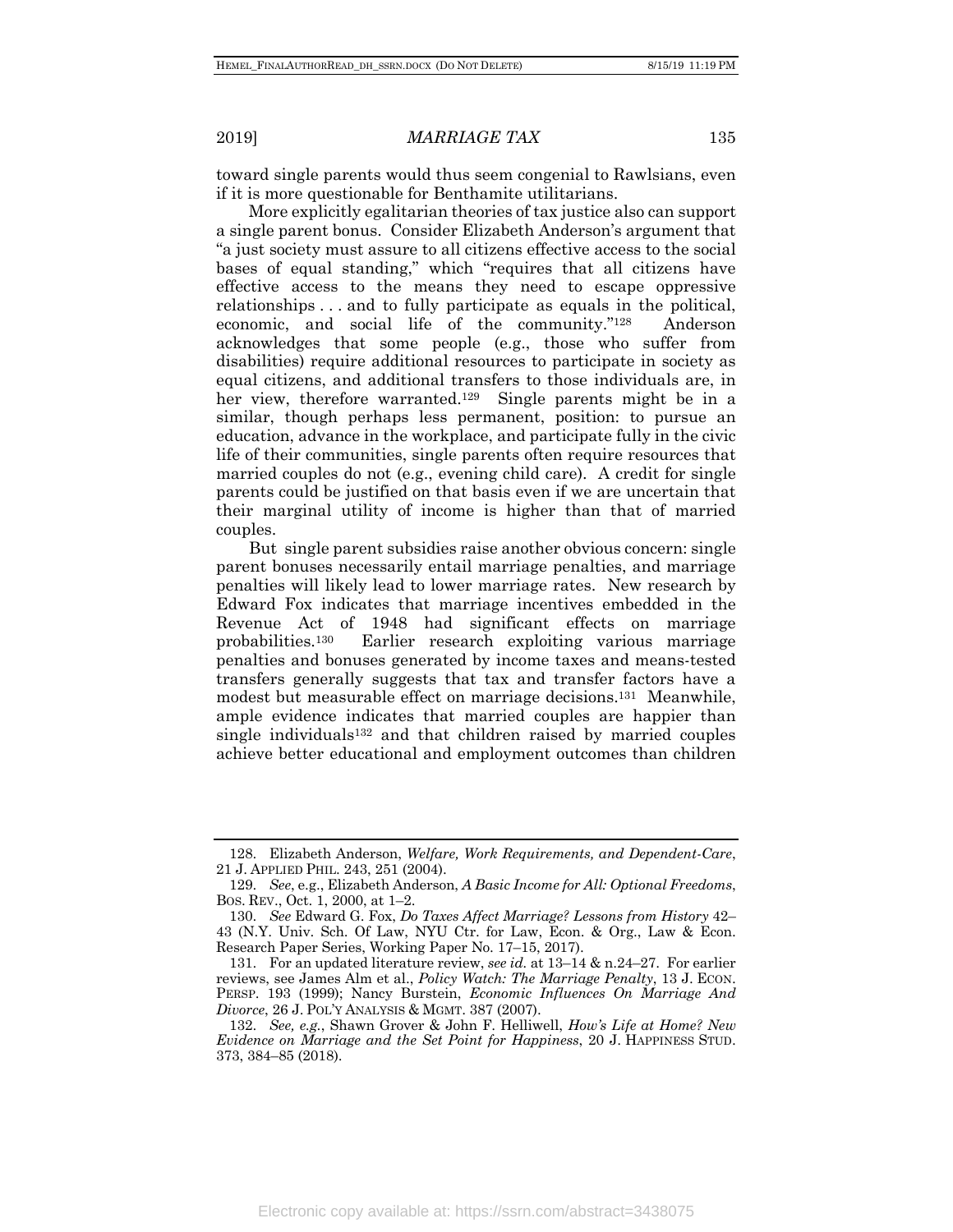raised by single parents.133 If marriage has profoundly positive effects on spouses and children, then policies that disincentivize marriage in order to improve distribution may unintentionally leave their beneficiaries worse off.

There are, however, at least two reasons to question whether marriage penalties should be a significant cause for concern. First, and most familiarly, claims about the effects of marriage on spousal and child wellbeing run the risk of conflating correlation with causation. Once controls for household income and various measures of parenting behavior are added in a multiple regression analysis, much of marriage's effect on child outcomes disappears.134 Granted, marriage may contribute to a couple's income-earning ability and may allow married individuals to invest more time, energy, and resources in their children—in which case controlling for household income and parenting behavior could mask marriage's full positive effect. Still, the point remains that causal claims about marriage that are based on observational data should be viewed with healthy skepticism.

Second, and perhaps even more importantly, in assessing the implications of relatively modest marriage penalties, the relevant question is not whether *marriage* makes couples and their children better off; the question is whether *marginal* marriages improve the welfare of couples and their offspring. By *marginal marriages*, I refer to marriages that would be deterred by a modest marriage penalty (or, conversely, marriages that could be incentivized by a modest marriage bonus). Imagine, for example, that we increase the demogrant for single parents by \$500. The result will be a \$1000 marriage penalty if two single parents wed. To a first approximation, this policy will deter marriage when and only when the perceived benefits of marriage to the couple are less than \$1000 per year. It is these marginal marriages that a modest single parent bonus would potentially deter.

What are the effects of marginal marriages on spouses and their children? One of the most interesting studies on the subject examines an Austrian policy that provided large cash grants to first-time newlyweds from the early 1970s until 1987.135 In August 1987, the Austrian government announced that it would end the policy effective January 1 of the following year, setting off a marriage boom in late 1987.136 Wolfgang Frimmel and coauthors examined couples who wed during the marriage boom and who were eligible for the subsidy

BROOKINGS (Sept. 28, 2013), https://www.brookings.edu/wpcontent/uploads/2016/06/09-parenting-gap-social-mobility-wellbeing-reeves.pdf.

<sup>133.</sup> *See* Kimberly Howard & Richard V. Reeves, *The Marriage Effect: Money or Parenting?* BROOKINGS (Sept. 4, 2014), https://www.brookings.edu/research/the-marriage-effect-money-or-parenting. 134. *See id.*; Richard V. Reeves & Kimberly Howard, *The Parenting Gap*,

<sup>135.</sup> *See* Wolfgang Frimmel et al., *Can Pro-Marriage Policies Work? An Analysis of Marginal Marriages*, 51 DEMOGRAPHY 1357, 1359 (2014).

<sup>136.</sup> *Id.* at 1359.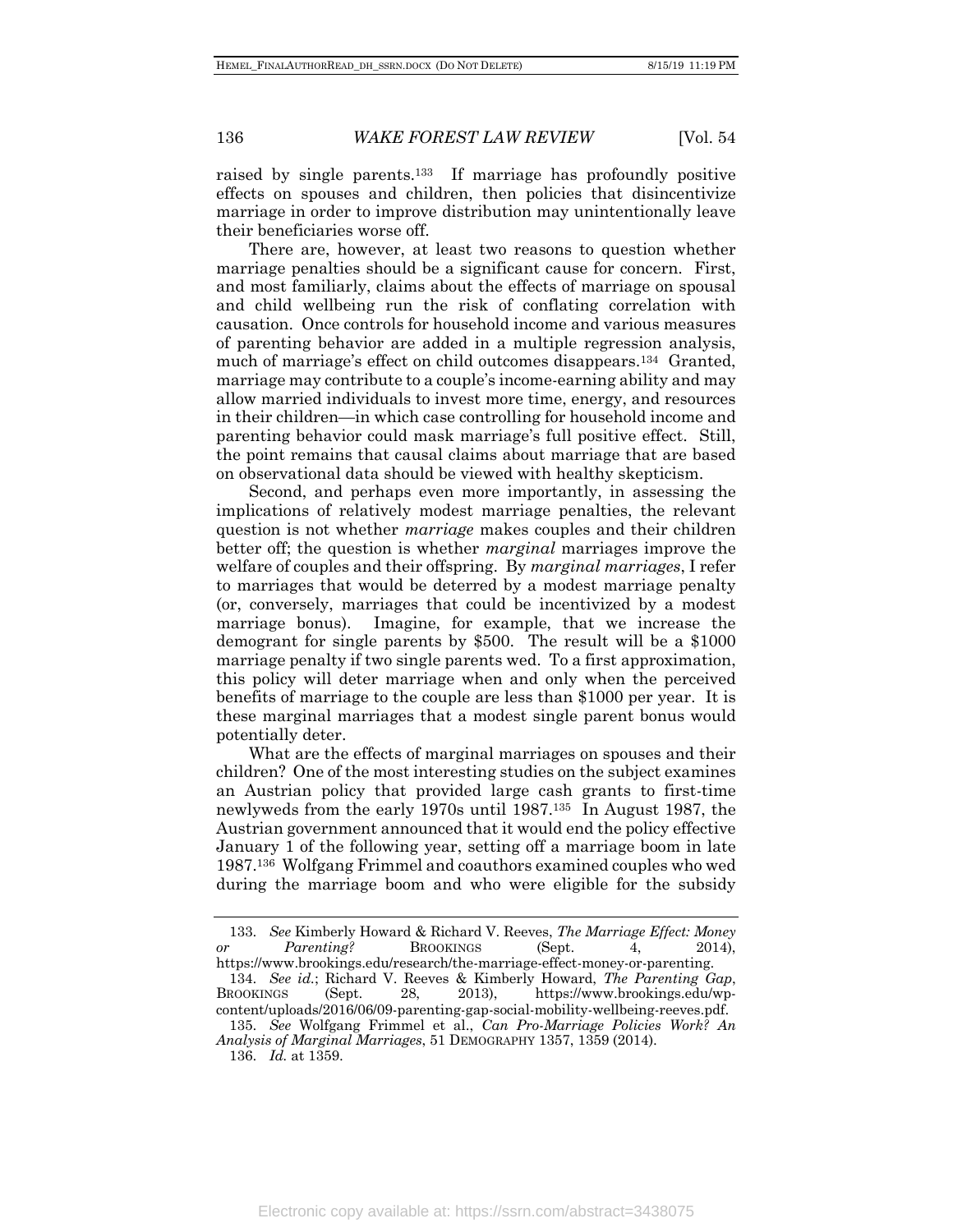("marginal marriages"), comparing those couples to a control group of subsidy-ineligible couples and couples who married before or well after the government's announcement.137 They found that the marginal marriages were not more likely to result in divorce, but marginal marriages did result in fewer children and—more disturbingly—children who were less healthy at birth (measured by birthweight) than children born to control-group marriages.138 In other words, marginal marriages may differ from inframarginal marriages in welfare-relevant ways.

Studies that use temporary marriage incentives to measure the effects of marginal marriages on spouses and children are rare. A second line of research examines policy interventions that change the cost of de-marriage (i.e., divorce). In the second half of the twentieth century, most states adopted laws that allow "unilateral" divorce (allowing a spouse to initiate a divorce without proving the other spouse's "fault" or obtaining the other spouse's consent).139 One might think of these laws as reducing the transaction costs of divorce, making it somewhat easier for spouses to exit a marriage. To be sure, divorce is possible even under a fault-based regime: New York, for example, did not allow unilateral divorce until 2010,140 and divorce was not unheard-of in New York before then. The effect of unilateral divorce laws on the divorce rate appears to be small: Justin Wolfers estimates a one-half percentage point increase in the probability that a couple will divorce over the course of the first decade of marriage, <sup>141</sup> while a later study suggests that Wolfers's estimate is—if anything too high.142 Thus, the adoption of a unilateral divorce law is a plausible candidate for a natural experiment to test the effect of marginal marriages on welfare-relevant outcomes.

The results are mixed. A 2004 study by Jonathan Gruber examined children who were exposed to unilateral divorce laws (i.e., who grew up in states that allowed unilateral divorce).<sup>143</sup> He finds that exposure to unilateral divorce laws is associated with a lower probability of graduating from high school and college, a decline in employment and income as an adult, and a rise in subsequent suicide

<sup>137.</sup> *Id.* at 1358.

<sup>138.</sup> *Id.* at 1359

<sup>139.</sup> Betsey Stevenson & Justin Wolfers, *Bargaining in the Shadow of the Law: Divorce Laws and Family Distress*, 121 Q. J. ECON. 267, 273 (2006); Denese Ashbaugh Vlosky & Pamela A. Monroe, *The Effective Dates of No-Fault Divorce Laws in the 50 States*, 51 FAM. REL. 317, 317 (2002).

<sup>140.</sup> *Paterson Signs No-Fault Divorce Bill*, N.Y. TIMES (Aug. 15, 2010), https://www.nytimes.com/2010/08/16/nyregion/16divorce.html.

<sup>141.</sup> Justin Wolfers, *Did Unilateral Divorce Laws Raise Divorce Rates? A Reconciliation and New Results*, 96 AM. ECON. REV. 1802, 1818 (2006).

<sup>142.</sup> *See* Jin Young Lee & Gary Solon, *The Fragility of Estimated Effects of Unilateral Divorce Laws on Divorce Rates*, 11 B.E. J. ECON. ANAL. & POL'Y, no. 1, 2011, at 4.

<sup>143.</sup> Jonathan Gruber, *Is Making Divorce Easier Bad for Children? The Long-Run Implications of Unilateral Divorce*, 22 J. LAB. ECON. 799, 799 (2004).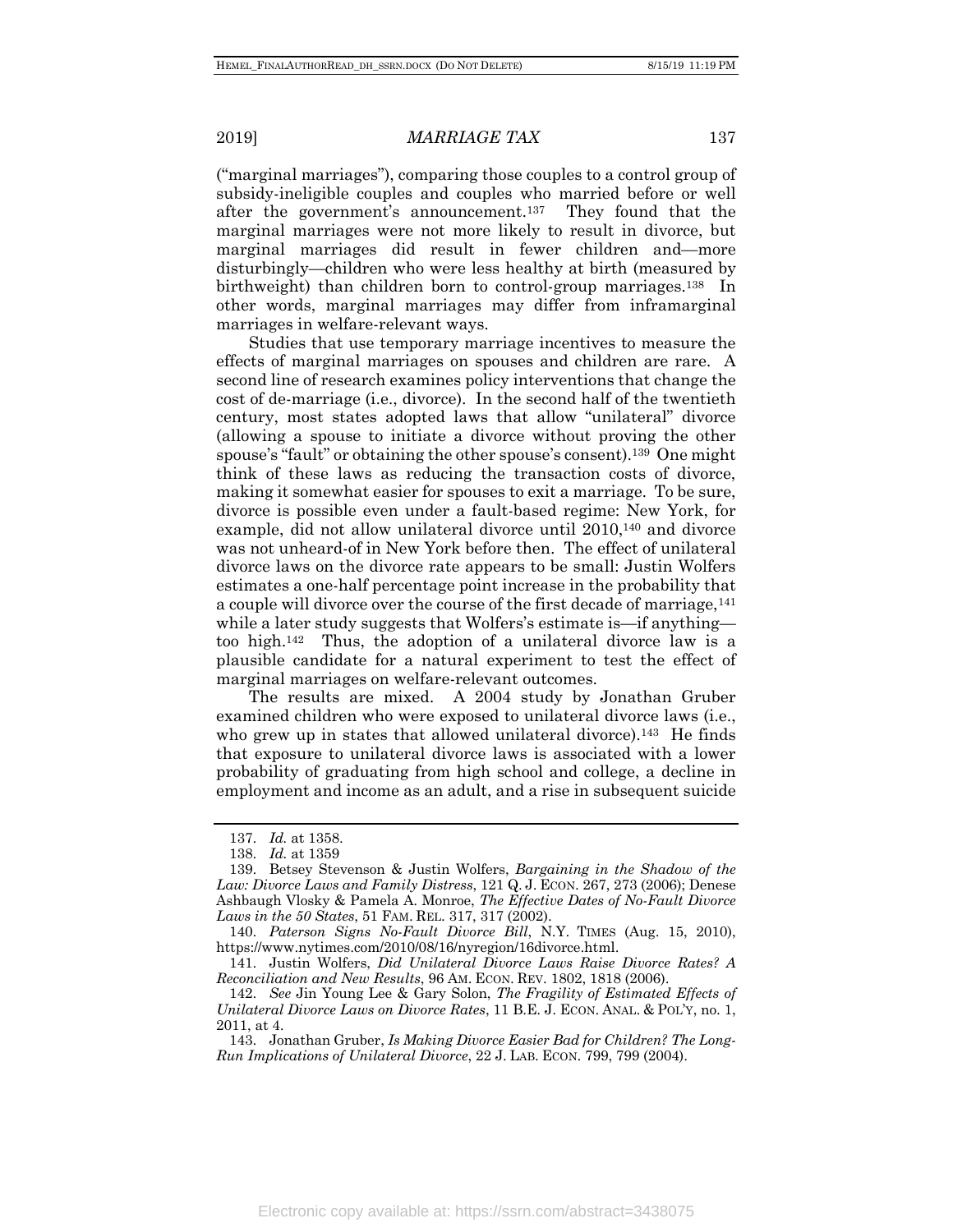rates.144 Gruber interprets his results as suggesting a "qualified yes" answer to the question: "Does making divorce easier have negative long-run implications for children?"<sup>145</sup> There are, however, at least two reasons to hesitate before concluding that pro-marriage policies are therefore warranted. First, the causal effect of divorce on children is not necessarily the mirror-image of the causal effect of marriage on children. It may be that the welfare effects of growing up with divorced parents are more negative than the welfare effects of growing up with never-married parents. In that case, policies that encourage marriage may have perverse effects on children because without marriage there is—of course—no possibility of divorce. Second, another of Gruber's findings is that children who are exposed to unilateral divorce laws are significantly *more* likely to get married—and to get married earlier.<sup>146</sup> The causal mechanism is unclear, but one possibility is that exposure to unilateral divorce laws reduces the perceived cost of marriage, as it makes exit appear easier. In any event, the positive correlation between exposure to unilateral divorce laws as a child and marriage as an adult suggests that some of the negative outcomes of parental divorce may in fact be attributable to one's own marriage.

A later study by Betsey Stevenson and Wolfers paints a more positive picture of universal divorce laws (and a correspondingly darker picture of marriage).<sup>147</sup> Stevenson and Wolfers focus on the effect of universal divorce laws on adults, and they find that adoption of those laws is associated with an 8 to 16 percent decline in female suicide, a roughly 30 percent decline in domestic violence, and a 10 percent decline in the number of women murdered by their partners.148 These results indicate that marginal marriages—those that would end in states with unilateral divorce laws but persist elsewhere—are in fact rather dangerous to their members, suggesting that pro-marriage policies are potentially quite destructive.

But it is premature to jump to concrete conclusions about the welfare effects of marginal marriages based on studies of unilateral divorce. The broader point is that inframarginal marriages and marginal marriages may have very different consequences, and it is the latter that are most likely to be affected by relatively modest marriage penalties. If the marginal marriages that would be deterred by a tax penalty are the marriages especially likely to result in domestic abuse (or worse), then a marriage penalty could actually improve welfare, even if marriage generally has a positive effect on welfare.

<sup>144.</sup> *Id.* at 815–17, 822.

<sup>145.</sup> *Id.* at 830.

<sup>146.</sup> *Id.* at 815–19.

<sup>147.</sup> *See* Stevenson & Wolfers, *supra* note 137.

<sup>148.</sup> *Id.* at 267, 277, 281, 284.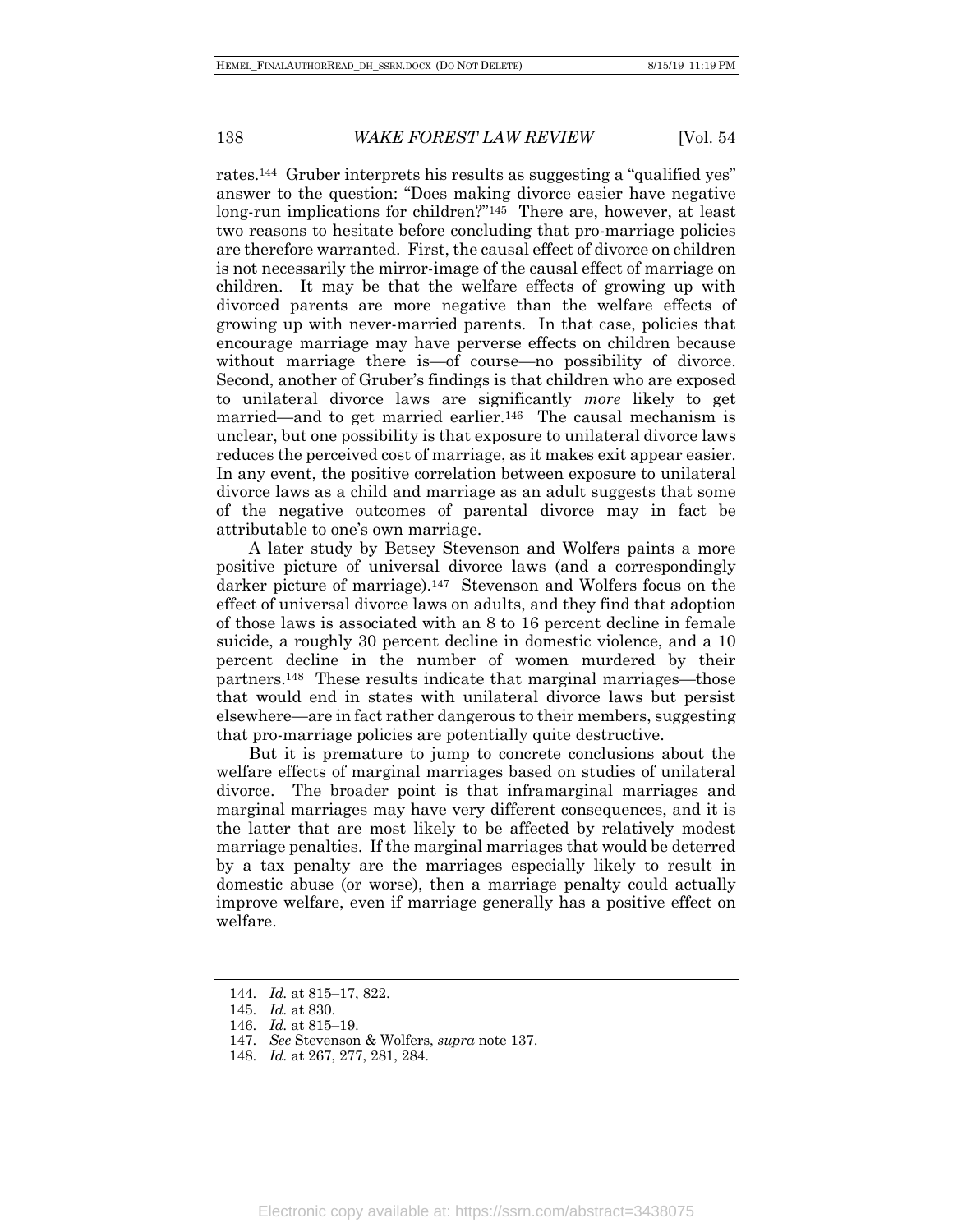Against this background of uncertainty, policy recommendations are necessarily tentative. If one believes that transferring resources to single parents yields distributional benefits (whether or not these are distributional benefits that a Benthamite social welfare function would recognize) and that marriage decisions are generally rational, then the appropriate prescription might be to increase the demogrant for single parents up to the point that the distributional benefit equals the efficiency loss from distorting marriage choices. Assuming that marriage decisions are made rationally, the efficiency loss from a marginal increase in the size of the single parent bonus is simply equal to the number of additional marriages deterred multiplied by the associated tax penalty. The deadweight loss from the distortion therefore increases geometrically over the size of the bonus or penalty. A relatively small transfer of resources to single parents may be justified on distributional grounds, but as the transfer grows larger, the corresponding distortion becomes more acute.

In any event, what should be clear by now is that the challenge of determining the size of the optimal transfer to single parents is quite distinct from the marriage tax trilemma. We *can* achieve marriage neutrality while maintaining progressivity and couples neutrality, but that does not mean we should. Whether to deviate from marriage neutrality in the direction of a single parent bonus depends upon (a) the distributional benefits of further assistance to single parents and (b) the distortion (which may in fact be a welfare improvement) from deterring marginal marriages. These are difficult—and important—questions. Tax law academia would do better to reallocate some of its collective brainpower from a soluble marriage tax trilemma to these matters.

#### VI. IMPLICATIONS

So far, I have argued that the marriage tax trilemma is not a trilemma at all: not only is it soluble, but even if we solved it, we still would likely want to break two of its three legs. That argument yields implications for research, policy, and pedagogy. This final Part considers those implications.

#### *A. Implications for Research*

The thought experiment of a flat tax with a demogrant refocuses our attention toward new normative and empirical questions and casts old questions in a new light. On a normative note, the thought experiment calls on us to consider the virtues—if any—of formal equality on the basis of marital status and household composition in tax law. At the same time, the thought experiment underscores the real-world empirical uncertainties whose resolution ought to shape tax policy toward marriage.

First, a flat tax with a demogrant would allow us to achieve progressivity without distinguishing among individuals on the basis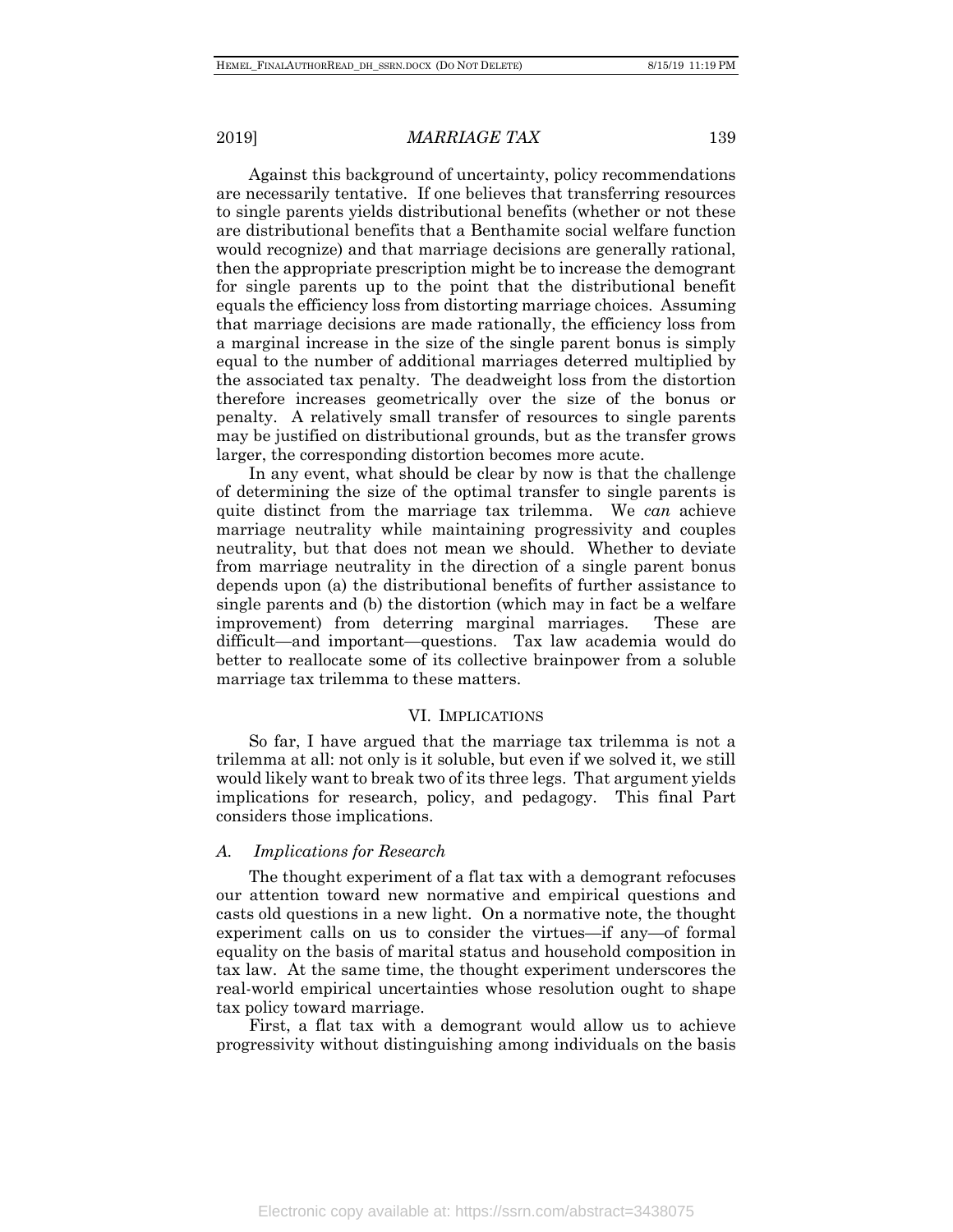of marital status or household composition.149 Simply moving to mandatory single filing in a graduated rate system does not necessarily accomplish that result, because couples would then have incentives to shift income and assets to the lower-bracket member.150 A country conceivably could do nothing to police those transfers, but the effect would then be to allow income-splitting for couples, which would result in a de facto couples bonus (though not one technically tied to marriage)151. For that reason, countries with single filing systems, such as Canada, still maintain marriage-sensitive tax rules in order to guard against the avoidance opportunities that a tax system blind to marital status and household composition would create.152

A flat tax with a demogrant would solve these problems, because there are no tax advantages to shifting income and assets when everyone faces the same marginal rate. Such a system would likely reduce administrative and compliance costs, as it would obviate the need for sometimes-complicated rules and standards that are designed to guard against marginal rate arbitrage (e.g., the assignment of income doctrine,153 the kiddie tax,154 and many of the rules regarding the taxation of irrevocable trusts155). Perhaps most interestingly, it would allow for a tax system that is truly neutral with respect to marital and living arrangements.

I have argued above that the marriage neutrality norm in tax law carries little obvious value when lots of other areas of law distinguish on the basis of marital status.156 But perhaps that conclusion is too glib. If we extend the time horizon of political possibility and imagine a world in which marital distinctions in other areas of law might be abolished, would we want to use marital status as a factor in tax and transfer decisions? Recall that the policies I have proposed are a reduced rate for secondary earners and a bonus for single parents the first of which is the opposite of the current tax law's privileging of married couples in which one spouse earns much more than the other. The thought experiment calls on us to ask whether objections to couples and marriage non-neutrality are objections to the direction of the non-neutrality or to the law's reliance on marriage.

<sup>149.</sup> *See supra* Part I.

<sup>150.</sup> *See* Lisa Philipps, *Income Splitting and Gender Equality: The Case for Incentivizing Intra-Household Wealth Transfers* 7–8 (Comparative Research in Law & Political Economy, CLPE Research Paper 04/2010, 2010).

<sup>151.</sup> *Id.* at 3.

<sup>152.</sup> *Id.* at 3–4.

<sup>153.</sup> *See* Lucas v. Earl, 281 U.S. 111, 114–15 (1930).

<sup>154.</sup> *See* I.R.C. § 1(g) (2012).

<sup>155.</sup> *See id*. §§ 641–85.

<sup>156.</sup> *See supra* Part V.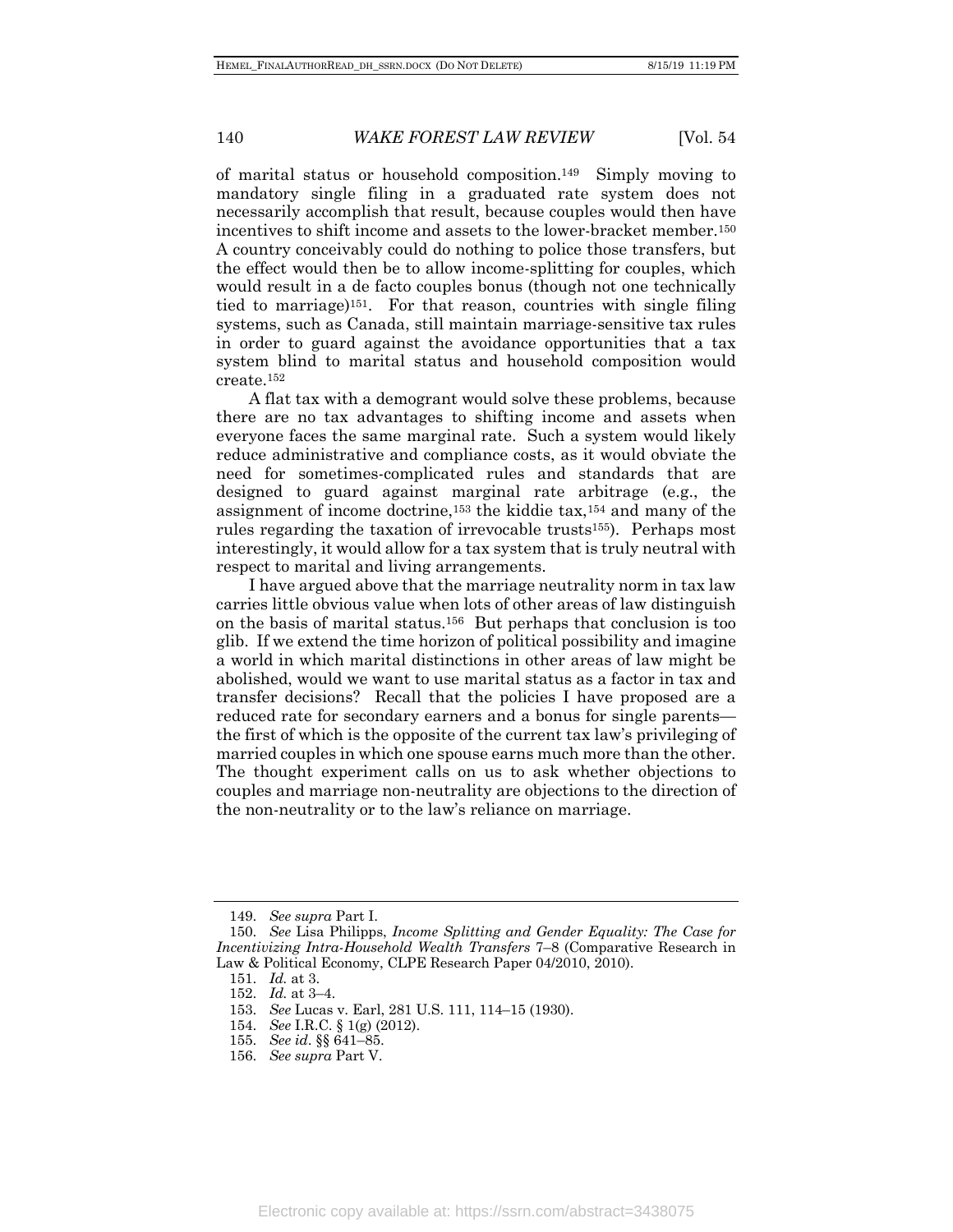The question of whether the law should recognize marriage at all is, of course, not a new one.157 The question takes on additional elements in the tax context. If we want to impose a lower rate on secondary earners and want to transfer resources to single parents, we could use cohabitation rather than marriage as a proxy. We could, for example, define a "secondary earner" as a person who shares a principal residence for 183 days of the year or more with another adult who earns a higher income. We could likewise define a "single parent" as a person who can claim a child below a certain age as a dependent and who does not share a principal residence with another adult between 18 and 65. We might be concerned about the distortions that such definitions would create (e.g., how many spouses would choose for tax reasons to spend their days together and then for one of them to sleep overnight at a nearby motel?), but setting aside the efficiency implications, are there meaningful harms expressive or otherwise—when the law distinguishes among individuals on the basis of their coupling decisions?

In my view, any objections to distinguishing on the basis of household composition are not sufficiently serious to outweigh the efficiency gains from a lower rate on secondary earners and the distributive benefits from a bonus for single parents. I anticipate that others may think otherwise. My primary goal here is not to convince others of my position but to clarify the stakes of the normative debate: Do those who argue for marriage neutrality object to the particular non-neutralities observed in the current tax code, or to the idea of distinguishing among taxpayers on the basis of marital status more broadly, or to any legal distinction that hinges on the decision to cohabitate? Once we move beyond the trilemma framing, these are the sorts of normative questions that we can better understand.

For empiricists, the reframing of the marriage tax problem directs attention to at least two discrete questions. First, the elasticity of taxable income for primary and secondary earners turns out to be a critically important input in the design of the optimal tax regime for couples. Note that the elasticity of taxable income is a different statistic than the price elasticity of labor supply, which is the statistic upon which most existing empirical studies focus.158 It is the former and not the latter that serves as a sufficient statistic for the excess burden of marginal income tax changes. We care not only about the effect of taxes on hours worked, but also about the marginal product of that labor. For example, a higher tax rate on primary earners may cause some primary earners to continue to work the same number of hours but to switch to a job with a lower salary and

<sup>157.</sup> *See* MARRIAGE PROPOSALS: QUESTIONING A LEGAL STATUS 2–3 (Anita Bernstein ed., 2006) (for a range of perspectives).

<sup>158.</sup> Robert McClelland & Shannon Mok, *A Review of Recent Research on Labor Supply Elasticities* 9–10 (Cong. Budget Office, Working Paper No. 2012- 12, 2012).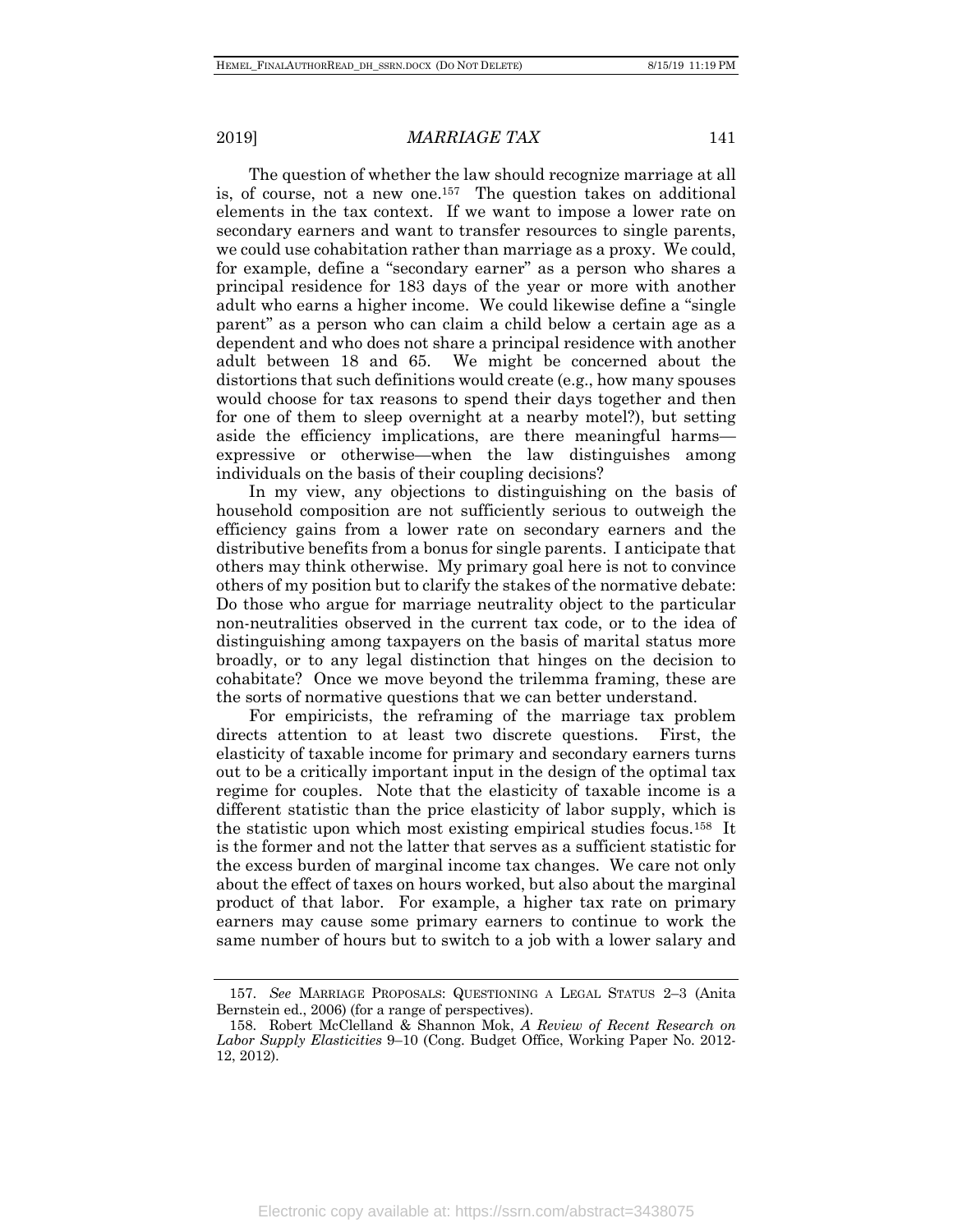higher untaxed fringe benefits—the sort of switch that we might overlook if we examine only the price elasticity of labor *supply*.159 Refocusing empirical analysis on the elasticity of taxable income for primary and secondary earners rather than the price elasticity of labor supply would make the results more useful to the development of policy.

Second, the discussion above illustrates that in evaluating the welfare effects of marriage non-neutrality, we need to know not only whether (and how much) tax affects marital choices, but also whether (and how much) marginal marriages affect the welfare of spouses and children. The empirical literature on the former question is voluminous;160 the literature on the latter question—canvassed above—is scant.161 Without knowing even the sign of the welfare effect of marginal marriages, it is impossible to draw concrete conclusions as to whether the marriage disincentives embedded in a single parent bonus are worrisome. Identifying marginal marriages is, to be sure, difficult, but until we can make more progress on this front, claims about the optimal tax treatment of marriage will necessarily be tentative.

#### *B. Implications for Policy*

With that last-mentioned point at front of mind, I should emphasize that the policy implications derived from the analysis above are provisional. The first recommendation, appropriately caveated, is to lower the tax rate on secondary earners relative to primary earners until the efficiency gain from secondary earners increasing their taxable income equals the efficiency loss from primary earners reducing theirs. The second recommendation is to allow for a single parent bonus even though (and perhaps especially because) such a bonus implies a penalty that will deter marginal marriages. The first change would indeed be a change—but also a return to the policy briefly implemented in the early 1980s.162 The second suggestion is, in fact, reasonably close to the status quo, muchmaligned though marriage penalties for single parents are today.163

The analysis above might also suggest that the design of child care subsidies should occupy a more central role in policy discussions regarding the tax treatment of marriage. Child care subsidies may operate as functional substitutes for tax cuts targeting secondary

<sup>159.</sup> *Id.* at 4.

<sup>160.</sup> *See supra* note 129.

<sup>161.</sup> *See supra* notes 133–36 and accompanying text.

<sup>162.</sup> Gann, *supra* note 101, at 476.

<sup>163.</sup> Jacob Goldin & Zachary Liscow, *Beyond Head of Household: Rethinking the Taxation of Single Parents*, 71 TAX L. REV. 367, 369 (2018) (pointing out that the tilting of single parent bonuses toward upper-income single parents is one genuinely difficult-to-defend feature of the current tax code).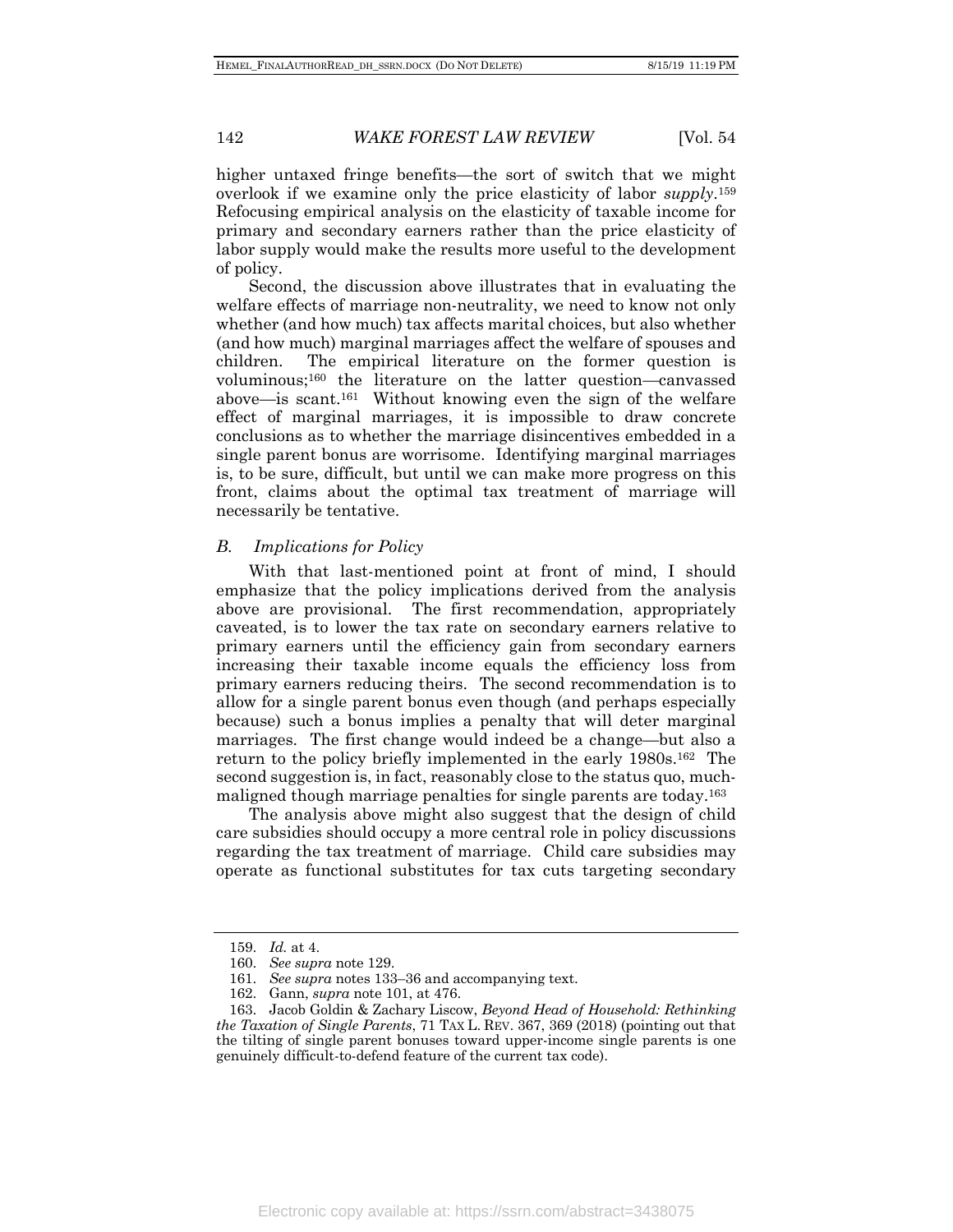earners.164 Both interventions increase the after-tax return to a secondary earner's participation in the market economy, at least where the secondary earner is also a parent. Child care subsidies may also provide alternative means of achieving the goals of a single parent bonus: by subsidizing child care, we enhance the ability of single parents to participate as equals in the political, economic, and social life of the community. The optimal design of child care subsidies is a multifaceted question that lies beyond this Essay's scope. Yet in thinking about how to achieve the objectives of (a) encouraging secondary earner participation in the market economy and (b) assisting single parents, we ought not limit our analysis to traditional tax tools.

#### *C. Implications for Pedagogy*

Ultimately, the clearest implication of the preceding analysis is pedagogical. The marriage tax trilemma may play an important role in the intellectual history of U.S. tax law scholarship, but as a framework for thinking about the tax treatment of married couples in introductory courses on income taxation and upper level seminars on tax policy, the trilemma is largely a distraction. It is a problem we know how to solve, but if we were to solve it, we would likely conclude that couples neutrality is not a desirable goal and marriage neutrality might not be either. The modest proposal offered here is that instead of focusing on a problem for which we know the solution, we should shift our attention to questions whose answers do not yet lie within our grasp.

One potential exercise is to begin the unit on the tax treatment of marriage by asking students for their reactions to a hypothetical policy that provides a bonus of roughly \$650 per year to single parents working full time at the minimum wage, relative to the tax they would pay if they earned that amount as part of a two parent equal earner couple. This is, in approximate terms, a description of current law.165 My prediction, based on my own experience, is that at large chunk of the class will support the policy on the grounds that it helps to offset the financial burden of raising a child alone. Next, ask students for their reactions to a policy that imposes a tax penalty of roughly \$1300 per year on single parents earning the minimum wage who marry. The policy, framed in those terms, attracts few defenders. Some will see (and the reader by now will be well aware) that these are in fact

<sup>164.</sup> *Understanding Child Care Subsidies in the Tax System: Hearing Before the H. Democratic Women's Working Grp.*, 115th Cong. (2017) (statement of Elaine Maag, Senior Research Associate, Urban-Brookings Tax Policy Center).

<sup>165.</sup> *See Minimum Wage*, STATE OF CAL., DEP'T OF INDUS. RELATIONS (Dec. 2016), https://www.dir.ca.gov/dlse/faq\_minimumwage.htm (stating that the minimum wage for large employers in the most populous state, California, is \$12 per hour starting January 1, 2019—an individual working 40 hours per week for 50 weeks at \$12 per hour would earn \$24,000); *see also supra* Table 6.